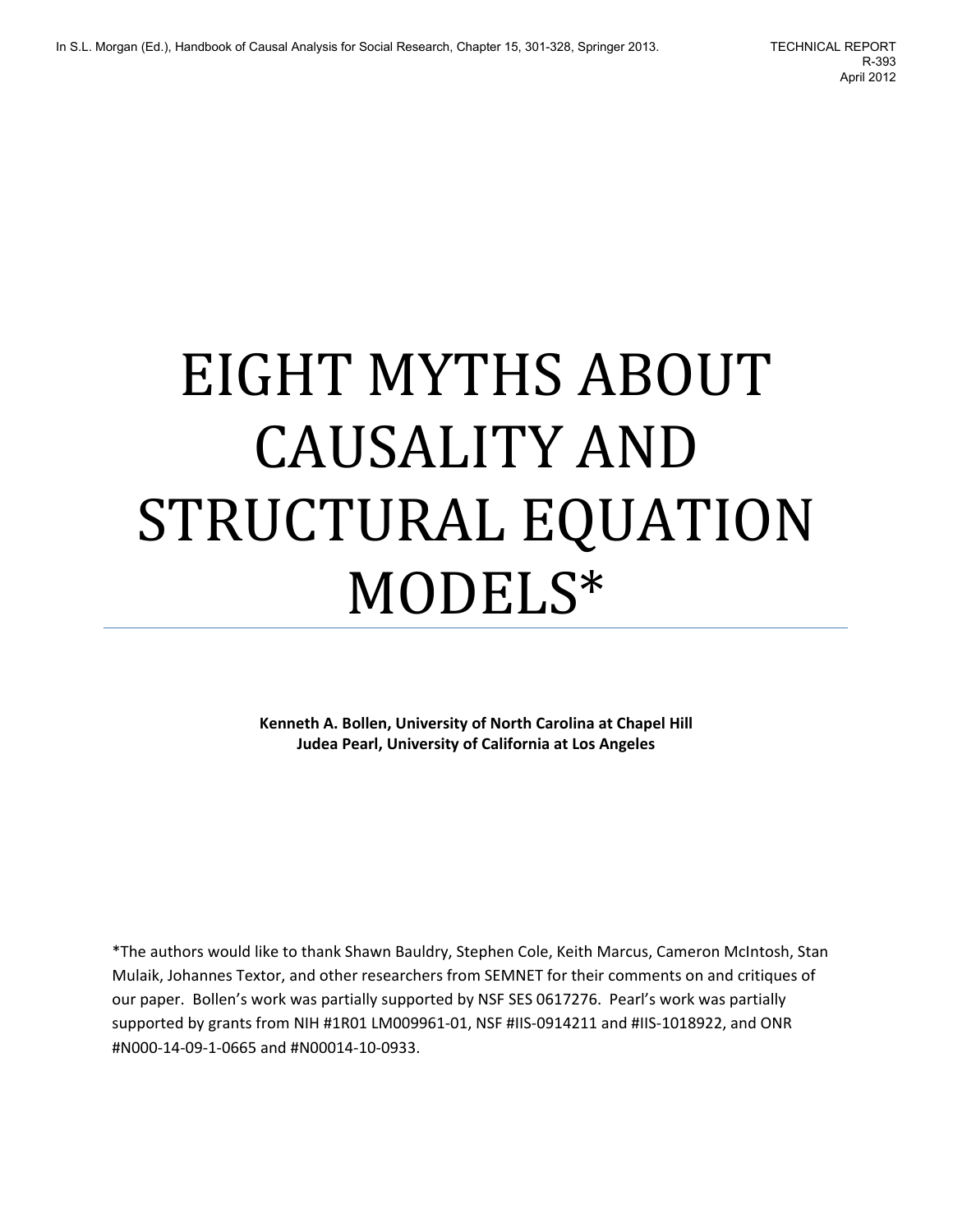#### ABSTRACT

Causality was at the center of the early history of Structural Equation Models (SEMs) which continue to serve as the most popular approach to causal analysis in the social sciences. Through decades of development critics and defenses of the capability of SEMs to support causal inference have accumulated. A variety of misunderstandings and myths about the nature of SEMs and their role in causal analysis have emerged and their repetition has led some to believe they are true. Our paper is organized by presenting eight myths about causality and SEMs in the hope that this will lead to a more accurate understanding. More specifically, the eight myths are: (1) SEMs aim to establish causal relations from associations alone, (2) SEMs and regression are essentially equivalent, (3) No causation without manipulation, (4) SEMs are not equipped to handle nonlinear causal relationships, (5) A potential outcome framework is more principled than SEMs, (6) SEMs are not applicable to experiments with randomized treatments, (7) Mediation analysis in SEMs is inherently noncausal, and (8) SEMs do not test any major part of the theory against the data. We present the facts that dispell these myths, describe what SEMs can and cannot do, and briefly present our critique of current practice using SEMs. We conclude that the current capabilities of SEMs to formalize and implement causal inference tasks are indispensible; its potential to do more is even greater.

#### EIGHT MYTHS ABOUT CAUSALITY AND STRUCTURAL EQUATION MODELS

Social scientists' interest in causal effects is as old as the social sciences. Attention to the philosophical underpinnings and the methodological challenges of analyzing causality has waxed and waned. Other authors in this volume trace the history of the concept of causality in the social sciences and we leave this task to their skilled hands. But we do note that we are at a time when there is a renaissance, if not a revolution in the methodology of causal inference, and structural equation models play a major role in this renaissance.

Our emphasis in this chapter is on causality and structural equation models (SEMs). If nothing else, the pervasiveness of SEMs justifies such a focus. SEM applications are published in numerous substantive journals. Methodological developments on SEMs regularly appear in journals such as *Sociological Methods & Research, Psychometrika, Sociological Methodology, Multivariate Behavioral Research, Psychological Methods,*  and *Structural Equation Modeling*, not to mention journals in the econometrics literature. Over 3,000 subscribers belong to SEMNET, a listserv devoted to SEMs. Thus interest in SEMs is high and continues to grow (e.g., Hershberger 2003; Schnoll, Fang, and Manne 2004; Shah and Goldstein 2006).

Discussions of causality in SEMs are hardly in proportion to their widespread use. Indeed, criticisms of using SEMs in analysis of causes are more frequent than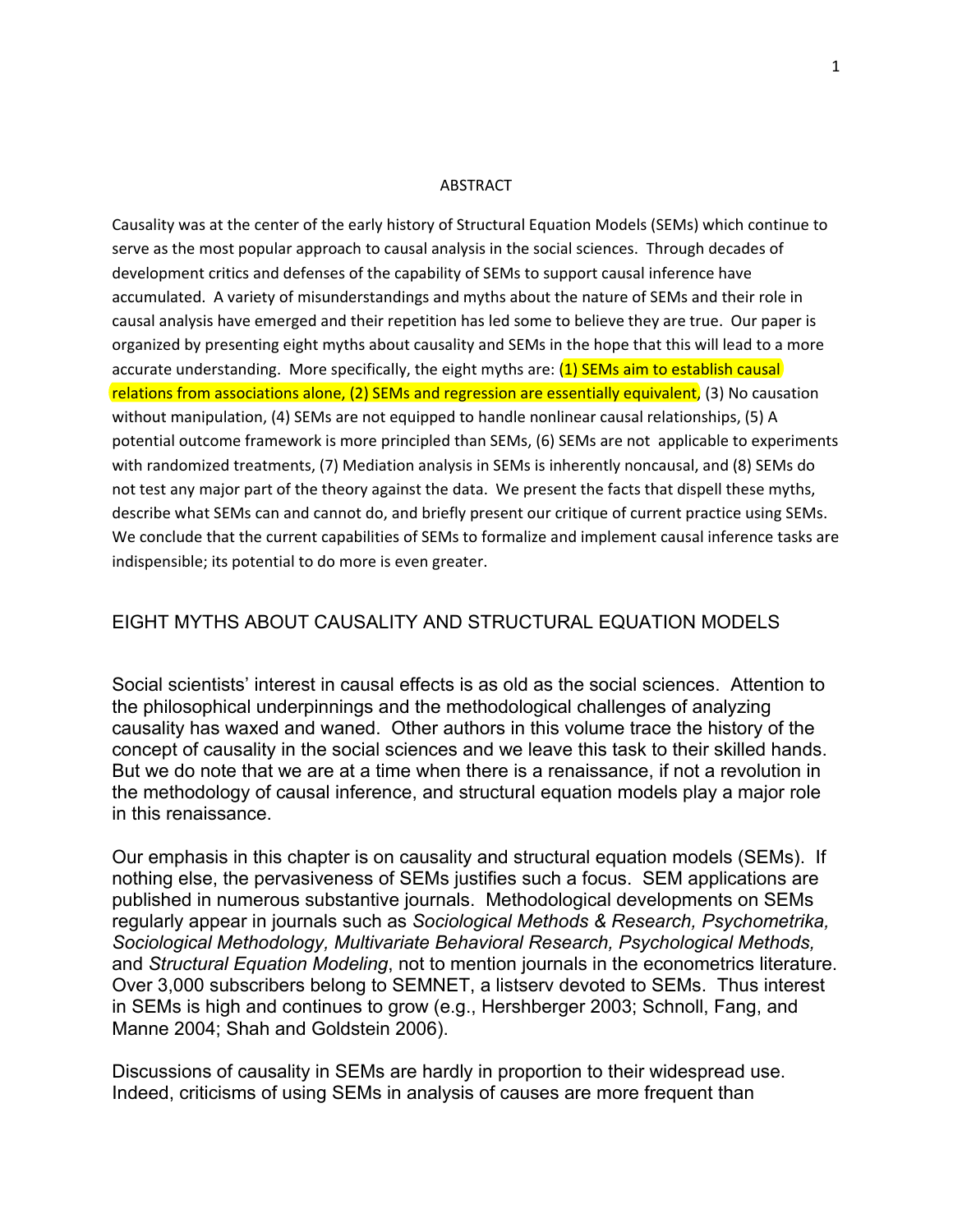explanations of the role causality in SEMs. Misunderstandings of SEMs are evident in many of these. Some suggest that there is only one true way to attack causality and that way excludes SEMs. Others claim that SEMs are equivalent to regression analysis or that SEM methodology is incompatible with intervention analysis or the potential outcome framework. On the other hand, there are valid concerns that arise from more thoughtful literature that deserve more discussion. We will address both the distortions and the insights from critics in our chapter.

We also would like to emphasize that SEMs have not emerged from a smooth linear evolution of homogenous thought. Like any vital field, there are differences and debates that surround it. However, there are enough common themes and characteristics to cohere, and we seek to emphasize those commonalities in our discussion.

Our paper is organized by presenting eight myths about causality and SEMs in the hope that this will lead to a more accurate understanding. More specifically, the eight myths are: (1) SEMs aim to establish causal relations from associations alone, (2) SEMs and regression are essentially equivalent, (3) No causation without manipulation, (4) SEMs are not equipped to handle nonlinear causal relationships, (5) A potential outcome framework is more principled than SEMs, (6) SEMs are not applicable to experiments with randomized treatments, (7) Mediation analysis in SEMs is inherently noncausal, and (8) SEMs do not test any major part of the theory against the data.

In the next section we provide the model and assumptions of SEM. The primary section on the eight myths follows and we end with our conclusion section.

#### MODEL AND ASSUMPTIONS OF SEMs

Numerous scholars across several disciplines are responsible for the development of and popularization of SEMs. Blalock (1960, 1961, 1962, 1969), Duncan (1966, 1975), Jöreskog (1969, 1970, 1973), and Goldberger (1972; Goldberger and Duncan 1973) were prominent among these in the wave of developments in the 1960s and 1970s. But looking back further and if forced to list just one name for the origins of SEMs, Sewall Wright (1918, 1921, 1934), the developer of path analysis, would be a good choice.

Over time this model has evolved in several directions. Perhaps the most popular general SEM that takes account of measurement error in observed variables is the LISREL model proposed by Jöreskog and Sörbom (1978). This model simplifies if measurement error is negligible as we will illustrate below. But for now we present the general model so as to be more inclusive in the type of structural equations that we can handle. We also note that this model is linear in the parameters and assumes that the coefficients are constant over individuals. Later when we address the myth that SEMs cannot incorporate nonlinearity or heterogeneity, we will present a more general nonparametric form of SEMs which relaxes these assumptions. But to keep things simpler, we now stay with the widely used linear SEM with constant coefficients.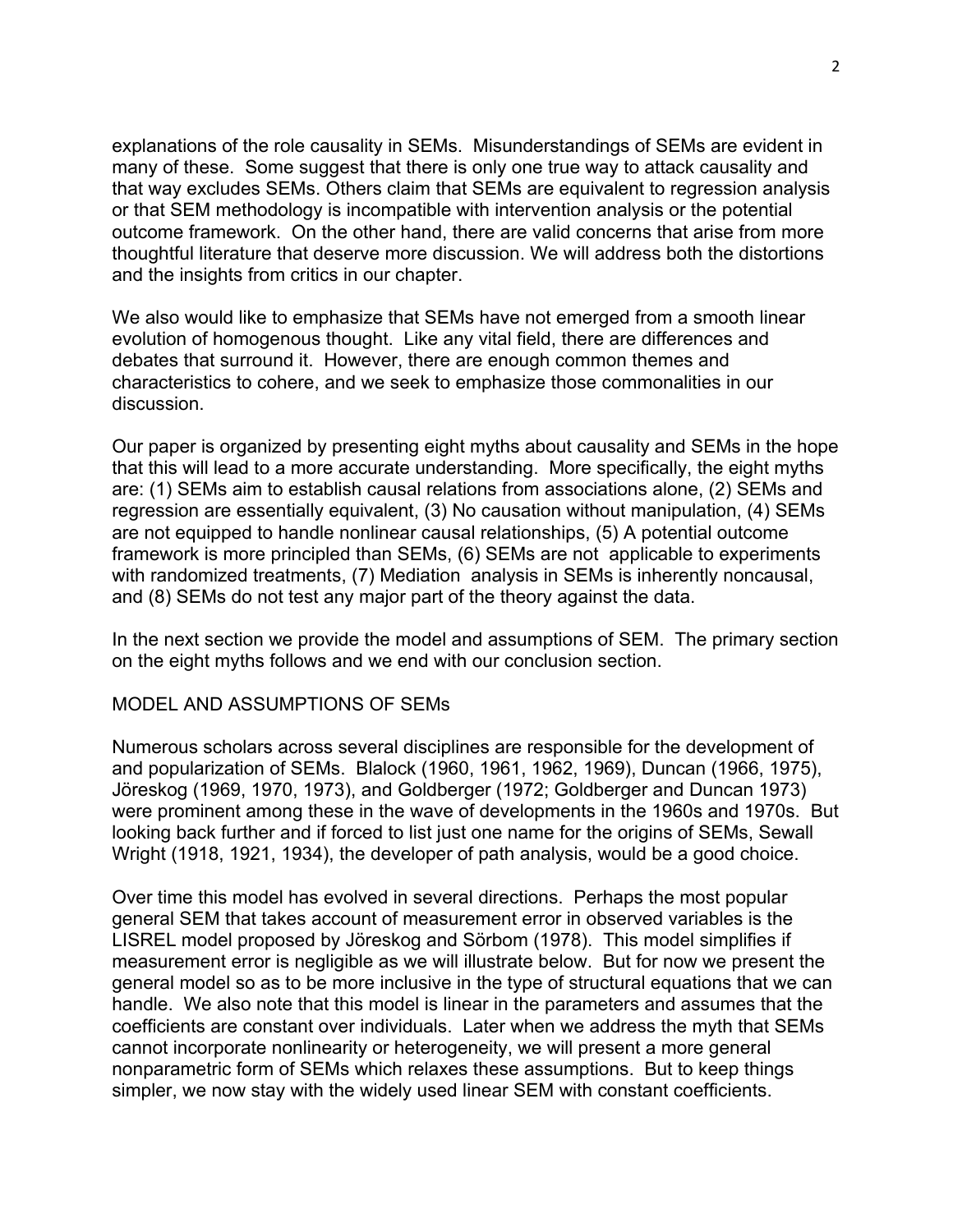This SEM consists of two major parts. The first is a set of equations that give the causal relations between the substantive variables of interest, also called "latent variables", because they are often inaccessible to direct measurement (Bollen 2002). Self-esteem, depression, social capital, and socioeconomic status are just a few of the numerous variables that are theoretically important but are not currently measured without substantial measurement error. The latent variable model gives the causal relationships between these variables in the absence of measurement error. It is<sup>1</sup>

$$
\eta_i = \alpha_{\eta} + B\eta_i + \Gamma\xi_i + \zeta_i \tag{1}
$$

The second part of the model ties the observed variables or measures to the substantive latent variables in a two equation measurement model of

$$
\mathbf{y}_i = \mathbf{\alpha}_y + \mathbf{\Lambda}_y \mathbf{\eta}_i + \mathbf{\varepsilon}_i
$$
 (2)

$$
\mathbf{x}_{i} = \mathbf{\alpha}_{x} + \mathbf{\Lambda}_{x} \boldsymbol{\xi}_{i} + \boldsymbol{\delta}_{i}
$$
 (3)

In these equations, the subscript of *i* stands for the *i*th case,  $\eta_i$  is the vector of latent endogenous variables,  $\alpha_n$  is the vector of intercepts, **B** is the matrix of coefficients that give the expected effect<sup>2</sup> of the  $\bm{\eta}_i$  on  $\bm{\eta}_i$  where its main diagonal is zero $^3$ , ξ $_i$  is the vector of latent exogenous variables,  $\Gamma$  is the matrix of coefficients that give the expected effects of  $\xi$  on  $\eta$ , and  $\zeta$  is the vector of equation disturbances that consists of all other influences of η*i* that are not included in the equation. The latent variable model assumes that the mean of the disturbances is zero  $[E(\zeta_i)=0]$  and that the disturbances are uncorrelated with the latent exogenous variables [COV( *<sup>i</sup>* ζ , *<sup>i</sup>* ξ )=**0**]. If on reflection a researcher's knowledge suggests a violation of this latter assumption, then those variables correlated with the disturbances are not exogenous and should be included as an endogenous latent variable in the model.

The covariance matrix of  $\xi$  is **Φ** and the covariance matrix of  $\zeta$  is **Ψ**. The researcher determines whether these elements are freely estimated or are constrained to zero or some other value.

In the measurement model,  $y_i$  is the vector of indicators of  $\eta_i$ ,  $\alpha_i$  is the vector of intercepts, Λ*y* is the factor loading matrix that gives the expected effects of η*<sup>i</sup>* on **y***<sup>i</sup>* ,

 $^1$  The notation slightly departs from the LISREL notation in its representation of intercepts.

 $2$  The expected effect refers to the expected value of the effect of one n on another.

 $3$  This rules out a variable with a direct effect on itself.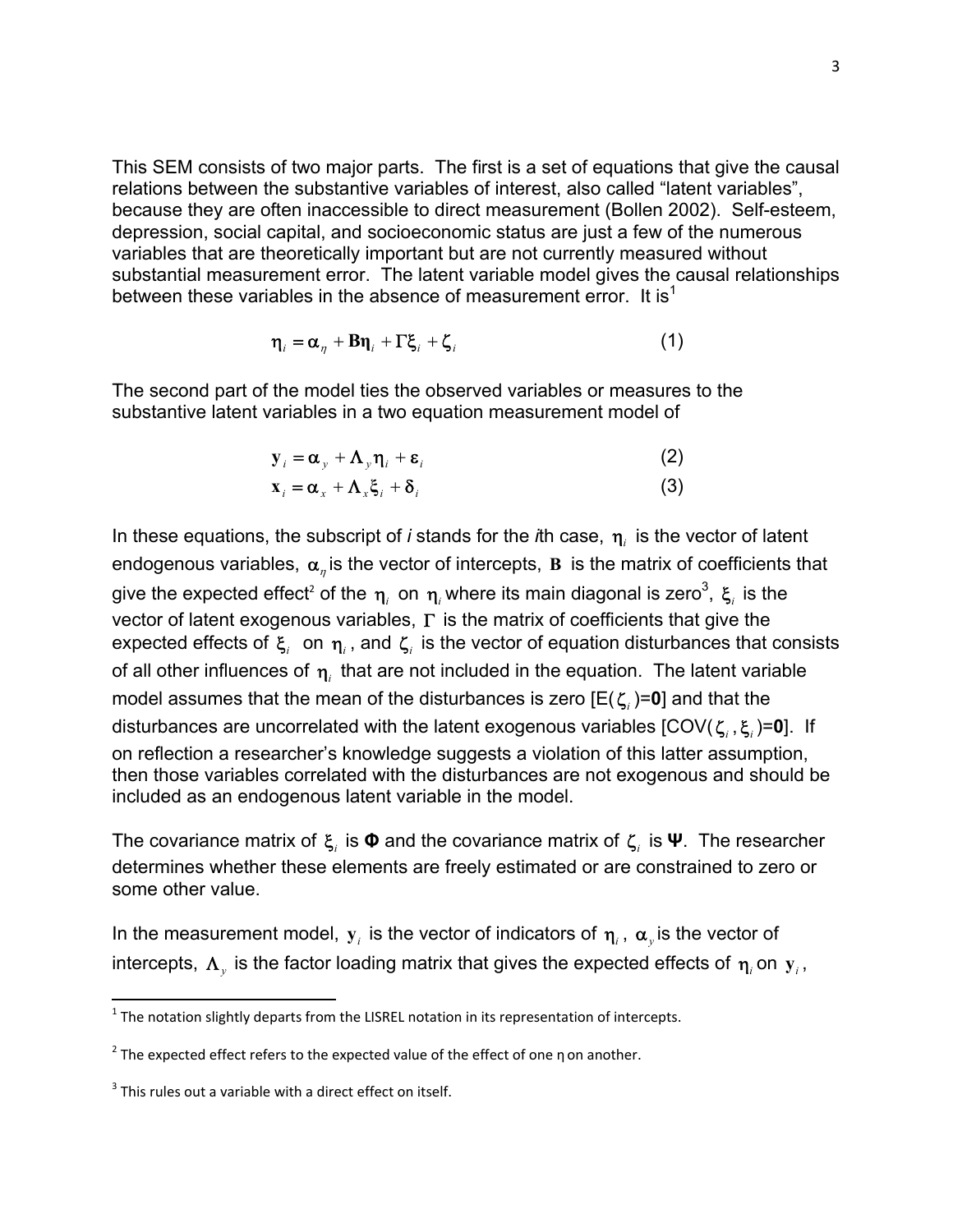and  $\varepsilon$ , is the vector of unique factors (or disturbances) that consists of all the other influences on  $\mathbf{y}_i$  that are not part of  $\mathbf{\eta}_i$ . The  $\mathbf{x}_i$  is the vector of indicators of  $\xi_i$ ,  $\alpha_i$  is the vector of intercepts,  $\Lambda_{\gamma}$  is the factor loading matrix that gives the expected effects of  $\xi$ on **x***<sup>i</sup>* , and **δ***i* is the vector of unique factors (or disturbances) that consists of all the other influences on **x***i* that are not part of *<sup>i</sup>* **ξ** . The measurement model assumes that the means of disturbances (unique factors)  $[E(\varepsilon_i), E(\delta_i)]$  are zero and that the different disturbances are uncorrelated with each other and with the latent exogenous variables  $[i.e., \text{COV}(\varepsilon_i, \xi_i), \text{COV}(\delta_i, \xi_i), \text{COV}(\varepsilon_i, \zeta_i), \text{COV}(\delta_i, \zeta_i)$  are all zero]. Each of these assumptions requires thoughtful evaluation. Those that are violated will require a respecification of the model to incorporate the covariance. The covariance matrix for **δ***<sup>i</sup>* is  $\Theta_{\delta}$  and the covariance matrix for  $\varepsilon$ , is  $\Theta_{\varepsilon}$ . The researcher must decide whether these elements are fixed to zero, some other constraint, or are freely estimated.

The SEM explicitly recognizes that the substantive variables represented in η<sub>*i*</sub> and ξ<sub>*i*</sub> are likely measured with error and possibly measured by multiple indicators. Therefore, the preceding separate specification links the observed variables that serve as indicators to their corresponding latent variables. Indicators influenced by single or multiple latent variables are easy to accommodate. Researchers can include correlated disturbances from the latent variable or measurement model by freely estimating the respective matrix entries in the covariance matrices of these disturbances mentioned above (i.e., **Ψ** , ϴ**δ** , ϴ**ε** ). If it happens that an observed variable has negligible measurement error, it is easy to represent this by setting the observed variable and latent variable equal (e.g.,  $x_{3i} = \xi_{3i}$ ).

Now we focus on the "Structural" in Structural Equation Models. By structural we mean that the researcher incorporates causal assumptions as part of the model. In other words, each equation is a representation of causal relationships between a set of variables, and the form of each equation conveys the assumptions that the analyst has asserted.

To illustrate, we retreat from the general latent variable structural equation model presented above and make the previously mentioned simplifying assumption that all variables are measured without error. Formally, this means that the measurement model becomes  $y_i = \eta_i$  and  $x_i = \xi_i$ . This permits us to replace the latent variables with the observed variables and our latent variable model becomes the well-known simultaneous equation model of

$$
\mathbf{y}_{i} = \mathbf{\alpha}_{\eta} + \mathbf{B}\mathbf{y}_{i} + \mathbf{\Gamma}_{i}\mathbf{x}_{i} + \boldsymbol{\zeta}_{i}
$$
 (4)

We can distinguish weak and strong causal assumptions. Strong causal assumptions are ones that assume that parameters take specific values. For instance, a claim that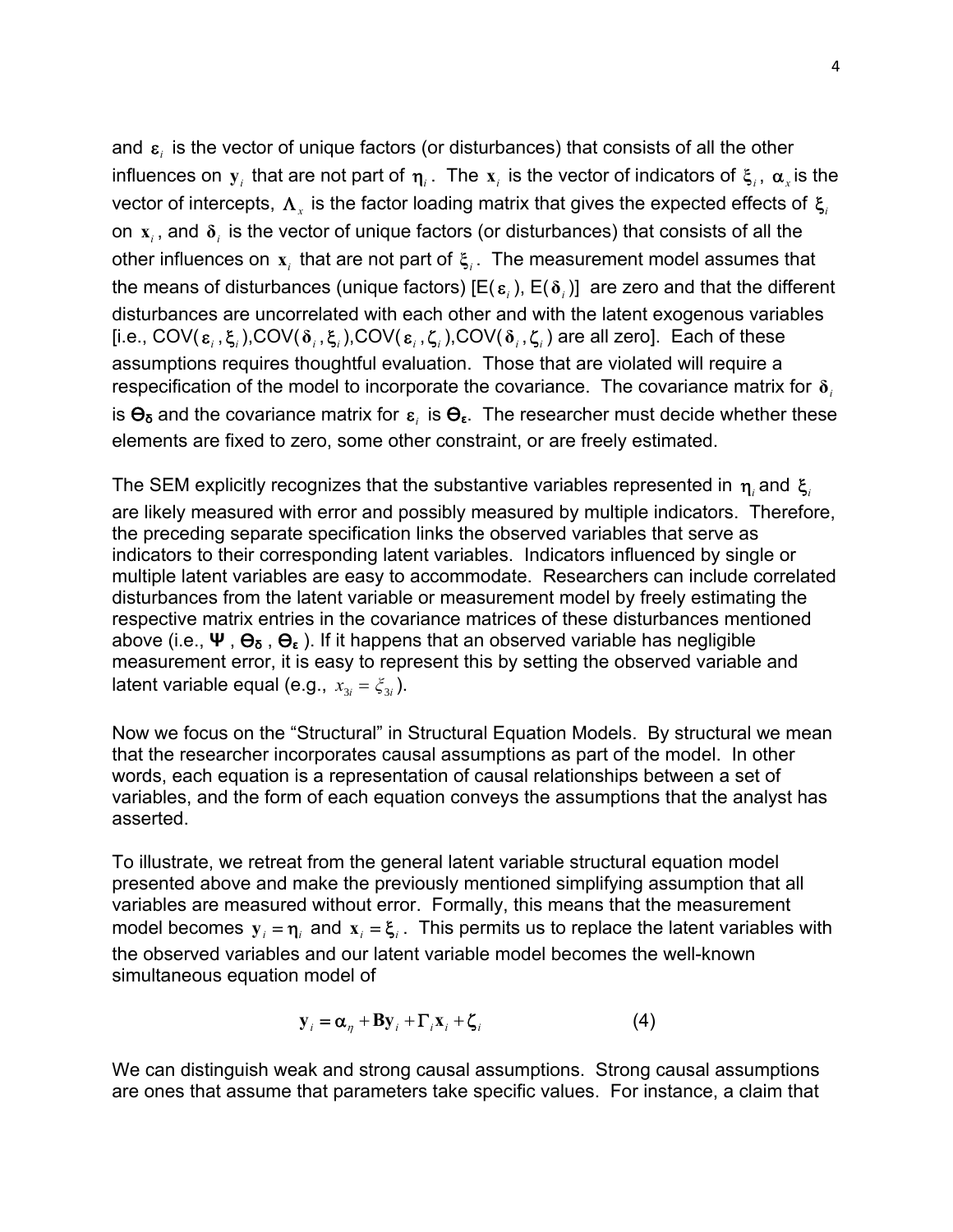one variable has no causal effect on another variable is a strong assumption encoded by setting the coefficient to zero. Or, if one assumes that two disturbances are uncorrelated, then we have another strong assumption that the covariance equals zero.

A weak causal assumption excludes some values for a parameter but permits a range of other values. A researcher who includes an arrow between two variables usually makes the causal assumption of a nonzero effect, but if no further restrictions are made then this permits an infinite variety of values (other than zero) and this represents a weak causal assumption. The causal assumption is more restrictive if the researcher restricts the coefficient to be positive, but the causal assumption still permits an infinite range of positive values and is a weaker causal assumption than specifying a specific value such as zero.



#### [FIGURE 1 ABOUT HERE]

To further explain the nature of causal assumptions, consider the special case of the simultaneous equations where there are four *y* variables as in Figure 1. In this path diagram the boxes represent observed variables. Single headed straight arrows represent the effect of the variable at the base of the arrow on the variable at the head of the arrow. The two-headed curved arrows connecting the disturbances symbolize possible association among the disturbances. Each disturbance contains all of the variables that influence the corresponding *y* variable but that are not included in the model. The curved arrow connecting the disturbances means that these omitted variables are correlated. The equations that correspond to the path diagram are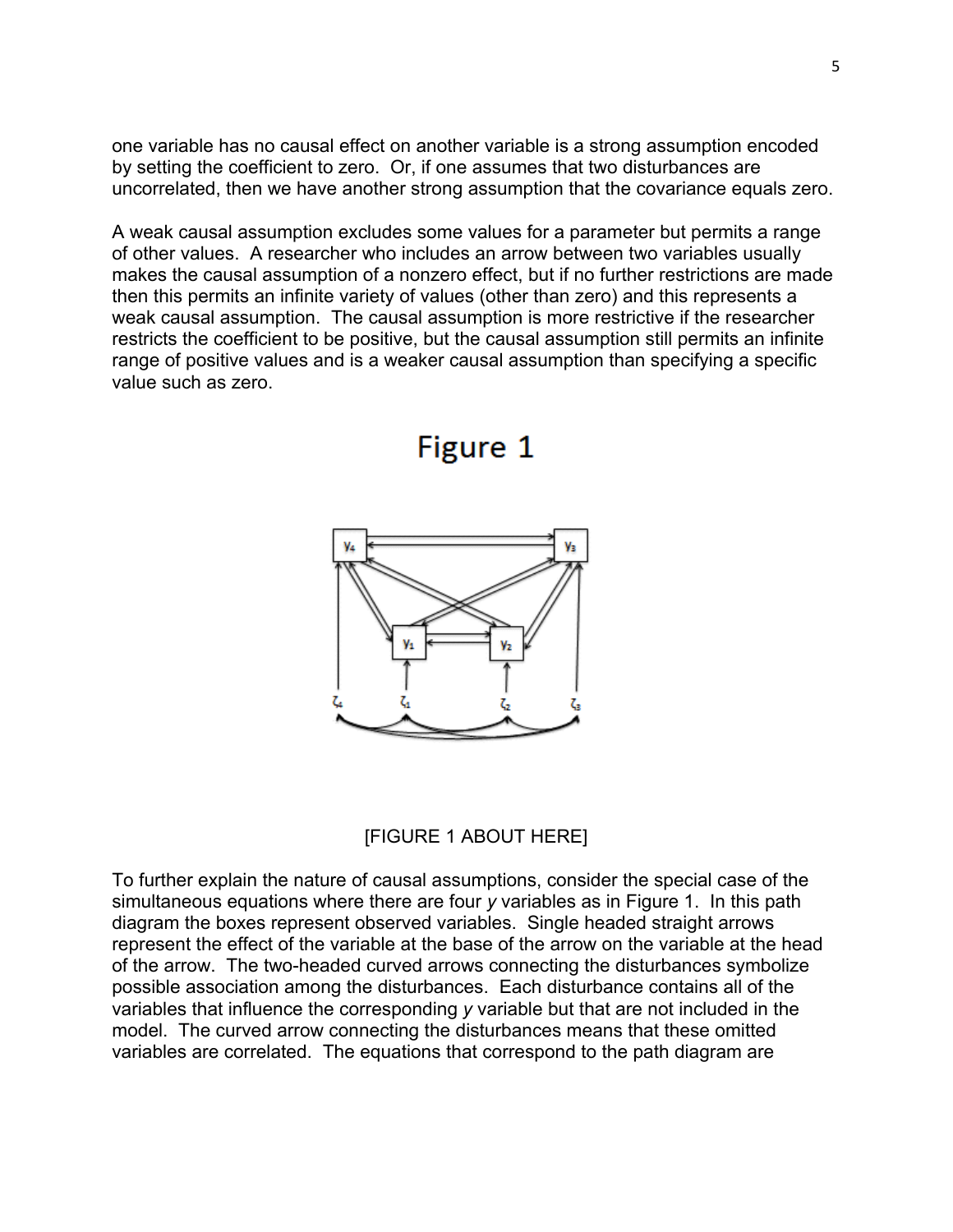$$
y_1 = \alpha_1 + \beta_{12}y_2 + \beta_{13}y_3 + \beta_{14}y_4 + \zeta_1
$$
  
\n
$$
y_2 = \alpha_2 + \beta_{21}y_1 + \beta_{23}y_3 + \beta_{24}y_4 + \zeta_2
$$
  
\n
$$
y_3 = \alpha_3 + \beta_{31}y_1 + \beta_{32}y_2 + \beta_{34}y_4 + \zeta_3
$$
  
\n
$$
y_4 = \alpha_4 + \beta_{41}y_1 + \beta_{42}y_2 + \beta_{43}y_3 + \zeta_4
$$
\n(5)

with  $COV(\zeta_i, \zeta_k) \neq 0$  for j, k.

As a linear simultaneous equation system, the model in Figure 1 and equation (5) assumes linear relationships, the absence of measurement error, and incorporates only weak causal assumptions that all coefficients and covariances among disturbances are nonzero. All other values of the coefficients and covariances are allowed. Other than assuming nonzero coefficients and covariances, this model represents near total ignorance or a lack of speculation about the data-generating process. Needless to say this model is underidentified in the sense that none of the structural coefficients is estimable from the data.

A researcher who possesses causal knowledge of the domain may express this knowledge by bringing stronger causal assumptions to the model and by drawing their logical consequences. Or a researcher who wants to examine the implications of or plausibility of a set of causal assumptions can impose them on the model and test their compatibility with the data. The two strongest types of causal assumptions are: (1) imposing zero coefficients and (2) imposing zero covariances. For instance, consider the models in Figure 2.

[FIGURE 2 ABOUT HERE]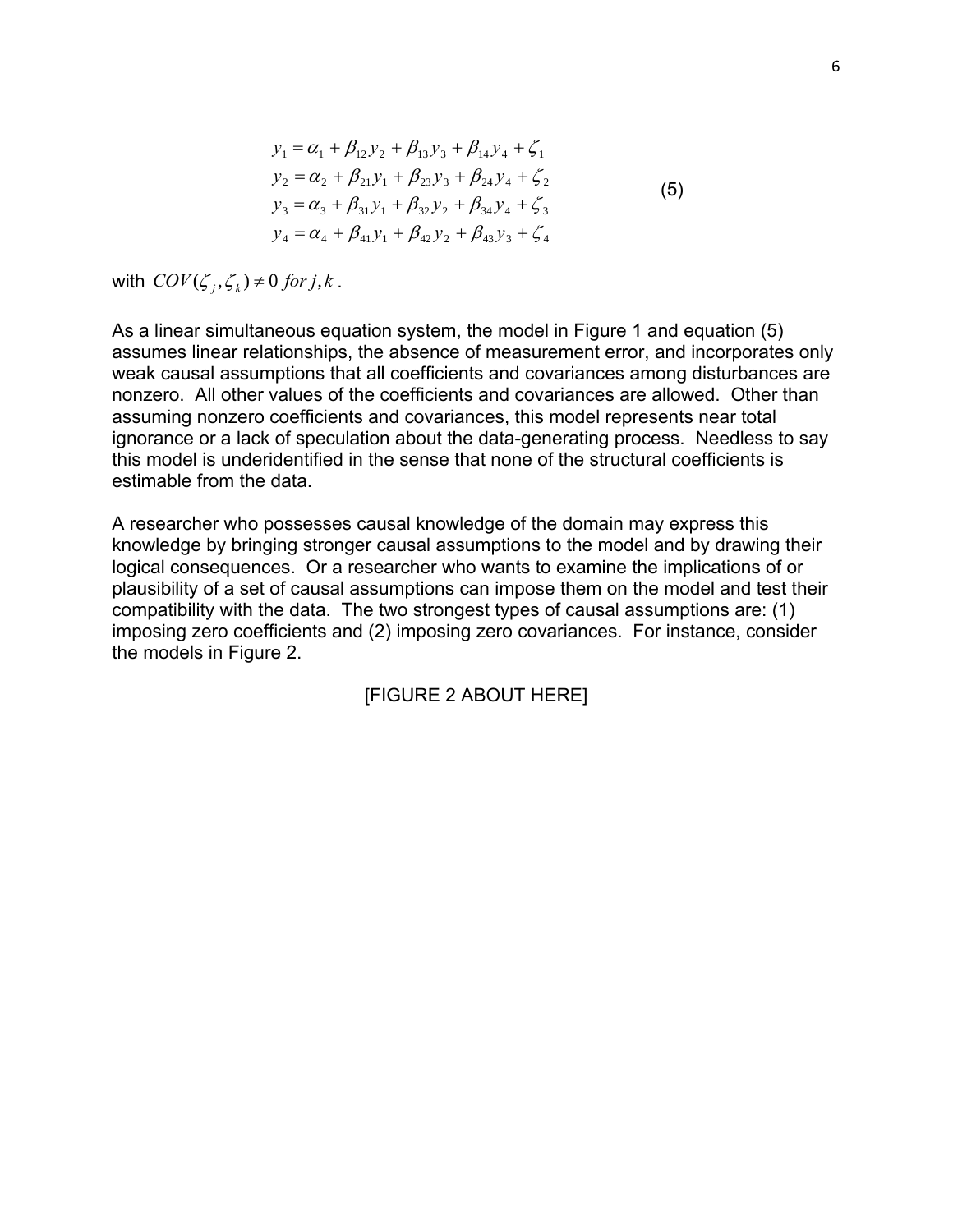## Figure 2





Figure 2a is the same as Figure 1 with the addition of the following strong causal assumptions:

$$
\beta_{12} = \beta_{13} = \beta_{14} = \beta_{23} = \beta_{24} = \beta_{31} = \beta_{34} = \beta_{41} = \beta_{42} = 0
$$
,  $C(\zeta_j, \zeta_k) = 0$  for all j, k (6)

This is a causal chain model. The strong causal assumptions include forcing nine coefficients to zero and setting all disturbance covariances to zero. The weak causal assumptions are that the coefficients and covariances remaining in the model are nonzero. The resulting model differs from that of Figure 1 in two fundamental ways. First, it has testable implications and, second, it allows all of the remaining structural coefficients to be estimable from the data (i.e., identifiable). The set of testable implications of a model as well as the set of identifiable parameters can be systematically identified from the diagram (although some exceptions exist) [Pearl 2000]. The ability to systematize these two readings has contributed substantially to our understanding of the causal interpretation of SEM, as well as causal reasoning in general.

Figure 2b shows what results from Figure 1 when imposing a different set of causal assumptions on the coefficients and disturbance covariances. The causal assumptions of Figure 2b are

$$
\beta_{12} = \beta_{13} = \beta_{14} = \beta_{21} = \beta_{23} = \beta_{24} = \beta_{32} = \beta_{41} = 0,
$$
  
\n
$$
C(\zeta_1, \zeta_3) = C(\zeta_1, \zeta_4) = C(\zeta_2, \zeta_3) = C(\zeta_2, \zeta_4) = 0
$$
\n(7)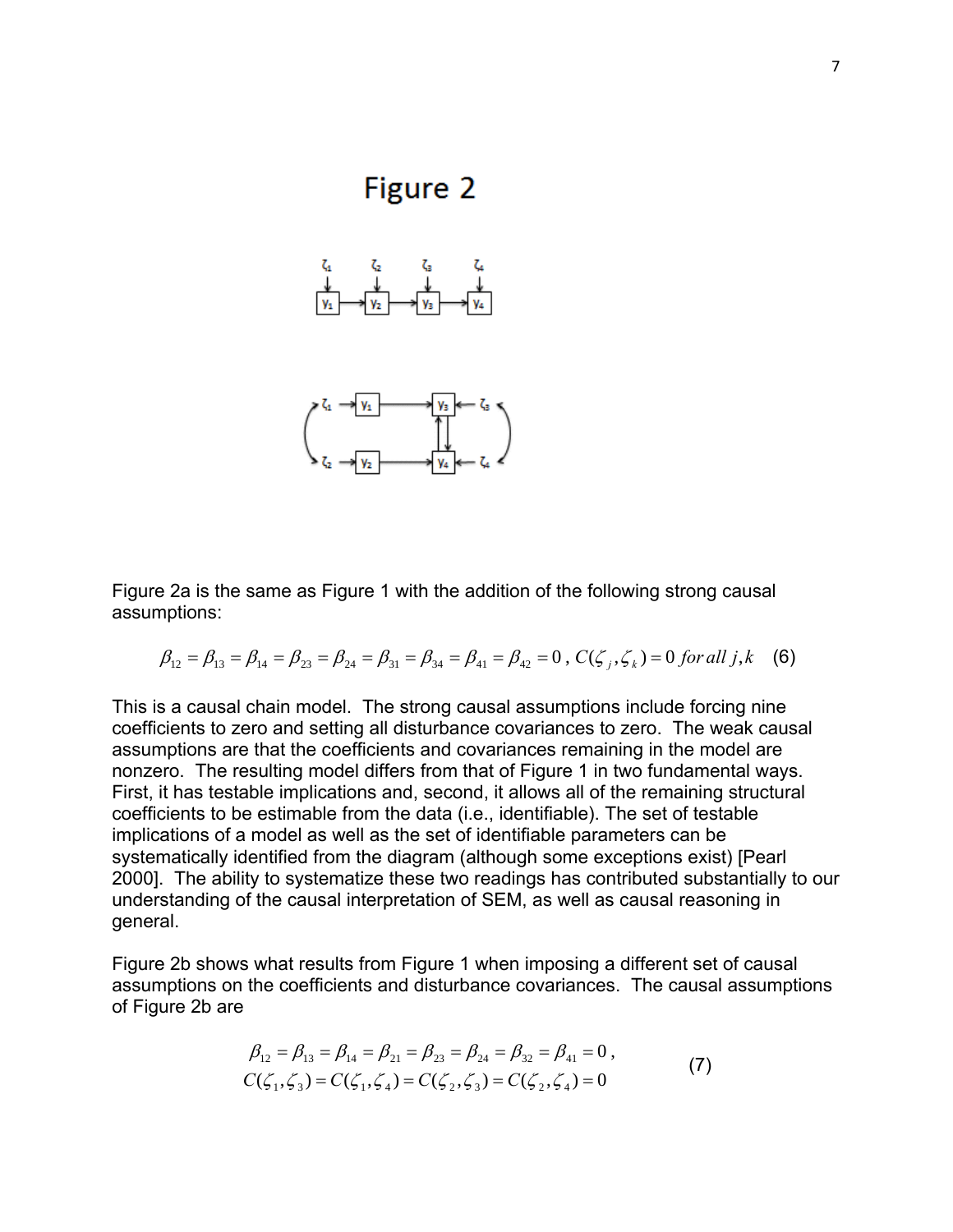The model in Figure 2b has eight strong causal assumptions on the coefficients that are set to zero and four strong causal assumptions about disturbance covariances set to zero. It can be shown that this model has no testable implications for the strong causal assumptions, yet all parameters are identified. The weak causal assumptions of nonzero values for those coefficients and covariances that remain in the model can be tested, given that the strong assumptions hold, but are less informative than the zero coefficient and covariance restrictions present in Figure 2a.

In Figures 1 and 2 we treated only models of observed variables in simultaneous equations. Suppose we stay with the same four *y* variables, but consider them measures of latent variables. The measurement model equation of

$$
\mathbf{y}_{i} = \mathbf{\alpha}_{y} + \mathbf{\Lambda}_{y} \mathbf{\eta}_{i} + \mathbf{\varepsilon}_{i}
$$
 (8)

covers factor analysis models.

[FIGURE 3 ABOUT HERE]



Figure 3 contains two hypothetical measurement models for the four *y* variables that we have used for our illustrations. In the path diagram, the ovals or circles represent the latent variables. As stated above, these are variables that are part of our theory, but not in our data set. As in the previous path diagrams, the observed variables are in boxes, single-headed arrows stand for direct causal effects, two-headed arrows (often curved) signify sources of associations between the connected variables, though the reasons for their associations are not specified in the model. It could be that they have direct causal influence on each other; that some third set of variables not part of the model influence both; or there could be some other unspecified mechanism (preferential selection) leading them to be associated. The model only says that they are associated and not why. Disturbances ("unique factors") are included in the model not enclosed in circles or boxes. These are the  $\epsilon$  s in the diagram. Given that they could be considered as latent variables, they are sometimes enclosed by circles or ovals, though we do not do so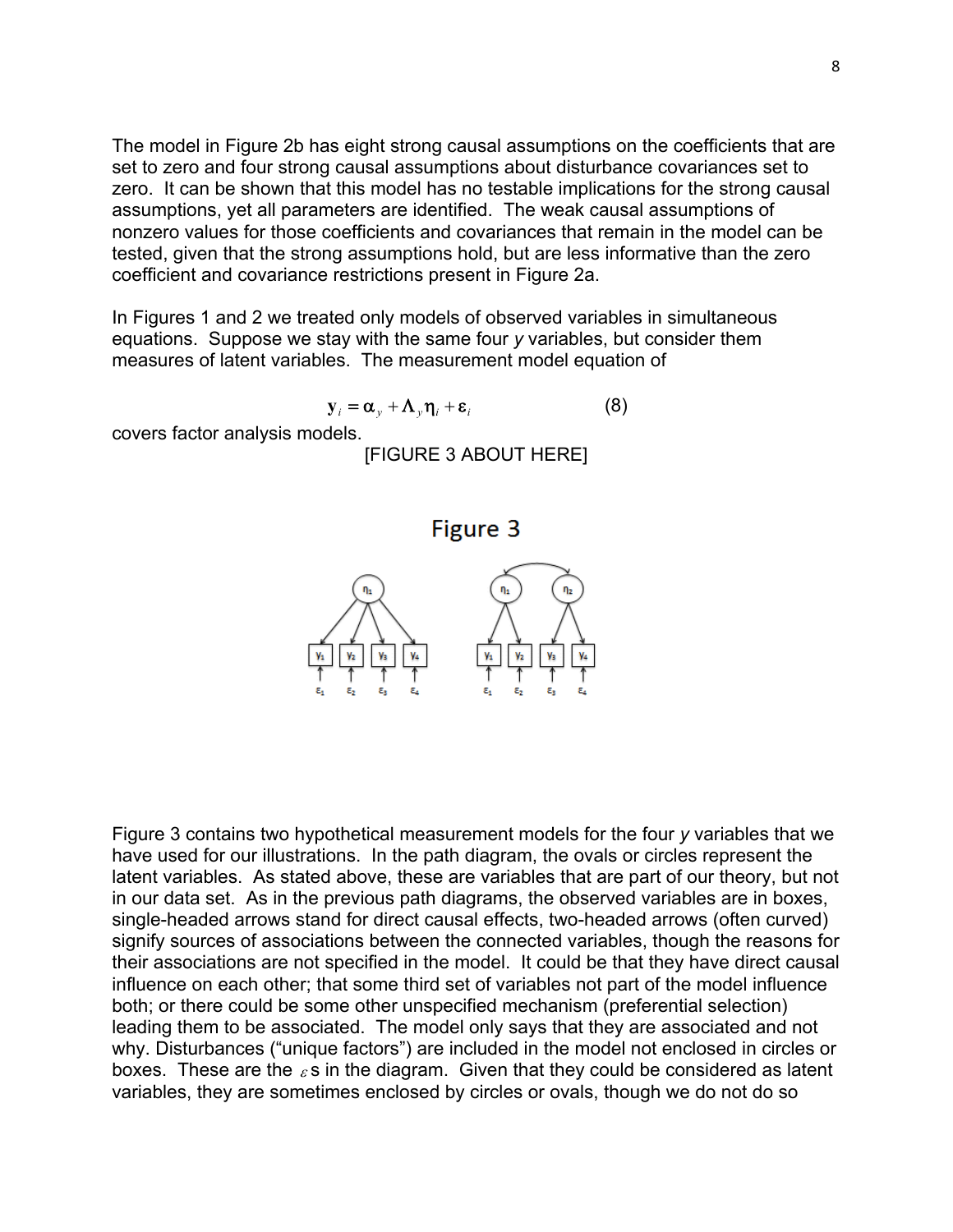#### here.

In Figure 3a our causal assumptions are that none of the indicators (*y*s) has direct effects on each other and that all covariances of disturbances are zero. In other words, the model assumes that a single latent variable (η) explains all the association among the measures (*y*s). In addition, the model assumes that causal influences run from the latent variable to the indicators and that none of the indicators has a causal effect on the latent variable. The weak causal assumptions are that the coefficients (i.e., "factor loadings") in the model are nonzero. Similarly, the strong causal assumptions of Figure 3b are that none of the indicators (*y*s) has direct effects on each other and all covariances of disturbances are zero. But, in addition, it assumes that  $n_1$  has zero effect on  $y_3$  and  $y_4$  and that  $\eta_2$  has zero effect on  $y_1$  and  $y_2$ . It also assumes that two correlated latent variables are responsible for any association among the four indicators. It assumes that all causal influences run from the latent variable to the indicators and none in the reverse direction. The weak causal assumptions are that the coefficients and covariances of the latent variables are nonzero.

Imposing different causal assumptions leads to different causal models, as illustrated by our examples. The causal assumptions derive from prior studies, research design, scientific judgment, or other justifying sources. In a minority of cases, the causal assumptions are well-supported and widely accepted (e.g., a variable at time 2 cannot cause a variable at time 1). But there are few situations where all causal assumptions are without challenge.

 More typically the causal assumptions are less established, though they should be defensible and consistent with the current state of knowledge. The analysis is done under the speculation of "what if these causal assumptions were true." These latter analyses are useful because there are often ways of testing the model, or parts of it. These tests can be helpful in rejecting one or more of the causal assumptions, thereby revealing flaws in specification. Of course, passing these tests does not prove the validity of the causal assumptions, but it lends credibility to them. If we repeatedly test the model in diverse data sets and find good matches to the data, then the causal assumptions further gain in their credibility. In addition, when there are competing causal models, equally compatible with the data, an analyst can compare their performances under experimental conditions to see which are best. We will have more to say about testing these causal assumptions later when discussing the myth that SEMs do not permit any testing of these assumptions.

A second reason that the models resulting from causal assumption are valuable is that they enable an estimate of the coefficients (as well as variances, and covariances) that are important for guiding policies. For instance, Figure 2a allows for  $y_1$  having a direct effect on *y2*, but it does not specify its magnitude. With SEM estimation, and with the help of the strong assumptions, we can quantify the magnitude of this effect and of other estimated parameters and thus evaluate (albeit provisionally) the merits of interventional policies that depend on this effect.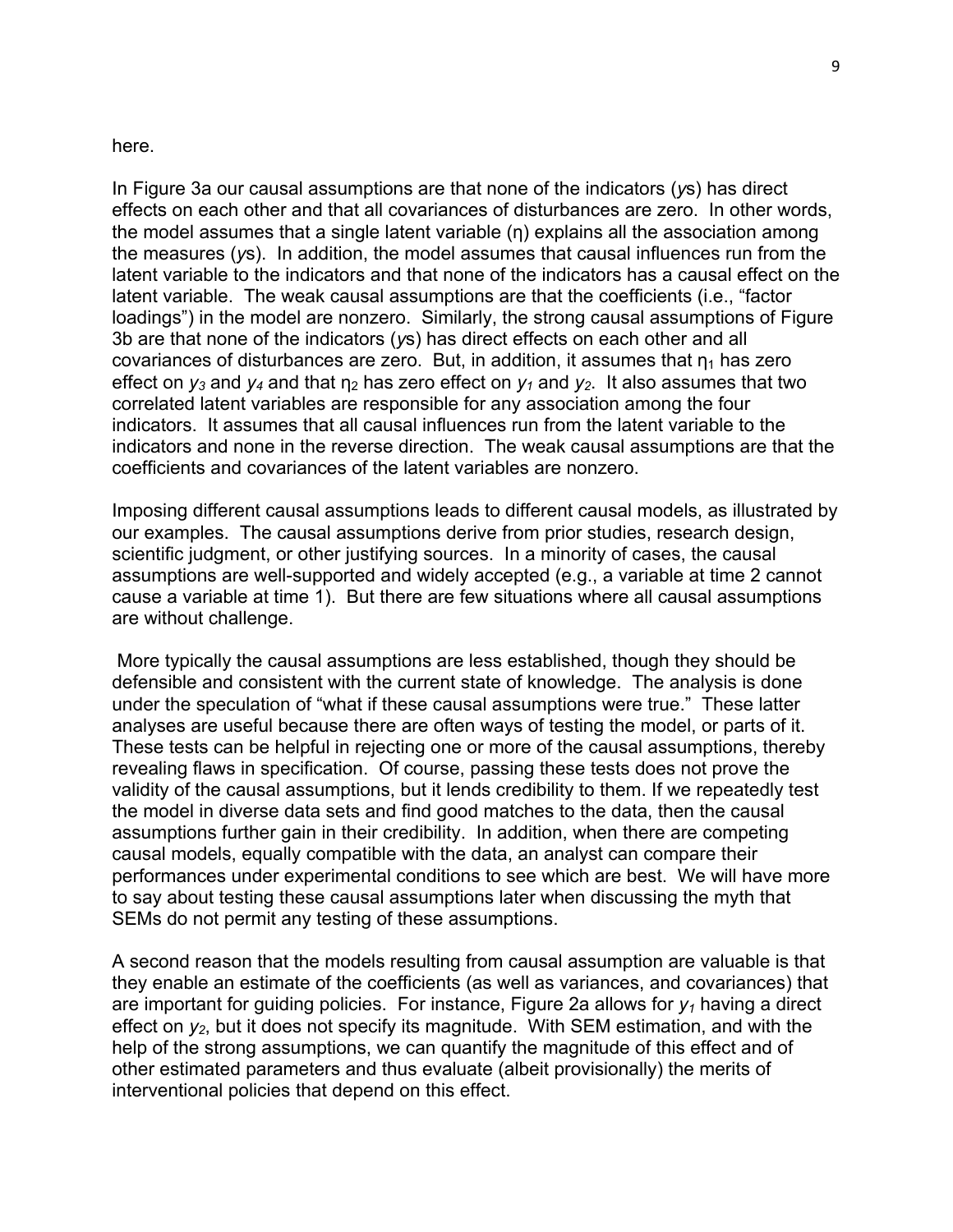This ability to quantify effects is available even in a saturated model (as in Figure 2b) when it is not possible to test any of the strong causal assumptions, nor any combination thereof. In such cases, the quantified effects are still useful for policy evaluation, though they are predicated on the validity of modeling assumptions that received no scrutiny by the data.

The traditional path diagram as well as the graphical model notation that we discuss later, makes the causal assumptions of the model clear through the absence of certain arrows, and certain curved arcs (double-headed arrows). The equation forms of these models are equally capable of making these causal assumptions clear, but can be more complicated to interpret and to analyze, especially in their nonparametric form.

#### EIGHT MYTHS:

In the previous section we presented the model, notation, and causal assumptions for SEMs as well as the role of identification, model testing and advice to policy making. A great deal of misinformation on SEMs and causality appears in a variety of publications. Rather than trying to address all such inaccuracies we highlight eight that are fairly frequent and widespread. The remaining part of this section is organized around these myths.

#### *Myth #1 SEMs aim to establish causal relations from associations alone.*

This misunderstanding is striking both in its longevity and in its reach. In essence, the critique states that developers and users of SEMs are under the mistaken impression that SEMs can convert associations and partial associations among observed and/or latent variables into causal relations. The mistaken suggestion is that researchers developing or using SEMs believe that if a model is estimated and it shows a significant coefficient, then that is sufficient to conclude that a significant causal influence exists between the two variables. Alternatively, a nonsignificant coefficient is sufficient to establish the lack of a causal relation. Only the association of observed variables is required to accomplish this miracle.

As an illustration of these critiques, Guttman (1977:97) argues that sociologists using path analysis or causal analysis do so under the mistaken belief that they can use correlation alone to imply causation between variables. De Leeuw's (1985:372) influential review of four early SEM manuscripts and books (Long 1983a, 1983b; Everitt 1984; Saris and Stronkhorst 1984) gives an illustration of this claim: "I think that the use of causal terminology in connection with linear structural models of the LISREL type means indulging in a modern, but nevertheless clearly recognizable, version of the 'post hoc ergo propter hoc' fallacy." The 'post hoc ergo propter hoc' fallacy is "after this, therefore because of this" where association (with a temporal lag) is incorrectly used to justify a causality claim.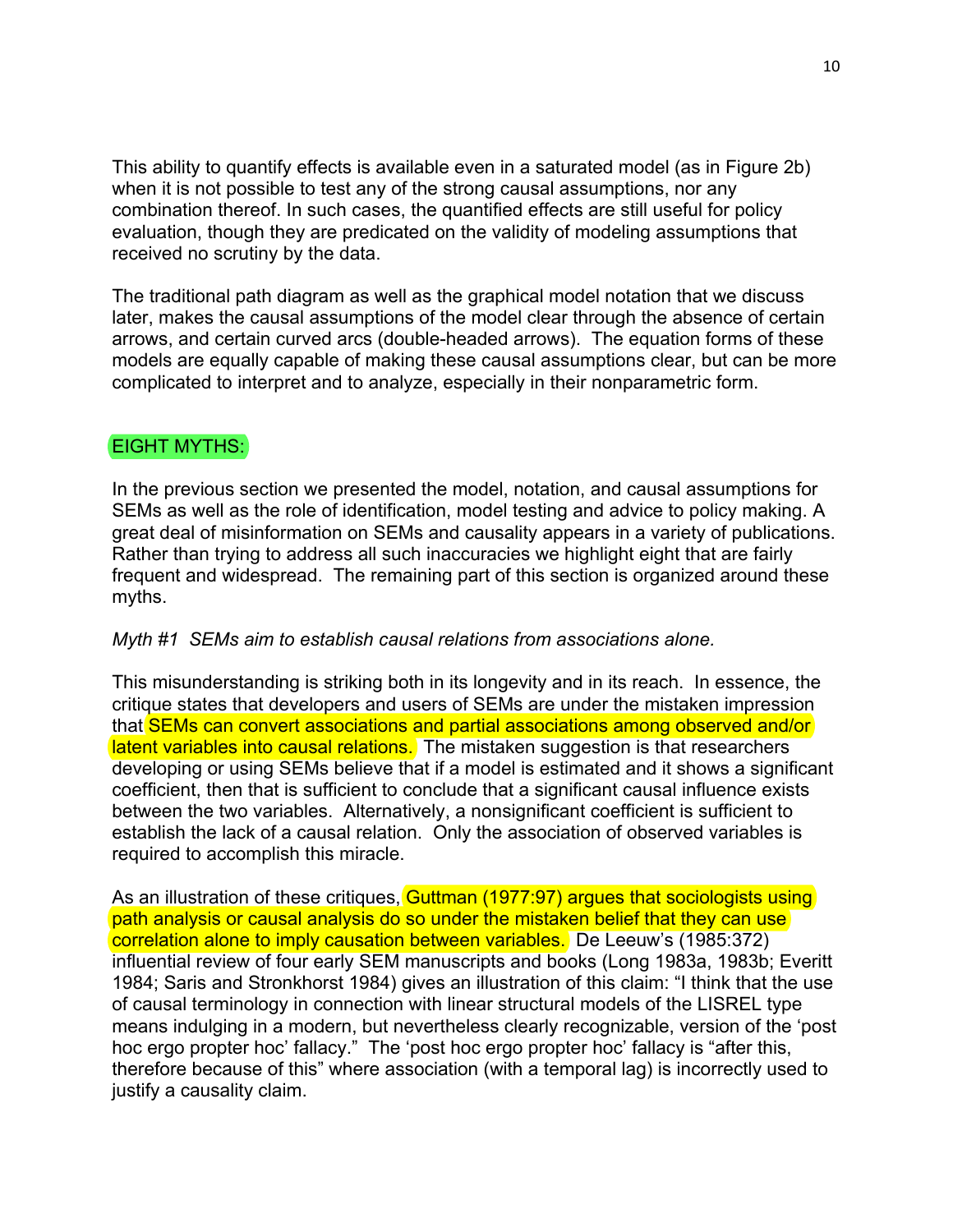Freedman (1987:103) critiques recursive path models, a special case of SEM, suggesting that researchers are assuming causal or structural effects based on associations alone: "Of course, it is impossible to tell just from data on the variables in it whether an equation is structural or merely an association. In the latter case, all we learn is that the conditional expectation of the response variable shows some connection to the explanatory variables, in the population being sampled."

Baumrind (1983:1289) bemoans the tendency of those using SEM to assume that associations alone lead to causal claims: "Since the publication of Kenny's (1979) book *Correlation and Causation*, there has been an explosion in the research literature of studies making causal inferences from correlational data in the absence of controlled experiments."

If these distorted portrayals ended in the 1980s, there would be little need to mention them today. They have not. Goldthorpe (2001:11) suggests "causal path analysis" is regarded as a "means of inferring causation directly from data…". Freedman (2004:268) suggests that: "Many readers will 'know' that causal mechanisms can be inferred from nonexperimental data by running regressions," and he asks readers to suspend this belief. Or, look at Sobel (2008:114) who writes: "First, there is a putative cause *Z* prior in some sense to an outcome *Y*. Furthermore, *Z* and *Y* are associated (correlated). However, if the *Z - Y* association vanishes when a (set of) variable(s) *X* prior to *Z* is conditioned on (or in some accounts, if such a set exists), this is taken to mean that *Z* 'does not cause' *Y*. The use of path analysis and structural equation models to make causal inferences is based on this idea. Granger causation (Geweke 1984; Granger 1969) extends this approach to time series."

Other quotations and authors could be presented, but the clear impression created by them is that SEM users and developers are assuming that we can derive causality from complicated models of partial associations alone.

Is this true? To address this question, it is valuable to read papers or books that present SEMs to see what they actually say. Duncan (1966:1) was a key work introducing path analysis or SEMs into sociology and the social sciences. His abstract states: "Path analysis focuses on the problem of interpretation and does not purport to be a method for discovering causes."

James, Mulaik, and Brett (1982) published a book devoted to causality in models and they were far from suggesting that mere association (or lack thereof) equals causality. A chapter of Bollen (1989, Ch.3) on SEMs begins by saying that a SEM depends on causal *assumptions* and then goes on to examine the threats to and the consequences of violating causal assumptions. The chapter distinguishes the differences between model-data consistency versus model-reality consistency where the latter is essentially impossible to prove. A recent SEM text by Mulaik (2009, Ch.3) devotes a chapter to causation in SEM which deals with the meaning of and threats to establishing causality.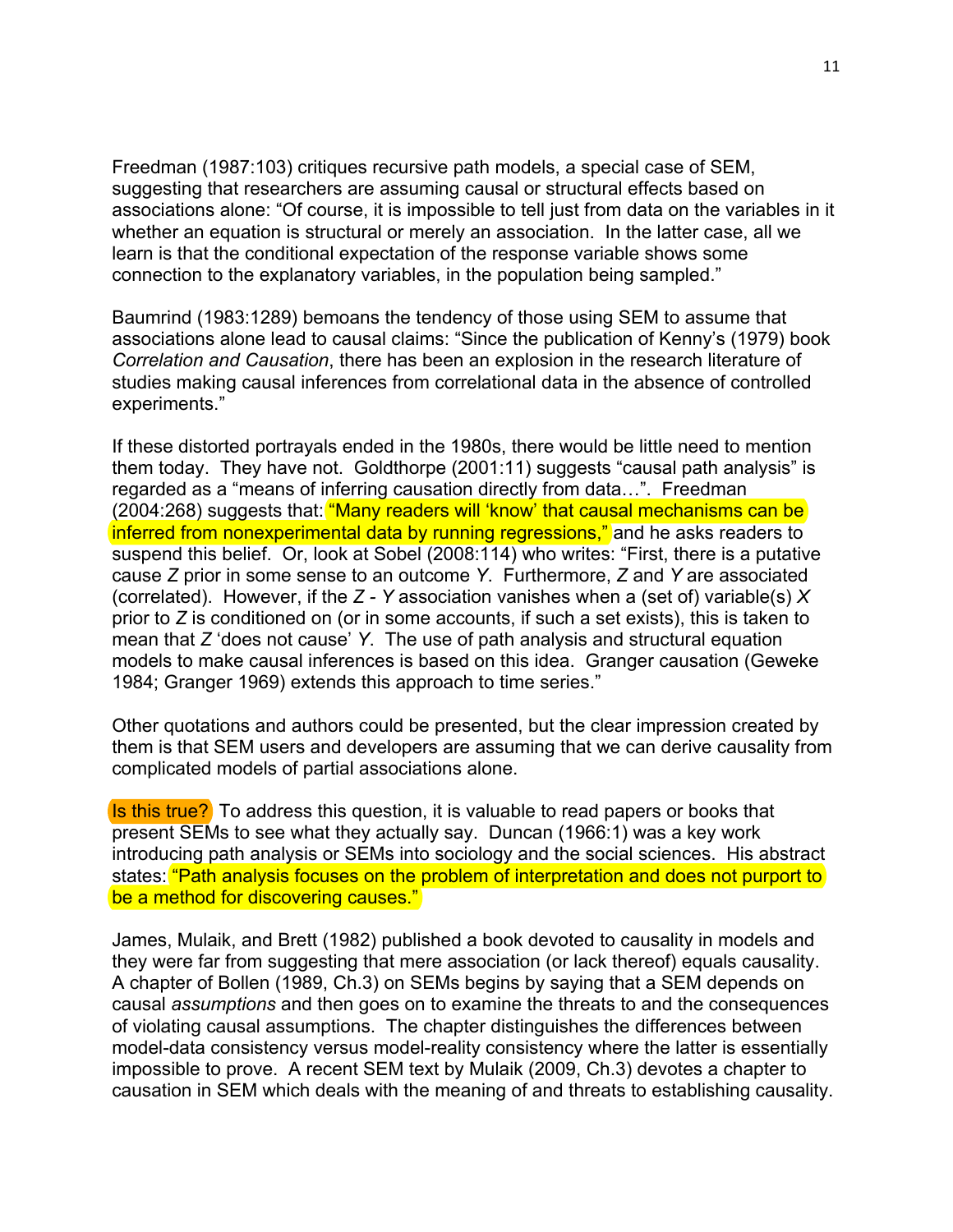As we explained in the last section, researchers do not derive causal relations from an SEM. Rather the SEM represents and relies upon the causal assumptions of the researcher. These assumptions derive from the research design, prior studies, scientific knowledge, logical arguments, temporal priorities, and other evidence that the researcher can marshal in support of them. The credibility of the SEM depends on the credibility of the causal assumptions in each application.

In closing this subsection, it is useful to turn to Henry E. Niles, a critic of Wright's path analysis in 1922. He too suggested that path analysis was confusing associations with causation. Wright responded that he "never made the preposterous claim that the theory of path coefficients provides a general formula for the deduction of causal relations …" (Provine 1986:142-143). Rather as Wright (1921:557) had explained: "The method [of path analysis] depends on the combination of knowledge of the degrees of correlation among the variables in a system with such knowledge as may be possessed of the causal relations. In cases in which the causal relations are uncertain the method can be used to find the logical consequences of any particular hypothesis in regard to them."

The debate from the preceding paragraph occurred 90 years ago. How is it possible that we have the same misunderstandings today?

We see several possible reasons. One is that the critics were unable to distinguish causal from statistical assumptions in SEM, or to detect the presence of the former. An equation from a SEM appears identical to a regression equation, and the assumptions of zero covariances among disturbance terms and covariates appeared to be statistical in nature. Accordingly, Pearl (2009:135-138) argues that notational inadequacies and the hegemony of statistical thinking solely in terms of probability distributions and partial associations contributed to these misunderstandings. Furthermore, SEM researchers were not very effective in explicating both the causal assumptions that enter a model and the "logical consequences" of those assumptions, which Wright considered so essential. For example, many SEM authors would argue for the validity of the weak causal assumptions of nonzero coefficients instead of attending to the strong ones of zero coefficients or covariances. SEM researchers who highlighted the weak over the strong causal assumptions might have contributed to the critics' misunderstanding of the role of causal assumptions in SEM. The development of graphical (path) models, nonparametric structural equations, "do-calculus," and the logic of counterfactuals now makes the causal content of SEM formal, transparent, and difficult to ignore (Pearl 2009, 2012).

Lest there be any doubt:

*SEM does not aim to establish causal relations from associations alone.* 

Perhaps the best way to make this point clear is to state formally and unambiguously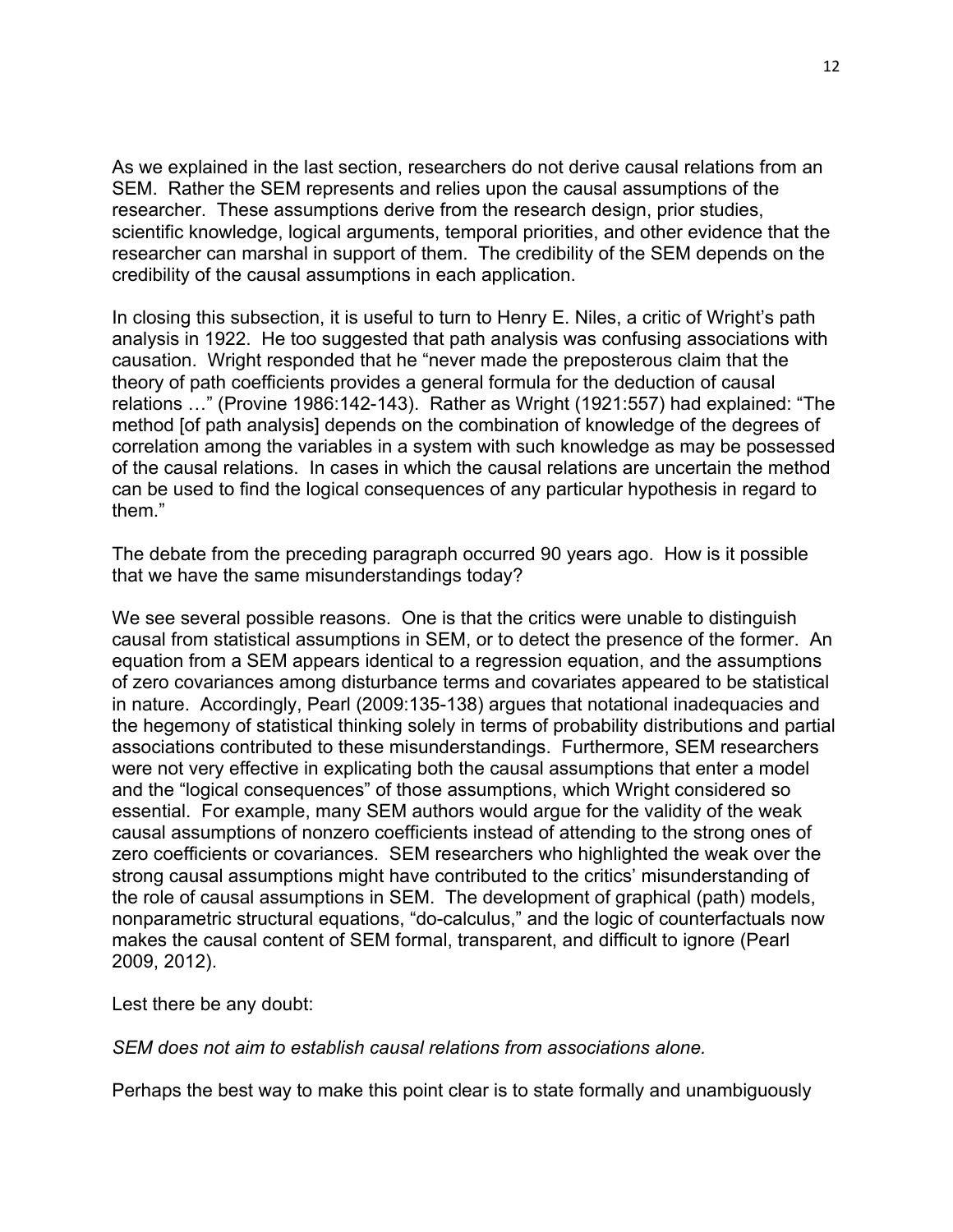what SEM does aim to establish. SEM is an inference engine that takes in two inputs, qualitative causal assumptions and empirical data, and derives two logical consequences of these inputs: quantitative causal conclusions and statistical measures of fit for the testable implications of the assumptions. Failure to fit the data casts doubt on the strong causal assumptions of zero coefficients or zero covariances and guides the researcher to diagnose, or repair the structural misspecifications. Fitting the data does not "prove" the causal assumptions, but it makes them tentatively more plausible. Any such positive results need to be replicated and to withstand the criticisms of researchers who suggest other models for the same data.

#### *Myth # 2 SEM and regression are essentially equivalent.*

This second misunderstanding also is **traced back** to the origins of path analysis. In a biography of Wright, Provine (1986:147) states that Henry Wallace who corresponded with Wright "kept trying to see path coefficients in terms of well-known statistical concepts, including partial correlation and multiple regression. Wright kept trying to explain how and why path coefficients were different from the usual statistical concepts." More contemporary writings also present SEM as essentially the same as regression.

Consider Holland's (1995:54) comment on models: "I am speaking, of course, about the equation: *y = a + bx + ε*. What does it mean? The only meaning I have ever determined for such an equation is that it is a shorthand way of describing the conditional distribution of *y* given *x*. It says that the conditional expectation of *y* given *x*, *E(y |x*)*,* is *a + bx* …)."

More recently the same perspective is expressed by Berk (2004:191): "However, the work of Judea Pearl, now summarized in a widely discussed book (Pearl, 2000), has made causal inference for structural equation models a very visible issue. Loosely stated, the claim is made that one can routinely do causal inference with regression analysis of observational data." In the same book, Berk (2004:196) says: "The language of Pearl and many others can obscure that, beneath all multiple equation models, there is only a set of conditional distributions. And all that the data analysis can do by itself is summarize key features of those conditional distributions. This is really no different from models using single equations. With multiple equations, additional complexity is just laid on top. Including some more equations per se does not bring the researcher any closer to cause and effect."

The gap between these critics and the actual writings on SEM is wide. The critics do not directly address the writings of those presenting SEM. For instance, Goldberger (1973:2) has a succinct description of the difference between an SEM and a regression: "In a structural equation model each equation represents a causal link rather than a mere empirical association. In a regression model, on the other hand, each equation represents the conditional mean of a dependent variable as a function of explanatory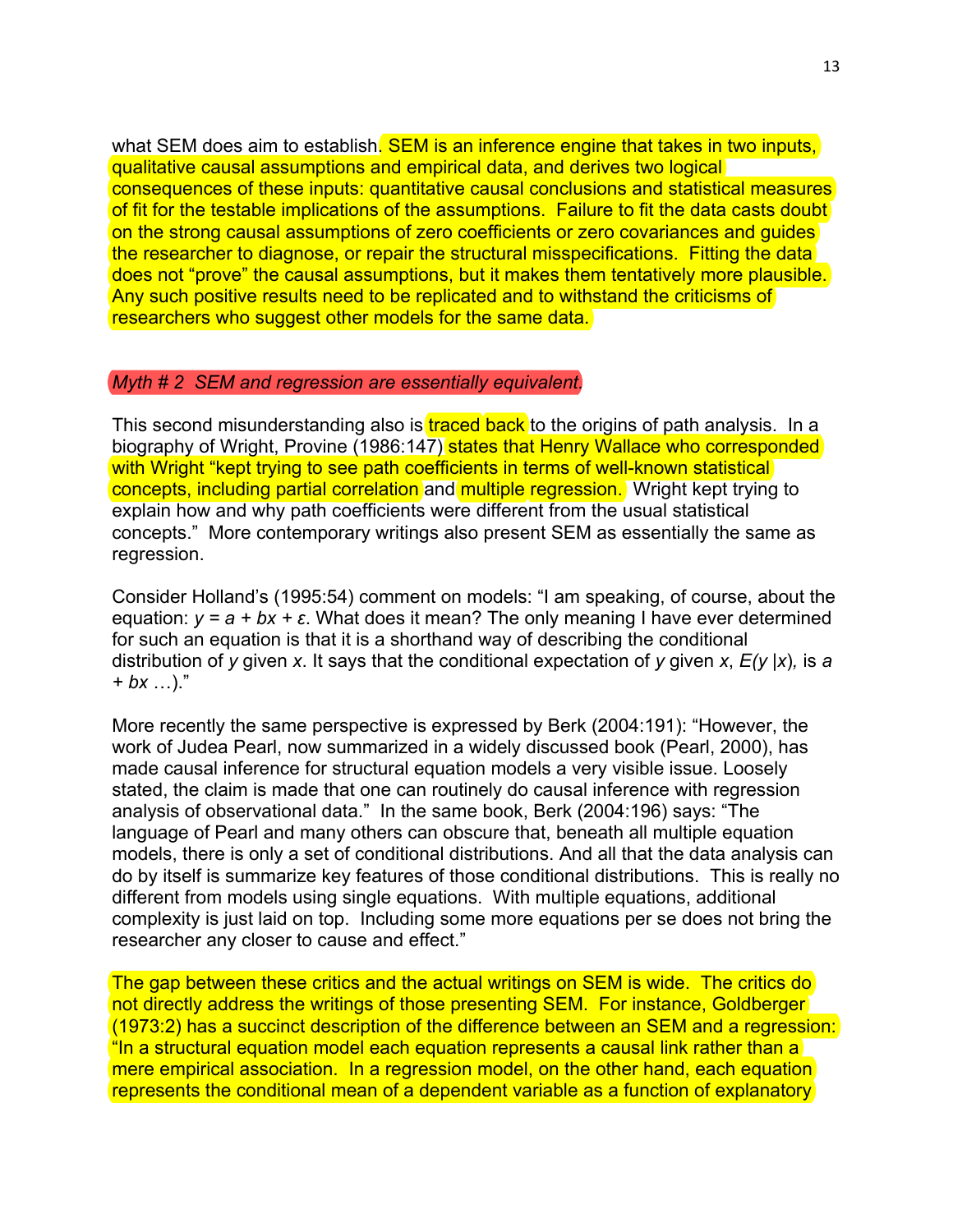variables." Admittedly, Goldberger's quote emphasizes the weak causal assumptions over the strong causal assumptions as distinguished by us earlier, but it does point to the semantic difference between the coefficients originating with a regression where no causal assumptions are made versus from a structural equation that makes strong and weak causal assumptions.

In light of the lingering confusion regarding regression and structural equations, it might be useful to directly focus on the difference with just a single covariate. Consider the simple regression equation:

$$
Y_i = \alpha_y + \beta_{yx} X_i + \zeta_{yi}
$$

whose aim is to describe a line from which we can "best" predict  $Y_i$  from  $X_i$ . The slope  $\beta_{vx}$  is a regression coefficient. If prediction is the sole purpose of the equation, there is no reason that we could not write this equation as

$$
X_i = \alpha_x + \beta_{xy} Y_i + \zeta_{xi}
$$

where  $\alpha_x = -\beta_{yx}^{-1}\alpha_y$ ,  $\beta_{xy} = \beta_{yx}^{-1}$ , and  $\zeta_{xi} = -\beta_{yx}^{-1}\zeta_{yi}$  and use it to predict X from observations of Y. However, if the first equation,  $Y_i = \alpha_v + \beta_{vx} X_i + \zeta_{vi}$ , is a structural equation *then*  $\beta_{yx}$  is a structural coefficient that tells us the causal effect on  $Y_i$  for a one unit difference in  $X_i$ . With this interpretation in mind, a new structural equation will be needed to describe the effect of Y on X (if any); the equation  $X_i = \alpha_x + \beta_{xy}Y_i + \zeta_{xi}$ (with  $\beta_{xy} = \beta_{yx}^{-1}$ ) will not serve this purpose.

A similar confusion arises regarding the so called "error term" ζ. In regression analysis ζ stands for whatever deviation remains between Y and its prediction  $β_{yx}X_i$ . It is therefore a human made quantity, which depends on the goodness of our prediction. Not so in structural equations. There, the "error term" stands for substantive factors and an inherent stochastic element omitted from the analysis. Thus, whereas errors in regular regression equations are by definition orthogonal to the predictors, errors in structural equations may or may not be orthogonal, the status of which constitutes a causal assumption which requires careful substantive deliberation. It is those substantive considerations that endow SEM with causal knowledge, capable of offering policy-related conclusions (see Pearl 2011b).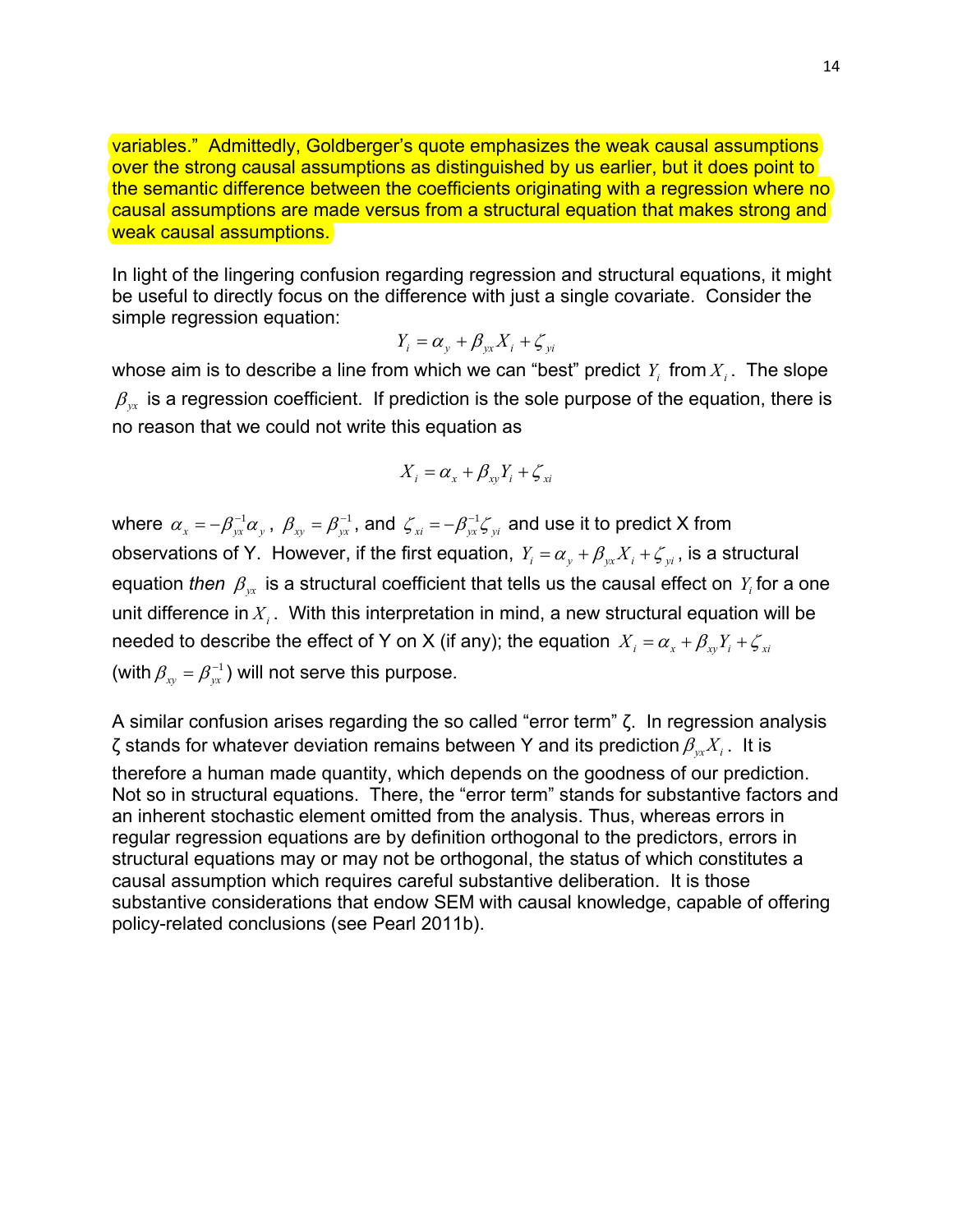## Figure 4



#### [FIGURE 4 ABOUT HERE]

The ambiguity in the nature of the equation is removed when a path diagram (graphical model) accompanies the equation or, when the equality sign is replaced by an assignment symbol :=, which is used often in programming languages to represent asymmetrical transfer of information, and here represents a process by which nature assigns values to the dependent variable in response to values taken by the independent variables.

In addition to judgments about the correlation of  $\zeta_{vi}$  with  $X_i$ , the

equation  $Y_i = \alpha_{y} + \beta_{yx}X_i + \zeta_{yi}$ , embodies three causal assumptions that the model builder should be prepared to defend:

- 1. linearity a unit change from X=x to X=x+1 will result in the same increase of Y as a unit change from  $X = x'$  to  $X = x'+1$ .
- 2. exclusion once we hold X constant, changes in all other variables (say Z) in the model will not affect Y. (This assumption applies when the model contains other equations. For instance, if we added an equation  $X_i = \alpha_x + \beta_x Z_i + \zeta_{xi}$ to the model in Figure 4, then changes in Z have no effect on Y once X is held constant.)
- 3. Homogeneity every unit in the population has the same causal effect  $\beta_{\rm w}$ .

We can write the first two assumptions in the language of do-calculus as:

E(Y| do(x), do(z)) =  $\alpha_v$  +  $\beta_{vx}$ x

which can be tested in controlled experiments. The third assumption is counterfactual, as it pertains to each individual unit in the population, and cannot therefore be tested at the population level.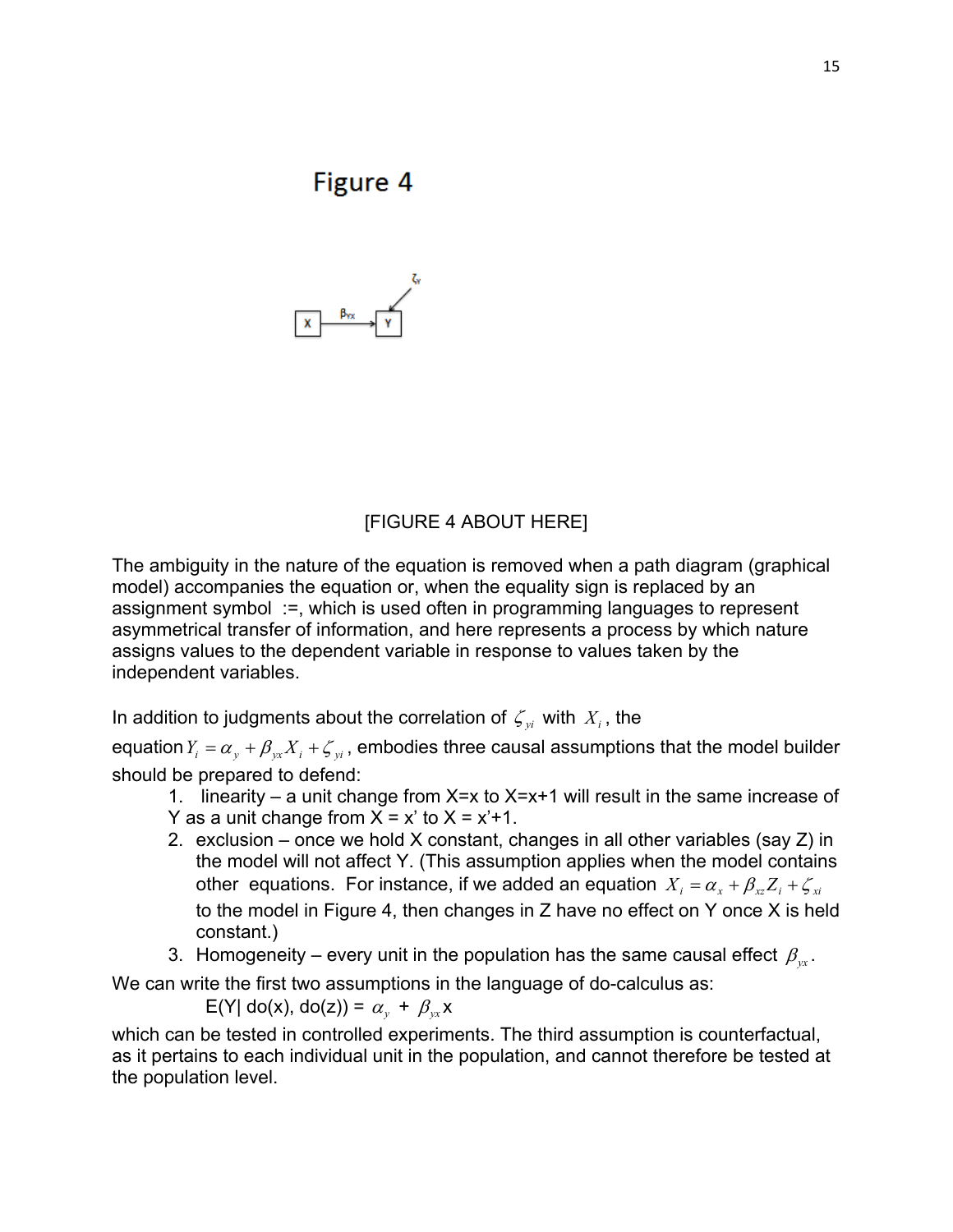In the path diagram of Fig. 4, the single-headed arrow from  $X_i$  to  $Y_i$ , the absence of an arrow from  $Y_i$  to  $X_i$ , and the lack of correlation of the disturbance with  $X_i$  clearly represent the causal assumptions of the model in a way that the algebraic equation does not. The causal assumptions can be challenged by researchers or in more complicated models, the set of causal assumptions could prove inconsistent with the data and hence worthy of rejection. However, the claim that a structural equation and a regression equation are the same thing is a misunderstanding that was present nearly a century ago and has lingered to the current day, primarily because many critics are either unaware of the difference or find it extremely hard to accept a new type of assumptions cast in a language that is not part of standard statistics.

#### *Myth #3 No causation without manipulation.*

In an influential *JASA* article, Paul Holland (1986:959) wrote on causal inference, he discusses the counterfactual or potential outcome view on causality. Among other points, Holland (1986:959) states that some variables can be causes and others cannot: "The experimental model eliminates many things from being causes, and this is probably very good, since it gives more specificity to the meaning of the word cause. Donald Rubin and I once made up the motto

NO CAUSATION WITHOUT MANIPULATION to emphasize the importance of this restriction."

Holland uses race and sex as examples of "attributes" that cannot be manipulated and therefore cannot be causes and explicitly criticized SEMs and path diagrams for allowing arrows to emanate from such attributes.

We have two points with regard to this myth: (1) we disagree with the claim that the "no causation without manipulation" restriction is necessary in analyzing causation and (2) even if you agree with this motto, it does not rule-out doing SEM analysis.

Consider first that the idea that "no causation without manipulation" is necessary for analyzing causation. In the extreme case of viewing manipulation as something done by humans only, we would reach absurd conclusions such as there was no causation before humans evolved on earth. Or we would conclude that the "moon does not cause the tides, tornadoes and hurricanes do not cause destruction to property, and so on" (Bollen 1989:41). Numerous researchers have questioned whether such a restrictive view of causality is necessary. For instance, Glymour (1986), a philosopher, commenting on Holland's (1986) paper finds this an unnecessary restriction. Goldthorpe (2001:15) states: "The more fundamental difficulty is that, under the - highly anthropocentric – principle of 'no causation without manipulation', the recognition that can be given to the action of individuals as having causal force is in fact peculiarly limited."

Bhrolchain and Dyson (2007:3) critique this view from a demographic perspective: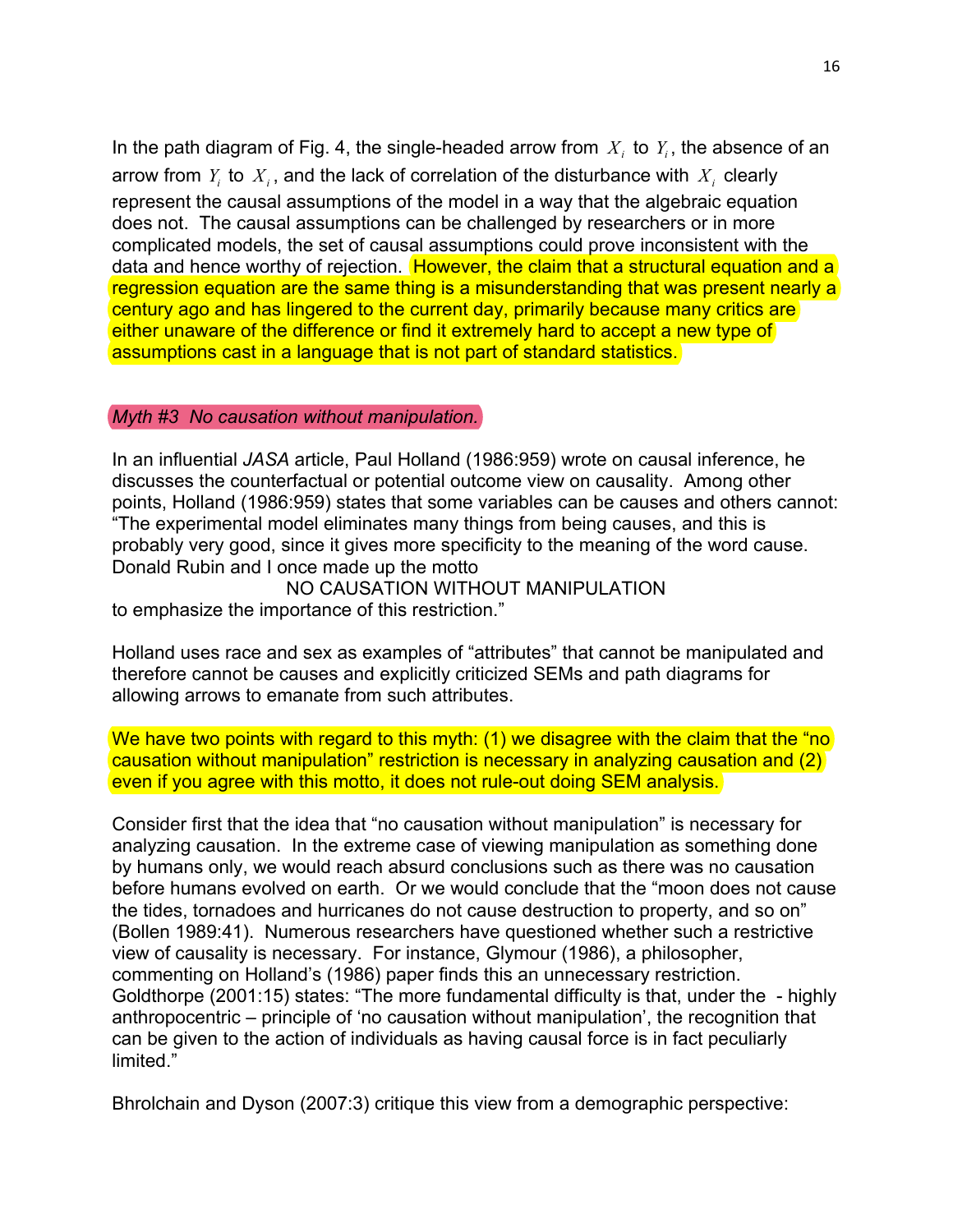"Hence, in the main, the factors of leading interest to demographers cannot be shown to be causes through experimentation or intervention. To claim that this means they cannot be causes, however, is to imply that most social and demographic phenomena do not have causes—an indefensible position. Manipulability as an exclusive criterion is defective in the natural sciences also." Economists Angrist & Pischke (2009:113) also cast doubt on this restrictive definition of cause.

A softer view of the "no causation without manipulation" motto is that actual physical manipulation is not required. Rather, it requires that we be able to imagine such manipulation. In sociology, Morgan and Winship (2007:279) represent this view: "What matters is not the ability for humans to manipulate the cause through some form of actual physical intervention but rather that we be able, as observational analysts, to conceive of the conditions that would follow from a hypothetical (but perhaps physically impossible) intervention." A difficulty with this position is that the possibility of causation then depends on the imagination of researchers who might well differ in their ability to envision manipulation of putative causes.

Pearl (2011) further shows that this restriction has led to harmful consequence by forcing investigators to compromise their research questions only to avoid the manipulability restriction. The essential ingredient of causation, as argued in Pearl (2009:361) is responsiveness, namely, the capacity of some variables to respond to variations in other variables, regardless of how those variations came about.

Despite this and contrary to some critics, the restriction of "no causation without manipulation" is not incompatible with SEMs. An SEM specification incorporates the causal assumptions of the researcher. If a researcher believes that causality is not possible for "attributes" such as "race" and "gender," then the SEM model of this researcher should treat those attributes as exogenous variables and avoid asking any query regarding their "effects."<sup>4</sup> Alternatively, if a researcher believes that such attributes can serve as causes, then such attributes can act as ordinary variables in the SEM, without restrictions on queries that can be asked.

#### *Myth # 4 The potential outcome framework is more principled than SEMs.*

The difficulties many statisticians had in accommodating or even expressing causal assumptions have led them to reject Sewell Wright's ideas of path analysis as well as the SEMs adapted by econometricians and social scientists in the 1950s to 1970s. Instead, statisticians found refuge in Fisher's invention of randomized trials (Fisher 1931), where the main assumptions needed were those concerning the nature of randomization, and required no mathematical machinery for cause-effect analysis. Many statisticians clung to this paradigm as long as they could and, later on, when

 $4$  A researcher could use the specific effects techniques proposed in Bollen (1987) to eliminate indirect effects originating with or going through any "attributes" when performing effect decomposition.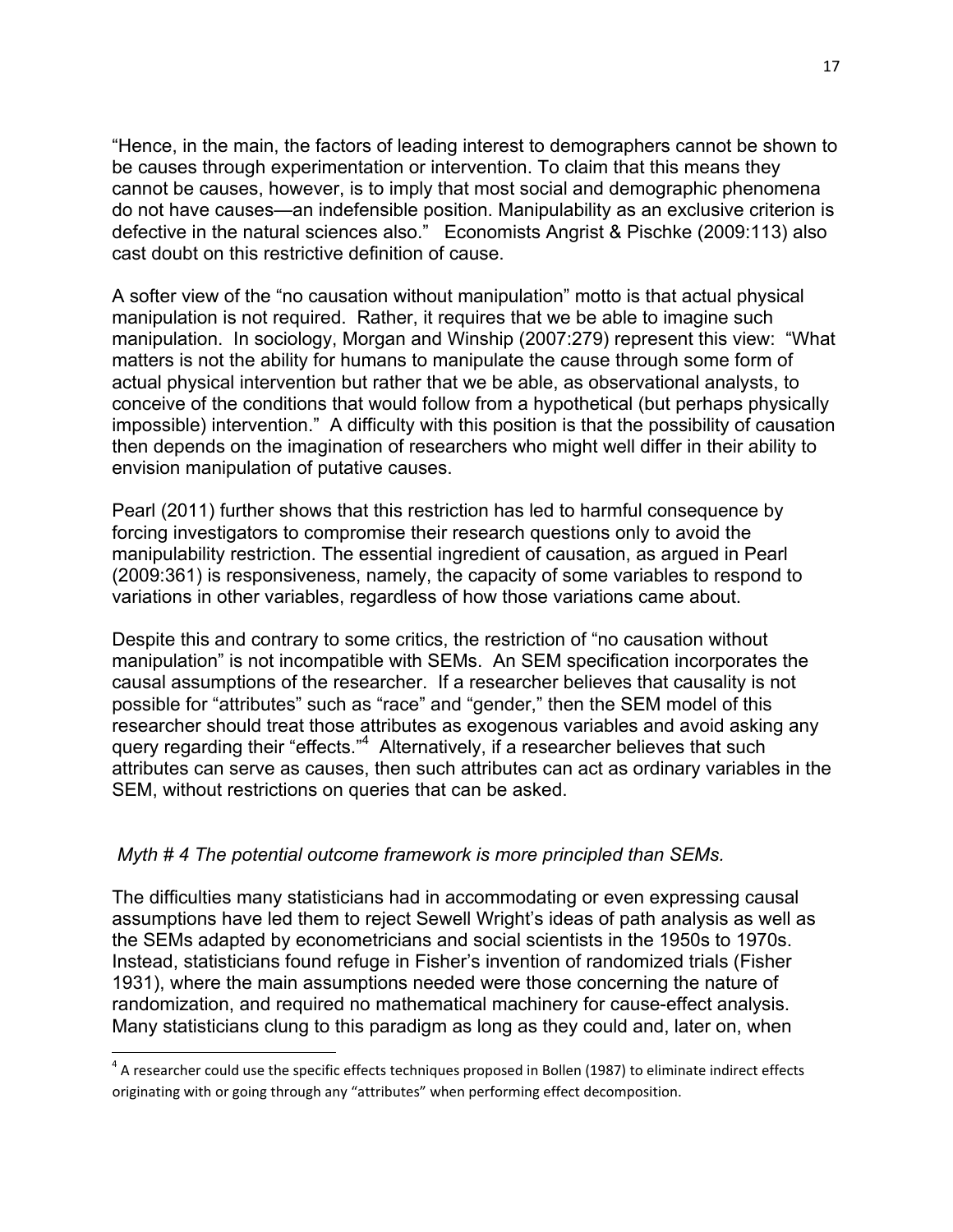mathematical analysis of causal relations became necessary, they developed the Neyman-Rubin ''potential outcome'' (PO) notation (Rubin 1974) and continued to oppose structural equations as a threat to principled science ( Rubin 2004, 2009, 2010; Sobel 2008). The essential difference between the SEM and PO frameworks is that the former encodes causal knowledge in the form of functional relationships among ordinary variables, observable as well as latent, while the latter encodes such knowledge in the form of statistical relationships among hypothetical (or counterfactual) variables, whose value is determined only after a treatment is enacted. For example, to encode the causal assumption that X does not cause Y (represented by the absence of an  $X\rightarrow Y$ arrow in SEM) the PO analyst imagines a hypothetical variable  $Y_x$  (standing for the value that Y would attain had treatment X=x been administered) and writes  $Y_x = Y$ , meaning that, regardless of the value of x, the potential outcome  $Y_x$  will remain unaltered, and will equal the observed value Y. Likewise, the SEM assumption of independent disturbances is expressed in the PO framework as an independence relationship between counterfactual variables such as  $Y_{x-1}$ ,  $Y_{x-2}$ ,  $X_{y-1}$ ,  $Z_{x-2}$ , etc. A systematic analysis of the syntax and semantics of the two notational systems reveals that they are logically equivalent (Galles and Pearl 1998; Halpern 1998); a theorem in one is a theorem in the other, and an assumption in one has a parallel interpretation in the other. Although counterfactual variables do not appear explicitly in the SEM equations, they can be derived from the SEM using simple rules developed in Pearl (2009:101) and illustrated in Pearl (2012).

Remarkably, despite this equivalence, potential outcome advocates have continued to view SEM as a danger to scientific thinking, labeling it an "unprincipled" "confused theoretical perspective," "bad practical advice," "theoretical infatuation," and "nonscientific ad hockery" (Rubin 2009). The ruling strategy in this criticism has been to lump SEM, graphs and regression analysis under one category, called "observed outcome notation," and blame the category for the blemishes of regression practice. "The reduction to the observed outcome notation is exactly what regression approaches, path analyses, directed acyclic graphs, and so forth essentially compels one to do" (Rubin, 2010:39).

The scientific merits of this assault surface in the fact that none of the critics has thus far acknowledged the 1998 proofs of the logical equivalence of SEM and PO, and none has agreed to compare the cognitive transparency of the two notational systems (which favors SEM, since PO becomes unwieldy when the number of variables exceeds three [Pearl 2011]).

Instead, the critics continue to discredit and dismiss SEM without examining its properties: "[we] are unconvinced that directed graphical models (DGMs) are generally useful for "finding causal relations" or estimating causal effects" (Lindquist and Sobel 2011).

Notwithstanding these critics, a productive symbiosis has emerged that combines the best features of the two approaches (Pearl 2010). It is based on encoding causal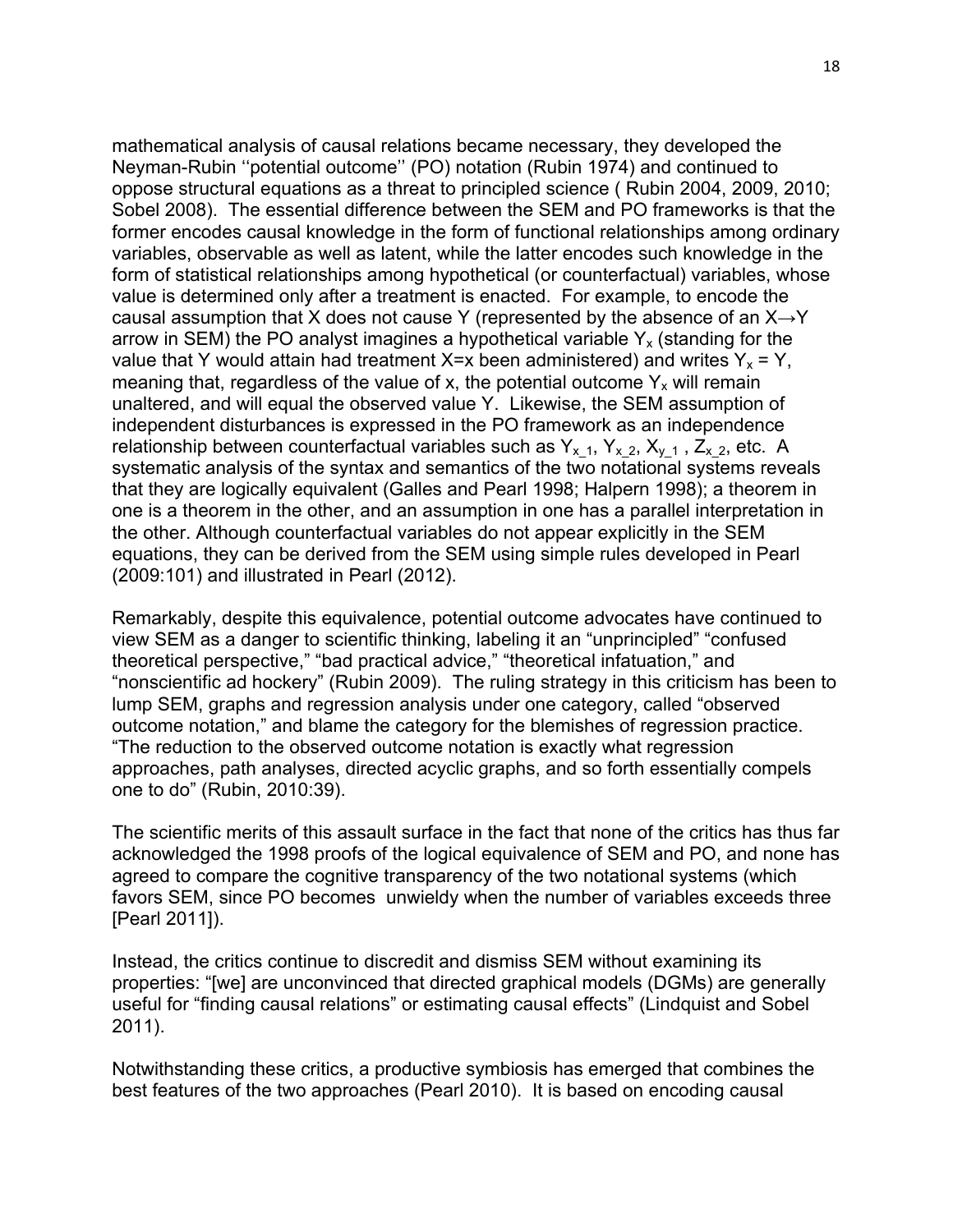assumptions in the transparent language of (nonparametric) SEM, translating these assumptions into counterfactual notation, and then giving the analyst an option of either pursuing the analysis algebraically in the calculus of counterfactuals or use the inferential machinery of graphical models to derive conclusions concerning identification, estimation and testable implications. This symbiosis has revitalized epidemiology and the health sciences (Greenland, Pearl, & Robins 1999; Petersen 2011) and is slowly making its way into the social sciences (Morgan and Winship 2007; Muthén 2011).

#### *Myth #5 SEMs are not equipped to handle nonlinear causal relationships.*

The SEM presented so far is indeed linear in variables and in the parameters. We can generalize the model in several ways. First, there is a fair amount of work on including interactions and quadratics of the latent variables into the model (e.g., Schumacker and Marcoulides 1996). These models stay linear in the parameters, though they are nonlinear in the variables. Another nonlinear model arises when the endogenous observed variables are not continuous. Here dichotomous, ordinal, counts, censored, and multinomial observed variables might be present. Fortunately, such variables are easy to include in SEMs, often by formulating an auxiliary model that links the noncontinuous observed variables to an underlying continuous variable via a series of thresholds or through formulations that deal directly with the assumed probability distribution functions without threshold models (e.g., Muthen 1984; Skrondal and Rabe-Hesketh 2005).

Despite these ventures into nonlinearity, they are not comprehensive in their coverage of nonlinear models. The classic SEM could be moved towards a more general nonlinear or nonparametric form by writing the latent variable model as

$$
\mathbf{\eta}_i = f_{\eta}(\eta_i, \xi_i, \zeta_i)
$$

and the two-equation measurement model as

$$
\mathbf{y}_{i} = f_{y}(\mathbf{\eta}_{i}, \mathbf{\varepsilon}_{i})
$$

$$
\mathbf{x}_{i} = f_{x}(\mathbf{\xi}_{i}, \mathbf{\delta}_{i})
$$

The symbols in these equations are the same as defined earlier. The new representations are the functions which provide a general way to represent the connections between the variables within the parentheses to those on the left hand side of each equation.

Graphical models are natural for representing nonparametric equations (See the chapter by Elwert in this volume) for they highlight the assumptions and abstract away unnecessary algebraic details. In contrast to the usual linear path diagrams, no commitment is made to the functional form of the equations.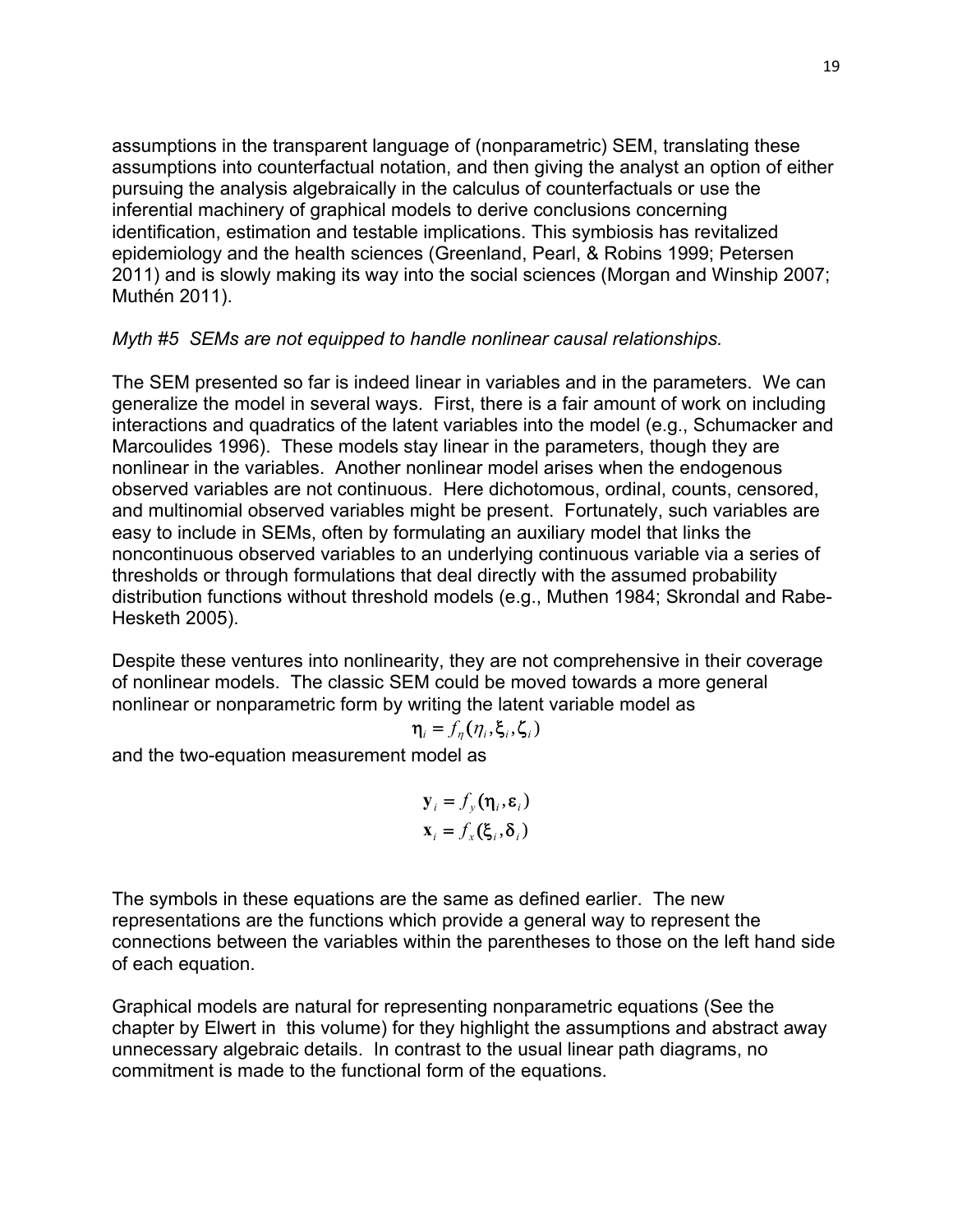To illustrate, consider the following model:

 *x = f(ε1) z=g(x, ε2) y=h(z,ε3)*  with *ε<sup>2</sup>* is independent of { *ε1*, *ε3*} (See Pearl 2000, Figure 3.5 ). Figure 5 is a graph of the model where the single headed arrows stand for nonlinear functions and the curved two headed arrow connecting { *ε1*, *ε3*} represents statistical dependence between the two error terms, coming from an unspecified source.

#### [FIGURE 5 ABOUT HERE]



Assume that we face the task of estimating the causal effect of X on Y from sample data drawn from the joint distribution  $Pr(x,y,z)$  of the three observed variables, X, Y and Z. Since the functions f, g, and h are unknown, we cannot define the effect of X on Y, written  $Pr(Y=y | do(X=x))$ , in terms of a coefficient or a combination of coefficients, as is usually done in parametric analysis. Instead, we need to give the causal effect a definition that transcends parameters and captures the essence of intervening on X and setting it to X=x, while discarding the equation  $x = f(\varepsilon_1)$  that previously governed X.

This we do by defining  $Pr(Y=y | do(X=x))$  as the probability of Y=y in a modified model, in which the arrow from  $\varepsilon_1$  to X is removed, when X is set to the value x and all the other functions and covariances remain intact. See Figure 5B. Symbolically, the causal effect of X on Y is defined as:

 $Pr(Y=y | do(X=x)) = Pr[h(g(x, \varepsilon_2), \varepsilon_3)=y_1]$ which one needs to estimate from the observed distribution  $Pr(x,y,z)$ .

Remarkably, despite the fact that no information is available on the functions f, g, and h,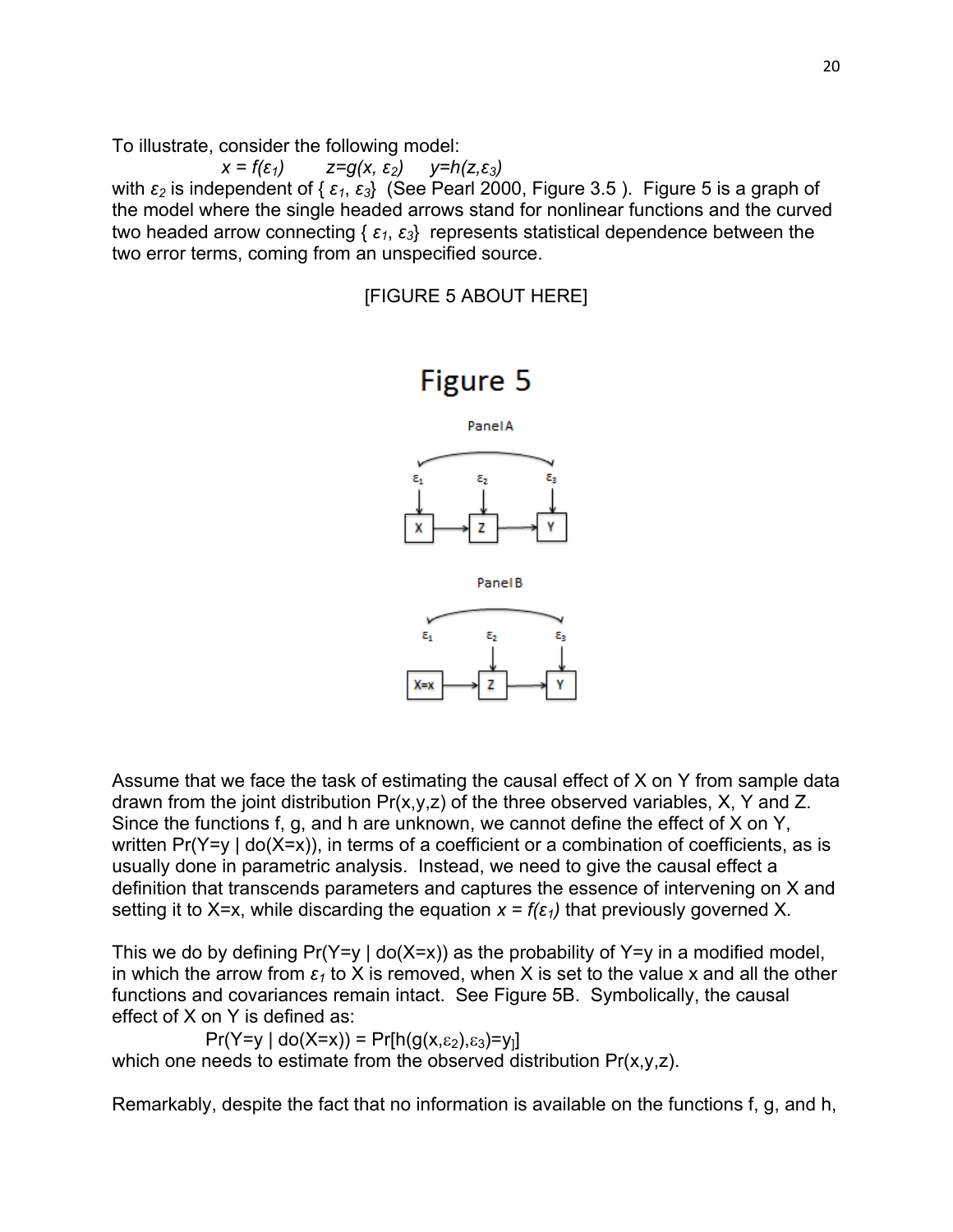or the distributions of  $\varepsilon_1$ ,  $\varepsilon_2$  and  $\varepsilon_3$ , we can often identify causal effects and express them in terms of estimable quantities. In the example above (Pearl 2000:81), the resulting expression is (assuming discrete variables)

$$
\Pr(Y = y \mid do(X = x)) = \sum_{z} \Pr(Z = z \mid X = x) \sum_{x'} \Pr(Y = y \mid X = x', Z = z) \Pr(X = x')
$$

All terms in the right hand side of the equation are estimable from data on the observed variables X, Y, and Z. Moreover, logical machinery (called do-calculus) can derive such expressions automatically from any given graph, whenever a reduction to estimable quantities is possible. Finally, a complete graphical criterion has been derived that enables a researcher to inspect the graph and write down the estimable expression, whenever such expressions exist (Shpitser and Pearl, 2008a).

This example also demonstrates a notion of "identification" that differs from its traditional SEM aim of finding a unique solution to a parameter, in terms of the means and covariances of the observed variables. The new aim is to find a unique expression for a policy or counterfactual question in terms of the joint distribution of observed variables. This method is applicable to both continuous and discontinuous variables and has been applied to a variety of questions, from unveiling the structure of mediation to finding causes of effects, to analyzing regrets for actions withheld (Shpitser and Pearl 2009) Concrete examples are illustrated in Pearl (2009, 2012).

#### *Myth # 6 SEMs are less applicable to experiments with randomized treatments.*

This misunderstanding is not as widespread as the previous ones. However, the heavy application of SEMs to observational (nonexperimental) data and its relative infrequent use in randomized experiments have led to the impression that there is little to gain from using SEMs with experimental data. This is surprising when we consider that in the 1960s through 1980s during the early diffusion of SEMs, there were several papers and books that pointed to the value of SEMs in the analysis of data from experiments (e.g., Blalock 1985; Costner 1971; Miller 1971; Kenny 1979, Ch. 10).

Drawing on these sources, we summarize valuable aspects of applying SEMs to experiments. In brief, SEMs provide a useful tool to help to determine (1) if the randomized stimulus actually affects the intended variable ("manipulation check"), (2) if the output measure is good enough to detect an effect, (3) if the hypothesized mediating variables serves as the mechanism between the stimulus and effect, and (4) if other mechanisms, possibly confounding ones, link the stimulus and effect. These tasks require assumptions, of course, and SEM's power lies in making these assumptions formal and transparent.

Figure 6a illustrates issues (1) and (2). Suppose *X* is the randomized stimulus intended to manipulate the latent variable  $\eta_1$  and  $\eta_2$  is the latent outcome variable measured by *Y*. A social psychologist, for instance, might want to test the hypothesis that frustration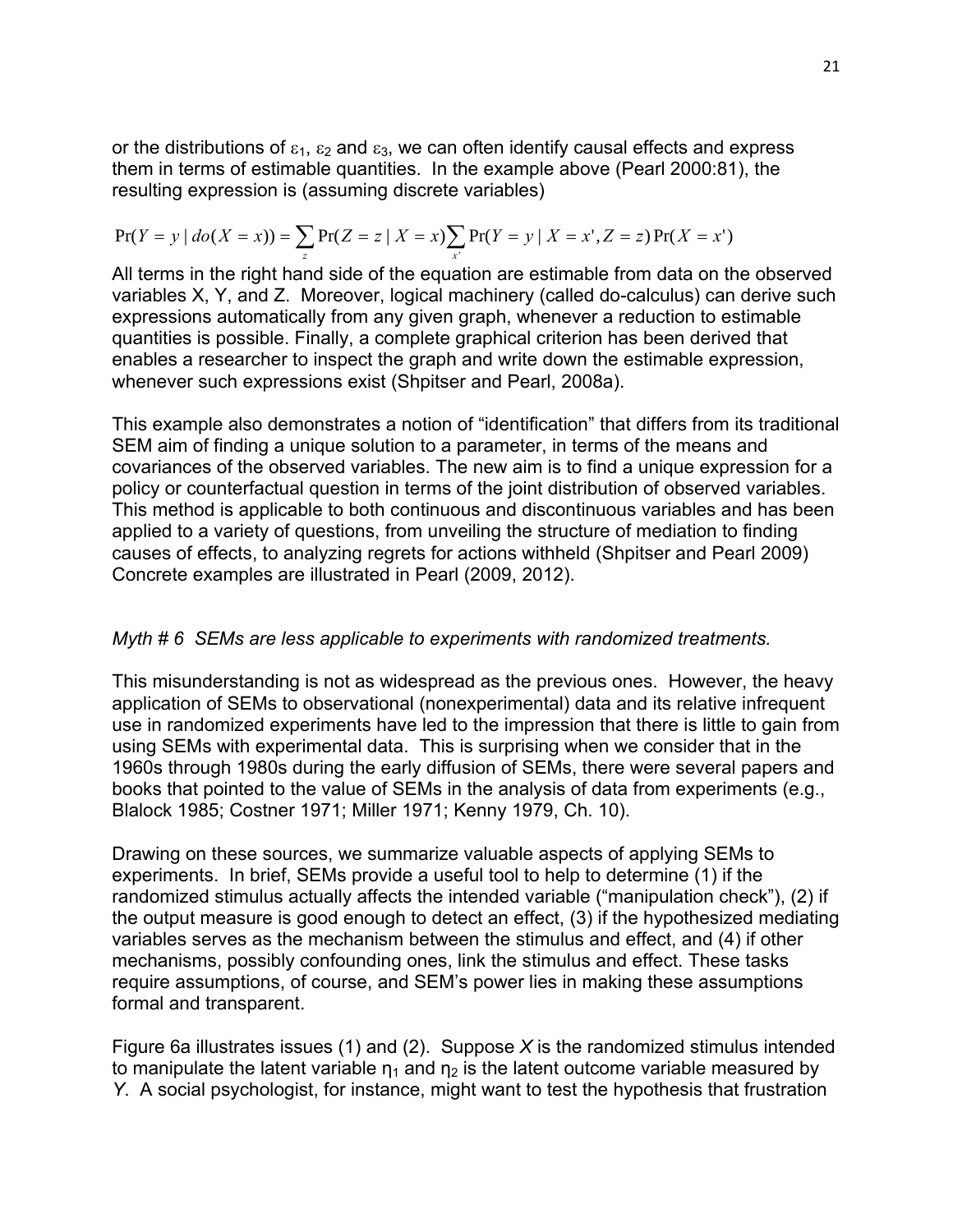$(\eta_1)$  is a cause of aggression  $(\eta_2)$ . The stimulus  $(X)$  for frustrating the experiment subjects is to ask them to do a task at which they fail whereas an easier task is given to the control group. The measure of frustration is *Y*.

Even if frustration affects aggression (i.e.,  $\eta_1 \rightarrow \eta_2$ ), it is possible that the ANOVA or regression results for *Y* and *X* are not statistically or substantively significant. One reason for this null result could be that the stimulus (*X*) has a very weak effect on frustration ( $\eta_1$ ), that is, the  $X \rightarrow \eta_1$  effect is near zero. Another reason could be that Y is a poor measure of aggression, and the path of  $\eta_2 \rightarrow$ *Y* is near zero. The usual ANOVA/regresson approach would not reveal this.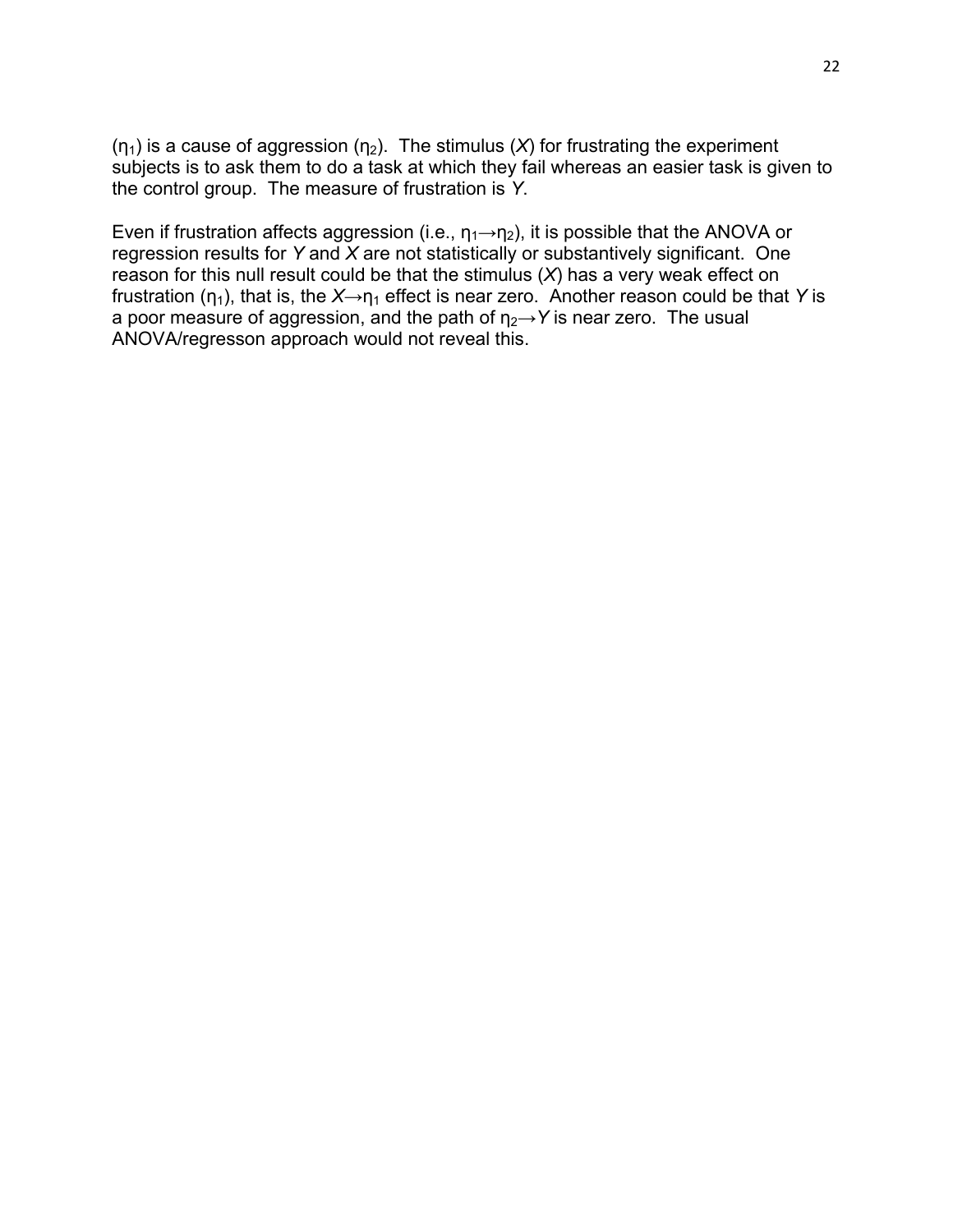## [FIGURE 6 ABOUT HERE]



 $\zeta_{\rm i}$ 







Figure 6

PanelB  $\zeta_{\rm B}$  $\eta_3$  $\eta_2$ 

 $\zeta_2$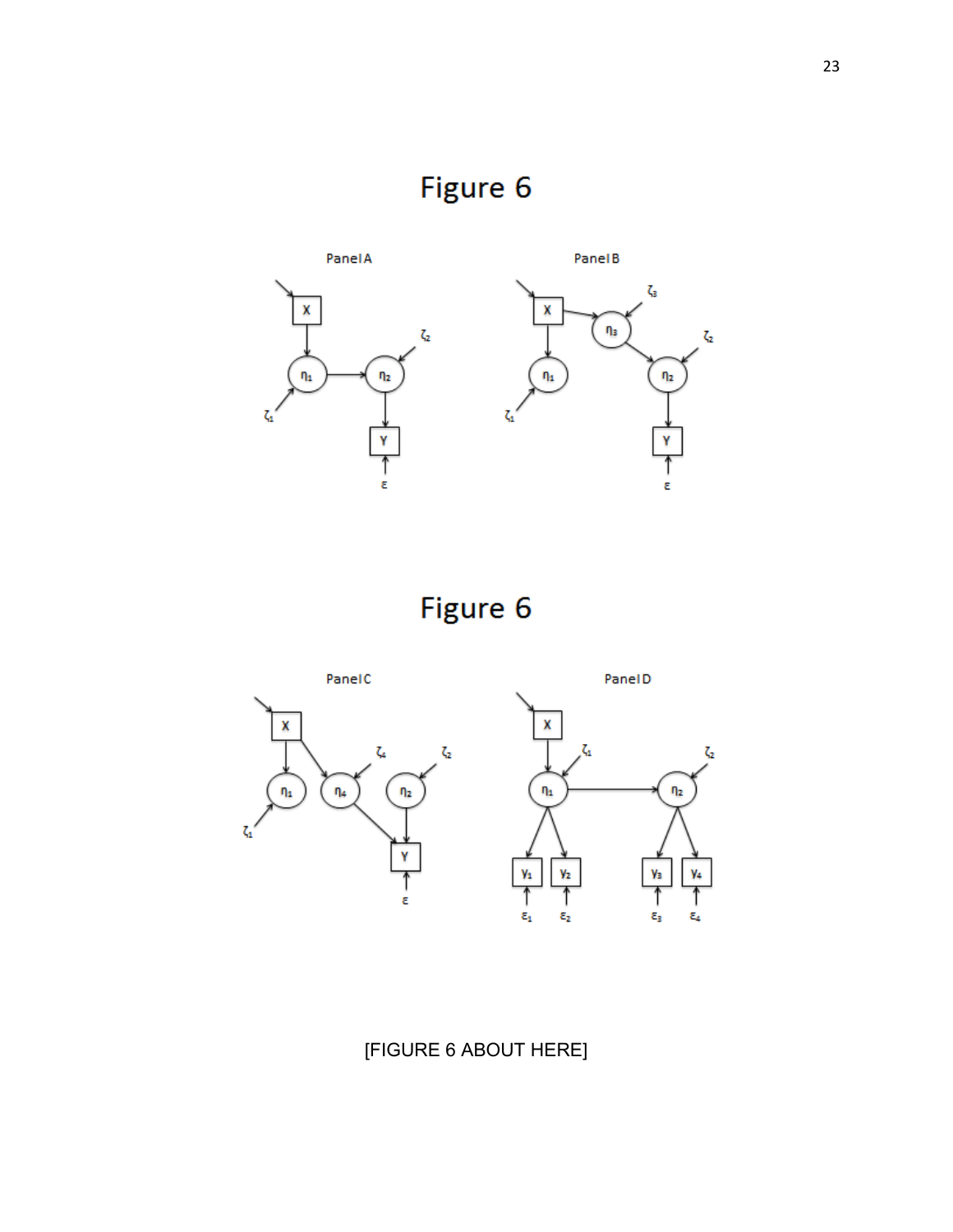Points (3) and (4) are illustrated with Figures 6b and 6c. In Figure 6b, the stimulus causes another latent variable  $(\eta_3)$  besides frustration, which in turn causes aggression  $(n<sub>2</sub>)$ . Here frustration is not the true cause of aggression and is not the proper mechanism for explaining an association of *Y* and *X*. Rather, it is due to the causal path  $X\rightarrow \eta_3\rightarrow \eta_2\rightarrow Y$ . The  $\eta_3$  variable might be demand characteristics where the subject shapes her response to please the experimenter or it could represent experimenter biases. Figure 6c is another case with a significant *Y* and *X* association, yet the path  $\eta_1 \rightarrow \eta_2$  is zero. Here the stimulus causes a different latent variable ( $\eta_4$ ) which does not cause η2 but instead causes *Y.*

A SEM approach that explicitly recognizes the latent variables hypothesized to come between the experimental stimulus and the outcome measure provides a means to detect such problems. Costner (1971), for instance, suggests that a researcher who collects two effect indicators of  $n_1$  (say,  $Y_1$  and  $Y_2$ ) and two effect indicators of  $n_2$  (say, *Y3* and *Y*4) can construct a model as in Figure 6d.

This model is overidentified and has testable implications that must hold if it is true. We talk more about testing SEMs below, but for now suffice it to say that under typical conditions this model would have a poor fit if Figures 6b or 6c were true. For instance, a stimulus with a weak effect on frustration  $(\eta_1)$  would result in a low to zero R-squared for  $\eta_1$ . A weak measure of aggression would be reflected in a weak R-squared for the measure of aggression.

Our discussion only scratches the surface of the ways in which SEM can improve the analysis of experiments. But this example illustrates how SEM can help aid manipulation checks, assess the quality of outcome measures, and test the hypothesized intervening mechanisms while controlling for measurement error.

#### *Myth # 7 -- SEM is not appropriate for mediation analysis*

Mediation analysis aims to uncover causal pathways along which changes are transmitted from causes to effects. For example, an investigator may be interested in assessing the extent to which gender disparity in hiring can be reduced by making hiring decisions gender-blind, compared with say eliminating gender disparity in education or job qualifications. The former concerns the "direct effect" (of gender on hiring) and the latter the "indirect effect" or the "effect mediated via qualification".

The myth that SEM is not appropriate for mediation analysis is somewhat ironic in that much of the development of mediation analysis occurred in the SEM literature. Wright (1923, 1934) used path analysis and tracing rules to understand the various ways in which one variable's effect on another might be mediated through other variables in the model. The spread of path analysis through the social sciences from the 1960s to 1980s also furthered research on decomposition of effects and the study of mediation. Much research concentrated on simultaneous equations without latent variables (e.g.,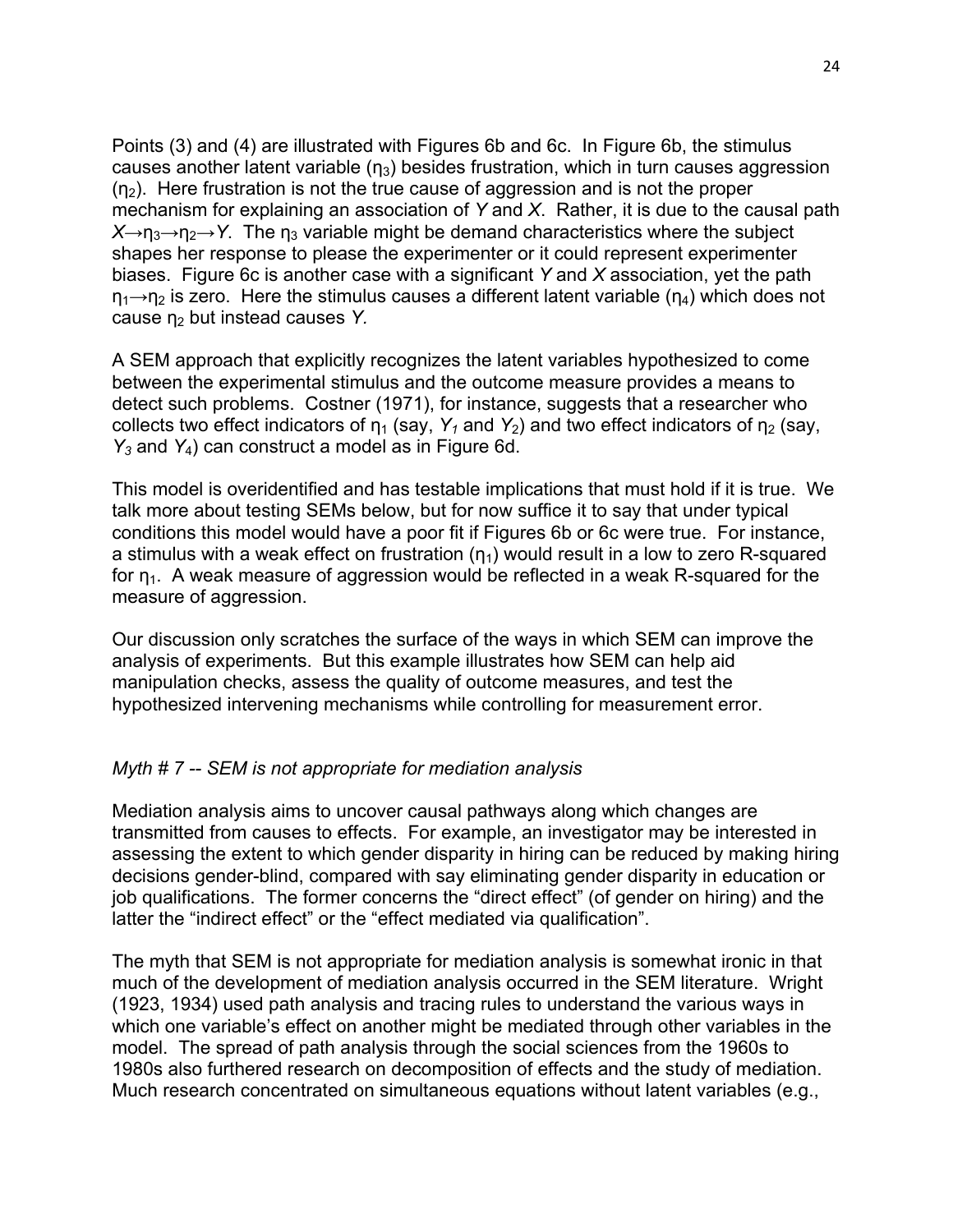Duncan 1975; Fox 1980; Baron and Kenny 1983). More general treatments that include latent variables also were developed (e.g., Jöreskog and Sörbom 1981) which included asymptotic standard error estimates of indirect effects (Folmer 1981; Sobel 1986; Bollen and Stine 1990) and the ability to estimate the effects transmitted over any path or combination of paths in the model (Bollen 1987).

Although these methods were general in their extension to latent as well as observed variable models, they were developed for linear models. There was some limited work on models with interaction terms or quadratic terms (Stolzenberg 1979) and other work on limited dependent variable models (Winship and Mare 1983). But these works required a commitment to a particular parametric model and fell short of providing a causally justified measure of "mediation". Pearl (2001) has extended SEM mediational analysis to nonparametric models in a symbiotic framework based on graphs and counterfactual logic.

This symbiotic mediation theory has led to three advances:

1. Formal definitions of direct and indirect effects that are applicable to models with arbitrary nonlinear interactions, arbitrary dependencies among the disturbances, and both continuous and categorical variables.

In particular, for the simple mediation model  $x=f(\epsilon_1); \quad z=g(x,\epsilon_2); \quad y=h(x,z,\epsilon_3)$ the following types of effects have been defined:<sup>5</sup>

a. The Controlled Direct Effect  $CDE(z) = E[h(x+1,z,\epsilon_3)] - E[h(x,z,\epsilon_3)]$ b. The Natural Direct Effect NDE =  $E[h(x+1, g(x, \varepsilon_2), \varepsilon_3)] - E[h(x, g(x, \varepsilon_2), \varepsilon_3)]$ c. The Natural Indirect Effect NDE =  $E[h(x, g(x+1, \varepsilon_2), \varepsilon_3)] - E[h(x, g(x, \varepsilon_2), \varepsilon_3)]$ Where all expectation are taken over the disturbances  $\varepsilon_2$  and  $\varepsilon_3$ .

These definitions set new, causally-sound standards for mediation analysis, for they are universally applicable across domains, and retain their validity regardless of the underlying data-generating models.

2. The establishment of conceptually meaningful conditions (or assumptions) under which the controlled and natural direct and indirect effects can be estimated from either experimental of observational studies, while making no commitment to distributional or parametric assumptions. (Pearl 2001, 2012b)

<sup>&</sup>lt;sup>5</sup> Conceptualization of these effects goes back to Robins and Greenland (1992). Pearl (2001) formalized them in counterfactual notation and revised their identification using graphs.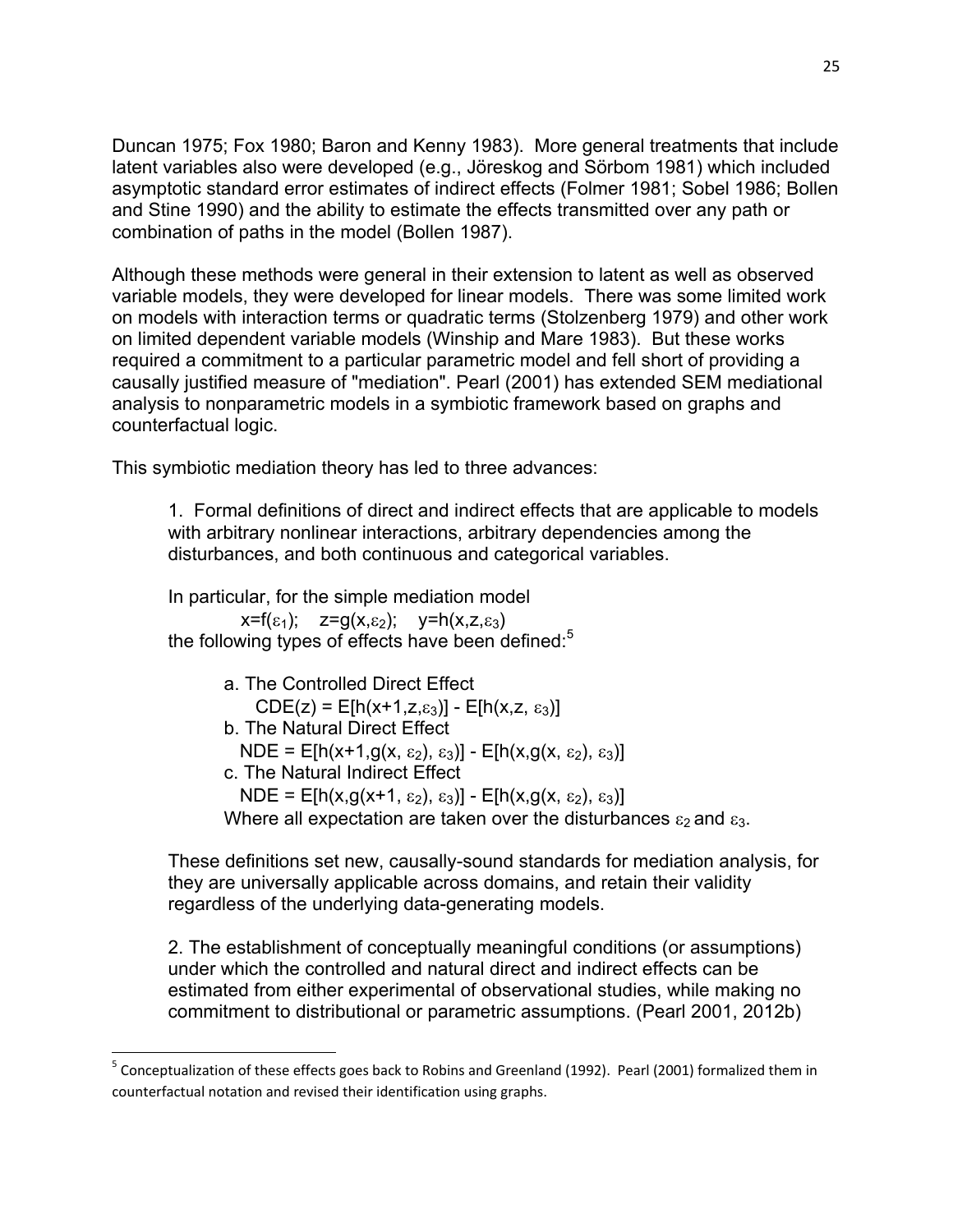3. The derivation of simple estimands, called Mediation Formula, that measures (subject to the conditions in  $(2)$ ) the extent to which the effect of one variable  $(X)$ on another (Y) is mediated by a set (Z) of other variables in the model. For example, in the no-confounding case (independent disturbances): the Mediation Formula gives:

 $CDE(z) = E(Y|x+1,z) - E(Y|x,z)$  $NDE = \sum_{z} [E(Y|x+1,z) - E(Y|x,z)] P(z|x)$  $NIE = \sum_{z} E(Y|x,z) [P(z|x+1) - P(z|x)]$ where z ranges over the values that the mediator variable can take.

The difference between the total effect and the NDE assesses the extent to which medation is necessary for explaining the effect, while the NIE assesses the extent to which mediation is sufficient for sustaining it.

This development allowed researchers to cross the linear-nonlinear barrier and has spawned a rich literature in nonparametric mediation analysis (Imai et al. 2010; Muthen 2011; Pearl 2011b; VanderWeele and Vansteelandt 2009). These were shunned however by PO researchers who, constrained by the "no causation without manipulation" paradigm, felt compelled to exclude a priori any mediator that is not manipulable. Instead, a new framework was proposed under the rubric "Principal Strata Framework" which defines direct effect with no attention to structure or mechanisms.

Whereas the structural interpretation of ''direct effect'' measures the effects that would be transmitted in the population with all mediating paths (hypothetically) deactivated, the Principal Strata Direct Effect (PSDE) was defined as the effects transmitted in those subjects only for whom mediating paths *happened to be inactive* in the study. This seemingly mild difference in definition leads to paradoxical results that stand in glaring contradiction to common usage of direct effects, and excludes from the analysis all individuals who are both directly and indirectly affected by the causal variable *X* (Pearl 2009b, 2011a). Take, for example, the linear model

 $y=ax+bz+\epsilon_1$ ;  $z = cx+\epsilon_2$ ;  $cov(\epsilon_1, \epsilon_2)=0$ 

in which the direct effect of X on Y is given by *a*, and the indirect effect (mediated by Z) by the product *bc*. The Principal Strata approach denies such readings as metaphysical, for they cannot be verified unless Z is manipulable. Instead, the approach requires that we seek a set of individuals for whom X does not affect Z, and take the total effect of X on Y in those individuals as the definition of the direct effect (of X on Y). Clearly, no such individual exists in the linear model, (unless c=0 overall) and, hence, the direct effect remains flatly undefined. The same will be concluded for any system in which the X→Z relationship is continuous. As another example, consider a study in which we assess the direct effect of the presence of grandparent on child development, unmediated by the effect grandparents have on the parents. The Principal Strata approach instructs us to precludes from the analysis all typical families, in which parents and grandfather have simultaneous, complementary influences on children's upbringing,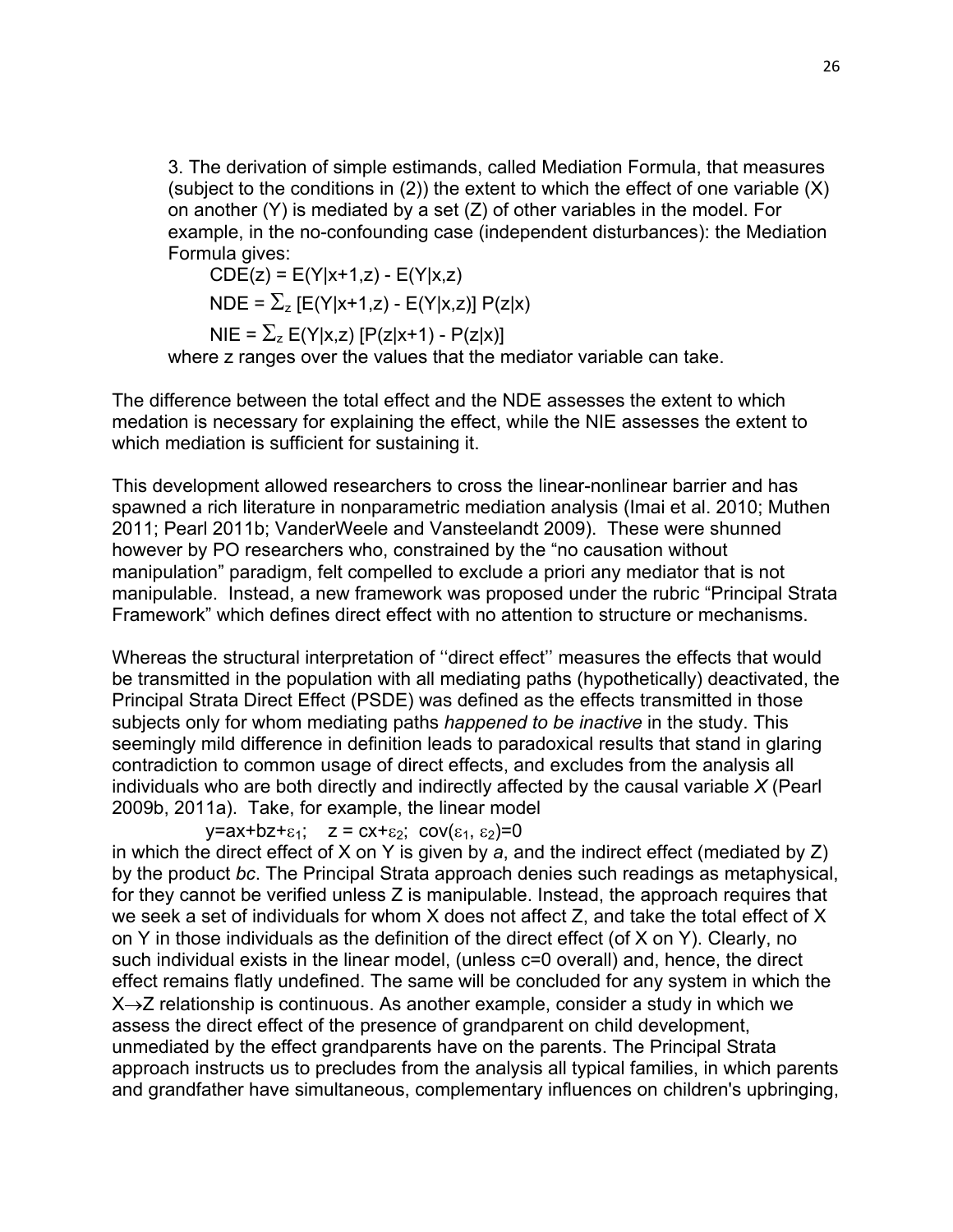and focus instead on exceptional families in which parents are not influenced by the presence of grandparents. The emergence of such paradoxical conclusions underscores the absurdity of the manipulability restriction and the inevitability of structural modeling in mediation analysis.

Indeed, in a recent discussion concerning the utility of the Principal Strata framework, the majority of discussants have concluded that "There is nothing within the principal stratification framework that corresponds to a measure of an "indirect" or "mediated" effect," (Vander Weele 2011), that "it is not the appropriate tool for assessing "mediation" (ibid), that it contains "good ideas taken too far" (Joffe 2011:1) that "when we focus on PSDEs we effectively throw the baby out with the bath-water [and] ... although PSDE is a proper causal effect, it cannot be interpreted as a *direct* effect" (Sjolander 2011:1-2). Even discussants who found the principal stratification framework to be useful for some purposes, were quick to discount its usefulness in mediation analysis.

As we remarked earlier, the major deficiency of the PO paradigm is its rejection of structural equations as a means of encoding causal assumptions and insisting instead on expressing all assumptions in the opaque notation of "ignorability" conditions. Such conditions are extremely difficult to interpret (unaided by graphical tools) and "are usually made casually, largely because they justify the use of available statistical methods and not because they are truly believed." (Joffe et al. 2010).

Even the most devout advocates of the "ignorability'' language use "omitted factors'' when the need arises to defend assumptions in any real setting (e.g., Sobel 2008). SEM's terminology of "omitted factors", "confounders," "common causes," and "path models" has remained the standard communication channel among mediation researchers.

In short, SEM largely originated mediation analysis, and it remains at its core.

#### *Myth #8 SEMs do not test any major part of the theory against the data.*

In a frequently cited critique of path analysis, Freedman (1987:112) argues that "path analysis does not derive the causal theory from the data, or test any major part of it against the data."<sup>6</sup> This statement is both vacuous and complimentary. It is vacuous in that no analysis in the world can derive the causal theory from nonexperimental data; it is complimentary because SEMs test ALL the testable implications of the theory, and no analysis can do better.

While it is true that no causal assumption can be tested in isolation and that certain

 $6$  The first part of the statement represents an earlier misunderstanding under point (1) above where critics have made the false claim that SEM researchers believe that they can derive causal theory from associations in the data alone. See our above discussion under Myth #1 that refutes this view. The second part, that SEM does not test any major part of the causal theory (assumptions) is ambiguous in that we do not know what qualifies as a "major" part of the theory.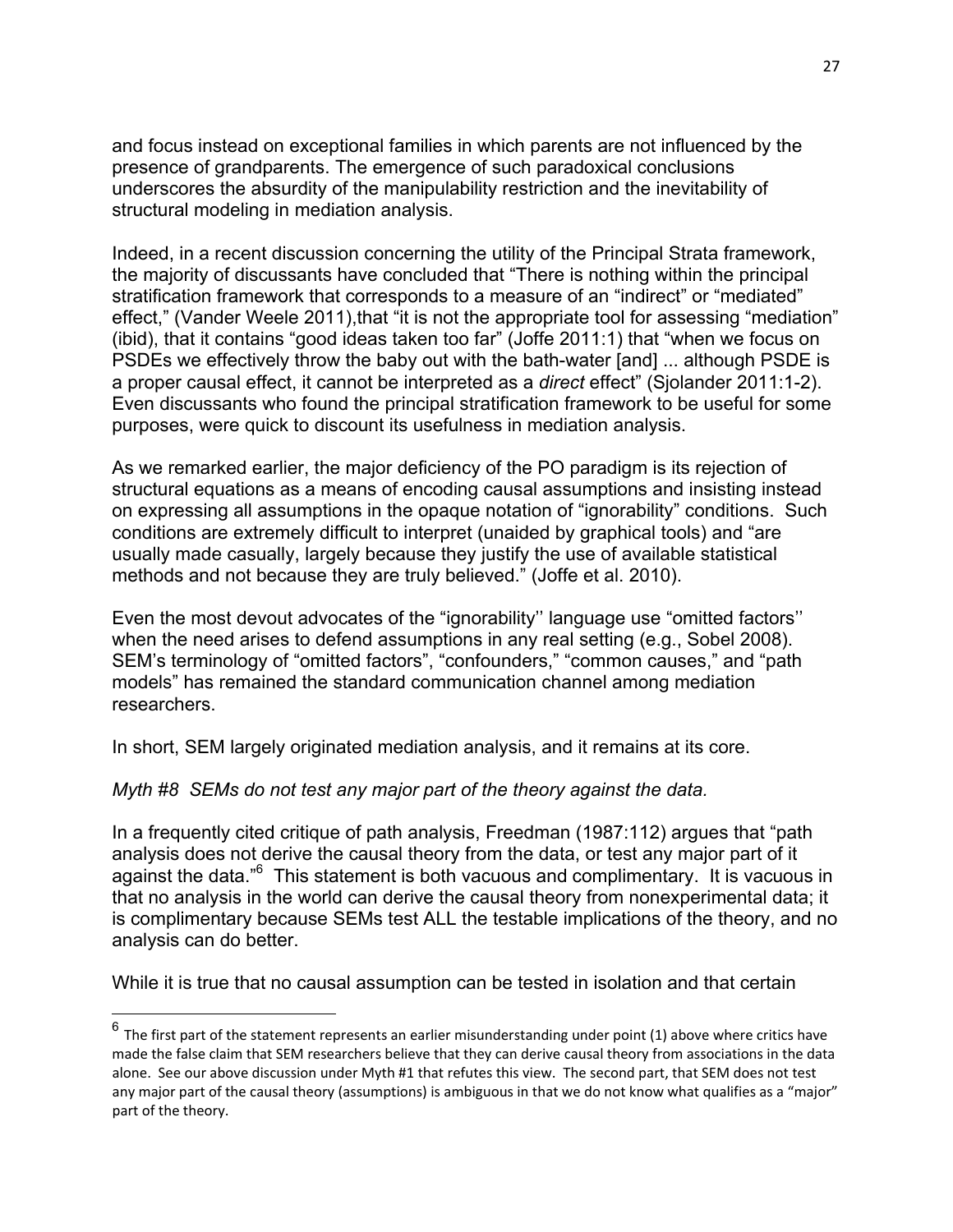combinations of assumptions do not have testable implications (e.g., a saturated model), SEM researchers are assured that those combinations that do have such implications will not go untested and those that do not will be recognized as such. More importantly, researchers can verify whether the assumptions necessary for the final conclusion have survived the scrutiny of data and how severe that scrutiny was (Pearl 2004).

What do we mean by testing the causal assumptions of a SEM? When a researcher formulates a specific model it often has empirical implications that must hold if the model is true. For instance, a model might lead to two different formulas to calculate the same coefficient. If the model is true, then both formulas should lead to the same value in the population. Or a model might imply a zero partial correlation between two variables when controlling for a third variable. For example, the model of Figure 2a implies a zero partial correlation between  $Y_1$  and  $Y_3$  when controlling for  $Y_2$ .

Models typically differ in their empirical implications, but if the empirical implications do not hold, then we reject the model. The causal assumptions are the basis for the construction of the model. Therefore, a rejection of the model means a rejection of at least one causal assumption. It is not always clear which causal assumptions lead to rejection, but we do know that at least one is false and can find the minimal set of suspect culprits.

Alternatively, failure to reject the empirically testable implications does *not* prove the causal assumptions. It suggests that the causal assumptions are consistent with the data without definitively establishing them. The causal assumptions perpetually remain only a study away from rejection, but the longer they survive a variety of tests in different samples and under different contexts, the more plausible they become.

The SEM literature has developed a variety of global and local tests that can lead to the rejection of causal assumptions. In the classic SEM, the best known global test is a likelihood ratio test that compares the model implied covariance matrix that is a function of the model parameters to the population covariance matrix of the observed variables. Formally, the null hypothesis is

 $H_{\rho}$ :  $\Sigma = \Sigma(\theta)$  for some  $\theta$ 

where  $\Sigma$  is the population covariance matrix of the observed variables,  $\Sigma(\theta)$  is the model implied covariance matrix that is a function of **θ**, the parameters of the model (e.g., Bollen 1989).<sup>7</sup> The null hypothesis is that there exists a **θ** such that  $\Sigma = \Sigma(\theta)$ . Several estimators (e.g., maximum likelihood) can find an estimate of **θ** that minimizes

 $<sup>7</sup>$  If the means and intercepts of the model are included, then the null hypothesis includes a test of whether the</sup> population means of the observed variables equals the model implied means that are a function of the model parameters.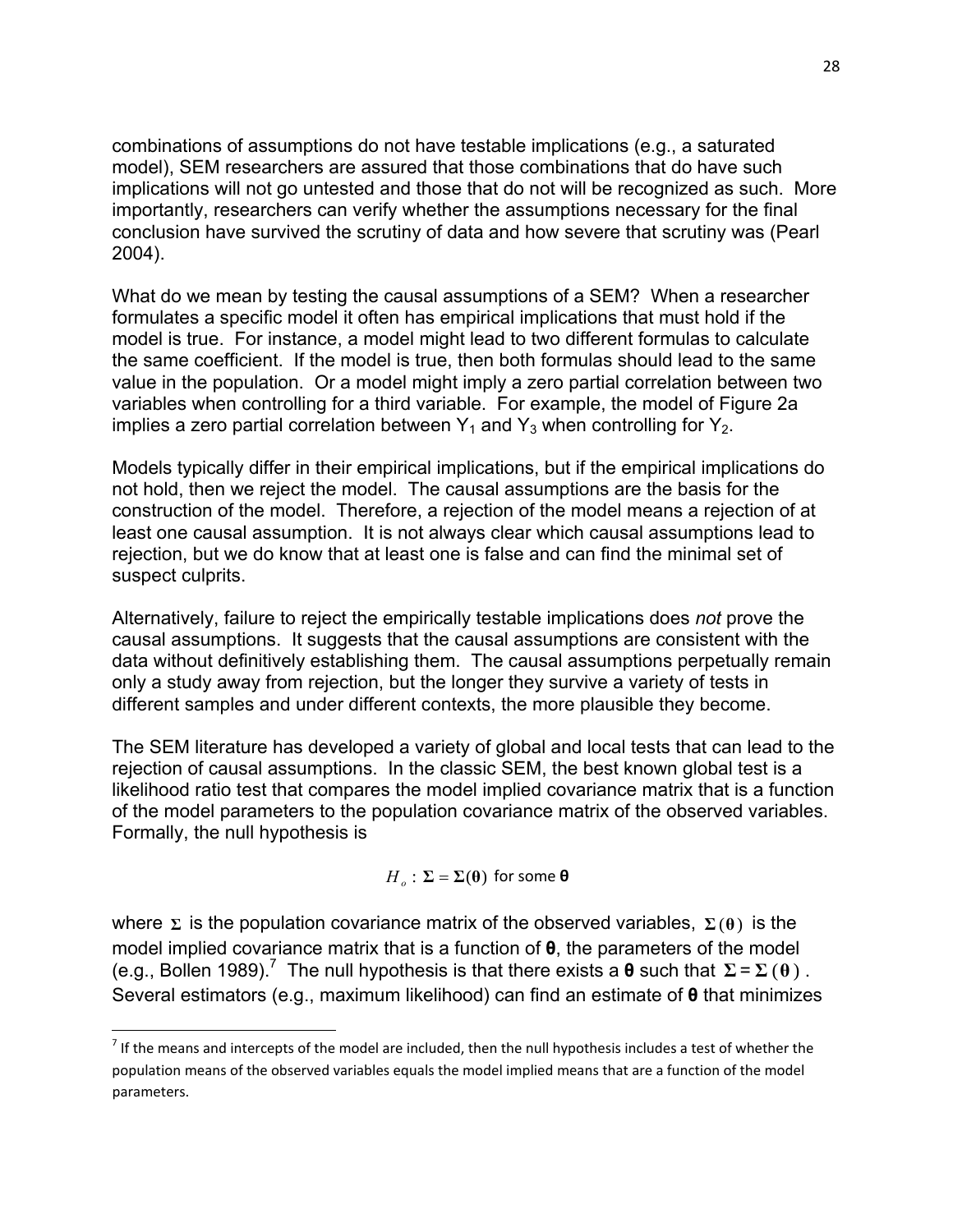the disparity between the sample estimate of  $\Sigma$  and sample estimate of  $\Sigma(\theta)$  and thus provide a test of  $H_o: \Sigma$  =  $\Sigma(\theta)$ .<sup>8</sup> The model implied covariance matrix is based on the causal assumptions that are embedded in the path diagram or equations of the model. Rejection of *Ho* casts doubt on one or more of the causal assumptions that led to the SEM.<sup>9</sup>

One advantage of the chi square likelihood ratio test is that it is a simultaneous test of all of the restrictions on the implied covariance matrix rather than a series of individual tests. However, this is a two-edged sword. If the chi square test is significant, the source of the lack of fit is unclear. The causal relationships of primary interest might hold, even though other causal assumptions of the model of less interest do not. Additionally, the statistical power of the chi square test to detect a particular misspecification is lower than a local test aimed directly at that misspecification. Nested chi square difference tests of the values of specific parameters are possible and these provide a more local test of causal assumptions than the test of  $H_a$ :  $\Sigma = \Sigma(\theta)$ . Simultaneous tetrad tests (Bollen, 1990) that are used in confirmatory tetrad analysis (CTA) as proposed in Bollen and Ting (1993) provide another test statistic that is scalable to parts or to the whole model.<sup>10</sup> A tetrad is the difference in the product of pairs of covariances (e.g.,  $\sigma_{12}\sigma_{34}$ - $\sigma_{13}\sigma_{24}$ ). The structure of a SEM typically implies that some of the tetrads equal zero whereas others do not. Rejection of the model implied tetrads that are supposed to be zero is a rejection of the specified SEM structure and hence a rejection of at least some of its causal assumptions.

Another local test is based on partial correlations or, more generally conditional

 $8$  If some parameters are not identifiable, then the estimator might fail to converge or the run might be interrupted by SEM software that detects the identification problem. It is sometimes possible to estimate values for those parameters and functions of parameters that are identified and to test the fit of the overidentified parts of the model (see Shapiro, 1986). But for most researchers, it would be prudent to abandon the test unless they have sufficient expertise on the problem. An alternative is to use a tetrad or partial correlation test statistics for models that are under identified as long as vanishing tetrad or vanishing partial correlation are implied by the structure (see Bollen and Ting 1993; Pearl 2000:144‐54).

 $9$  This issue is complicated in that the tests assume a large sample and that certain distributional assumptions are satisfied. Fortunately, there are distributionally robust corrections (e.g., Bollen and Stine 1993; Satorra and Bentler 1994) and some small sample corrections (e.g., Bentler and Yuan 1999). There also is discussion about how to take account of the approximate nature of most models when the null hypothesis is one of exact fit where fit indexes are often used to supplement the chi square test.

 $10$  Exploratory tetrad analysis which is designed to look for the different models that are consistent with the data is more oriented to creating models rather than testing models. Generally, ETA using tests single tetrads rather than simultaneous tests of multiple tetrads. See, e.g., Glymour et al. (1987).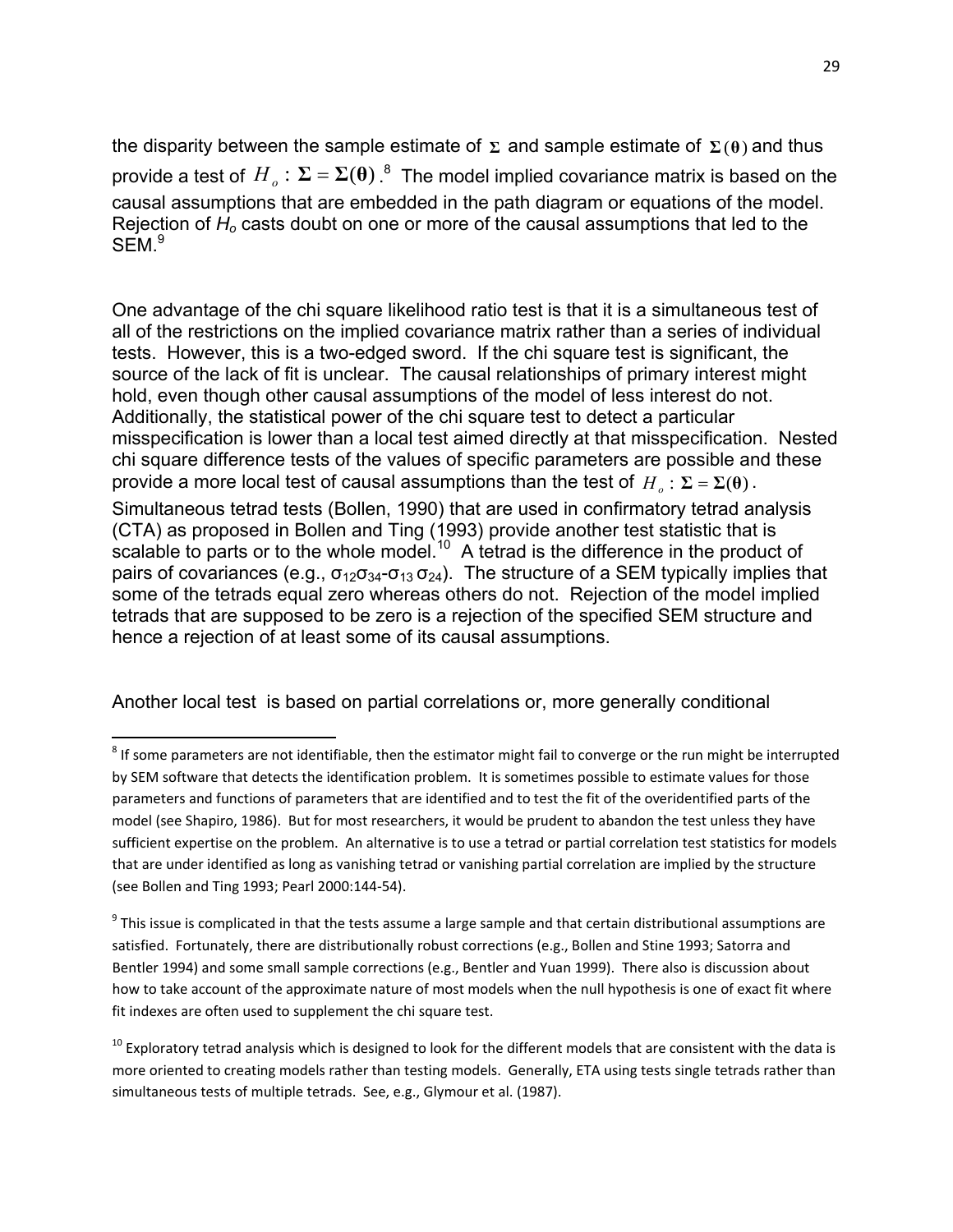independence conditions that are implied by the model structure (e.g., Simon, 1954; Blalock, 1961). Recent advances in graphical models have resulted in a complete systematization of conditional independence tests, to the point where they can be used to test nonparametric models which include latent variables (see Verma and Pearl 1990, Spirtes et al. 1993; Ali et al. 2007). Nonparametric models with no latent variables and zero error covariances further enjoy the fact that ALL testable implications are of the conditional independence variety and the number of necessary tests is equal to the number of missing edges in the graph.

Yet another way to test the model using one equation at a time comes from the Model Implied Instrumental Variable (MIIV) approach proposed in Bollen (1996, 2001). Instrumental variables (IVs) are a method to estimate coefficients when one or more of the covariates of an equation correlate with the equation disturbance. IVs should correlate with the covariates and be uncorrelated with the equation disturbance. In addition there should be a sufficient number of IVs to permit estimation of effects. The MIIV approach of Bollen begins by transforming all latent variable equations into observed variable equations by replacing all latent variables with their scaling indicators minus their errors. Then a set of rules is applied to determine those observed variables that are uncorrelated with the disturbance for each equation (Bollen and Bauer 2004). This can also be determined with graphical methods (e.g., Kyono 2010). Those equations that have more than the bare minimum of MIIVs permit an overidentification test. The overidentification test reflects the presence of two or more separate ways to estimate a coefficient of interest and, if the model is correct the solutions should result in the same coefficient values in the population. The overidentification test is a test of that equality (Sargan, 1958; Kirby and Bollen, 2009). Rejection of the null hypothesis is a rejection of the causal assumptions that led to the MIIV for that equation, and means that at least one of the IV's tested is misspecified.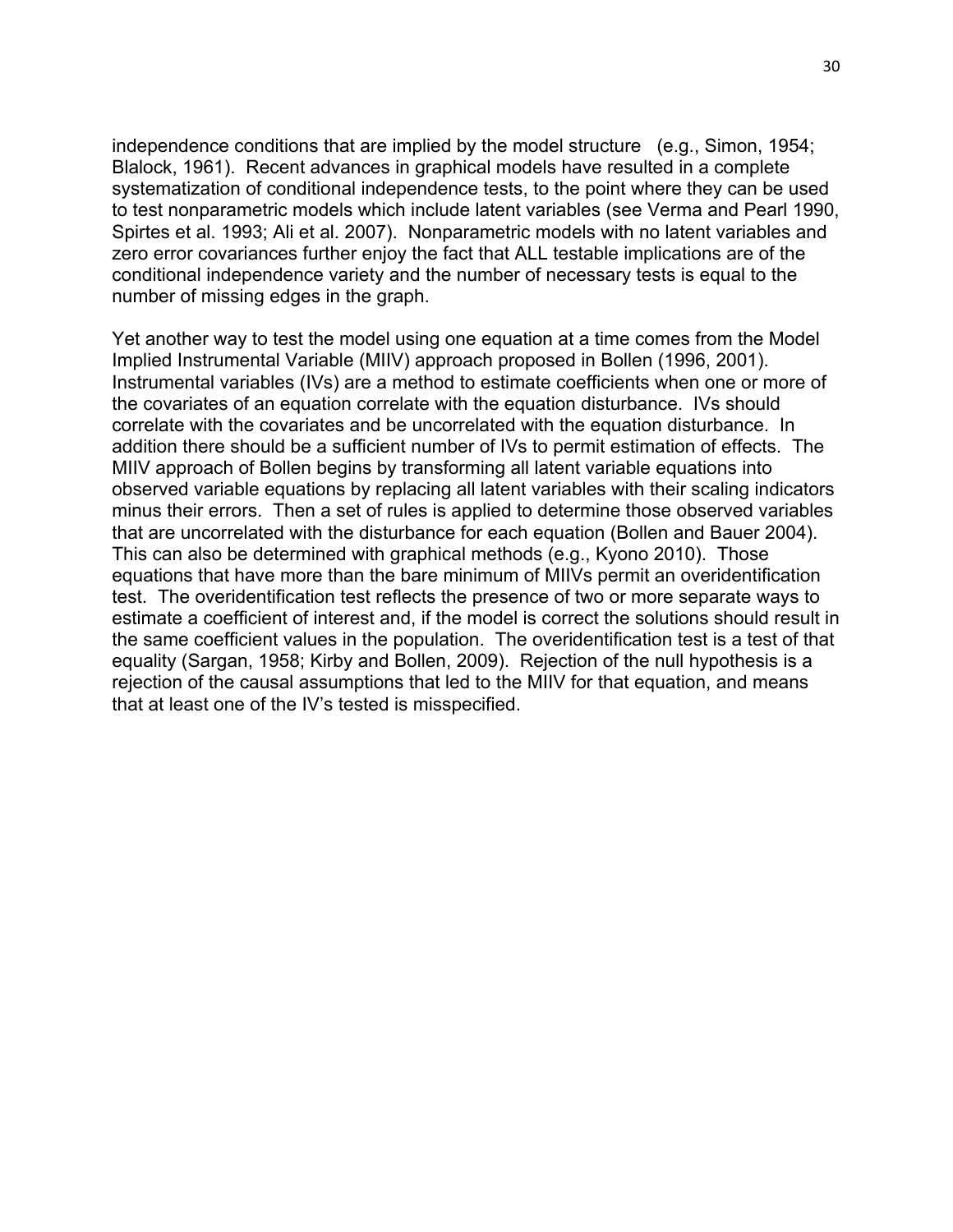# Figure 7 PanelA PanelB



[FIGURE 7 ABOUT HERE]

As a simple illustration, consider Figure 7. In Figure 7a  $y_1$  and  $y_2$  correlate and both have direct effects on  $y_3$  which in turn directly affects  $y_4$ . Also, the equation errors of  $y_3$ and *y4* correlate. This model is overidentified so that we could test it using the likelihood ratio chi square test. A significant chi square implies that one or more of the causal assumptions of this model are false (assuming that the other distributional assumptions are satisfied). A more localized test is possible for the  $y_4$  equation using the MIIV approach. Both  $y_1$  and  $y_2$  are MIIV for  $y_3$  in the  $y_4$  equation. Using these MIIVs separately we can write

$$
\beta_{43} = \frac{COV(y_4, y_1)}{COV(y_3, y_1)} = \frac{COV(y_4, y_2)}{COV(y_3, y_2)}
$$

as two solutions for  $\beta_{43}$  that should be identical under the hypothesized model, which constitutes an indirect test for the assumption that both MIIVs are uncorrelated with the error  $(\zeta_4)$  for  $y_4$ . Thus, we have global and local tests of the model readily available.

Now consider the model in Figure 7b. Here we have a similar structure to Figure 7a except we have added all possible correlations among  $\zeta_1$ ,  $\zeta_2$ , and  $\zeta_3$ .  $\zeta_1$  and  $\zeta_2$  are still uncorrelated with  $\zeta_4$ , and  $\zeta_3$  and  $\zeta_4$  are still correlated as in Figure 7a. However, a simple inspection of the graph (using the d-separation criterion; see also the chapter by Elwert in this volume) or using the MIIV method of Bollen (1996; Bollen and Bauer 2004) reveals that  $y_1$  and  $y_2$  are still MIIV for  $y_3$  in the  $y_4$  equation and we can apply the coefficient identity above as a local test.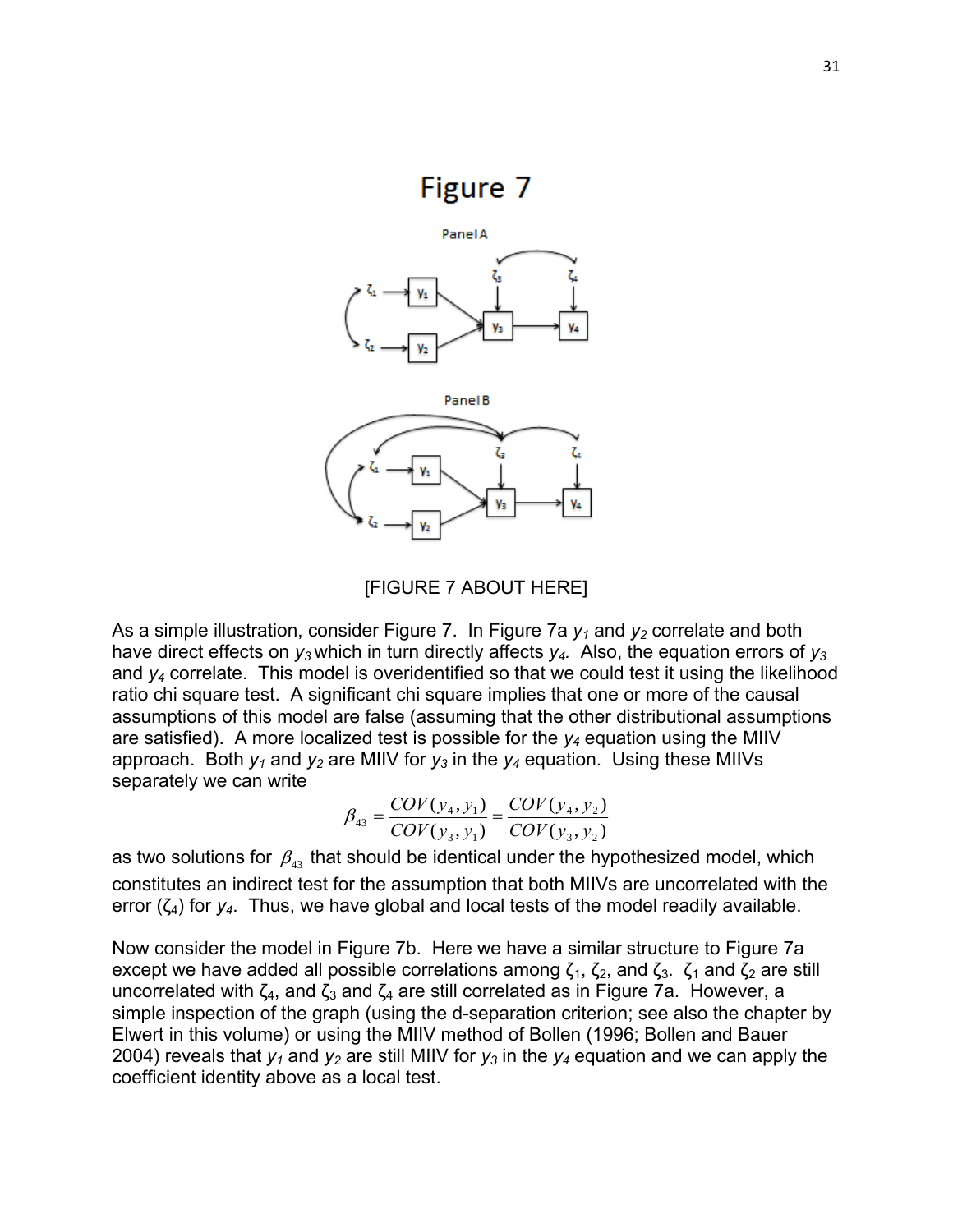Graphical methods for enumerating all instrumental variables for a given equation are illustrated in Kyono (2010), including variables that turn into instruments by conditioning on auxiliary variables (Brito and Pearl 2002). See also Shpitser and Pearl (2008b) for further extensions using "dormant independencies."

In sum, critics imply that the causal assumptions that lead to a SEM are not seriously tested. In fact, there are an abundance of both global and local tests including the likelihood ratio chi square test and tests based on partial correlations, conditional independence, vanishing tetrads, and MIIV overidentification tests. When these tests fail, then one or more of the causal assumptions of the model fail. The inability to distinguish between equivalent models may place some conclusions at the mercy of scientific judgment. Likewise, issues of statistical power, the treatment of approximate models, and the use of fit indexes are all complicating factors. But, to say that SEM provides little empirical information to reject the causal assumptions of a model is false in overidentified models. Not less important, and unique to SEM methods, models that do not allow such rejection can be identified as such, in which case the credibility of their conclusions would be recognized as supported entirely by the plausibility of the input assumptions.

#### CONCLUSIONS

SEMs have had a long and turbulent encounter with causality. They were conceived and motivated by needs to solve causal inference problems; they were attacked and misunderstood on account of these needs; today, they are emerging as a universal formalism that unifies nearly all approaches to causation around simple and transparent principles.

There are many myths and misunderstandings about SEMs. In this chapter, we have addressed just eight of them. Repetition of these myths among critics has led some to believe they are true. Our goal was to point out the inaccuracies of these beliefs and what the actual limitations of SEM are.

Indeed, we have our own critiques of common practices in the application of SEMs beyond those mentioned in the preceding discussion. Several come to mind. For one, practitioners give insufficient attention to the strong causal assumptions that are part of their models, and even seasoned analysts are often not clear on what those assumptions are. The rationale for them is not always provided, and plausible alternative structures are not considered. A related point is that SEM researchers tend to focus too heavily on global tests of model fit, such as the likelihood ratio chi square test, and often ignore local tests such as partial correlations, MIIV tests, and tetrad tests which are indispensable for model diagnosis and respecification. These can be improved significantly through the advent of graphical models. We also feel that insufficient attention is given to the replication of models in different settings and among different populations. This handicaps the cumulative development of knowledge.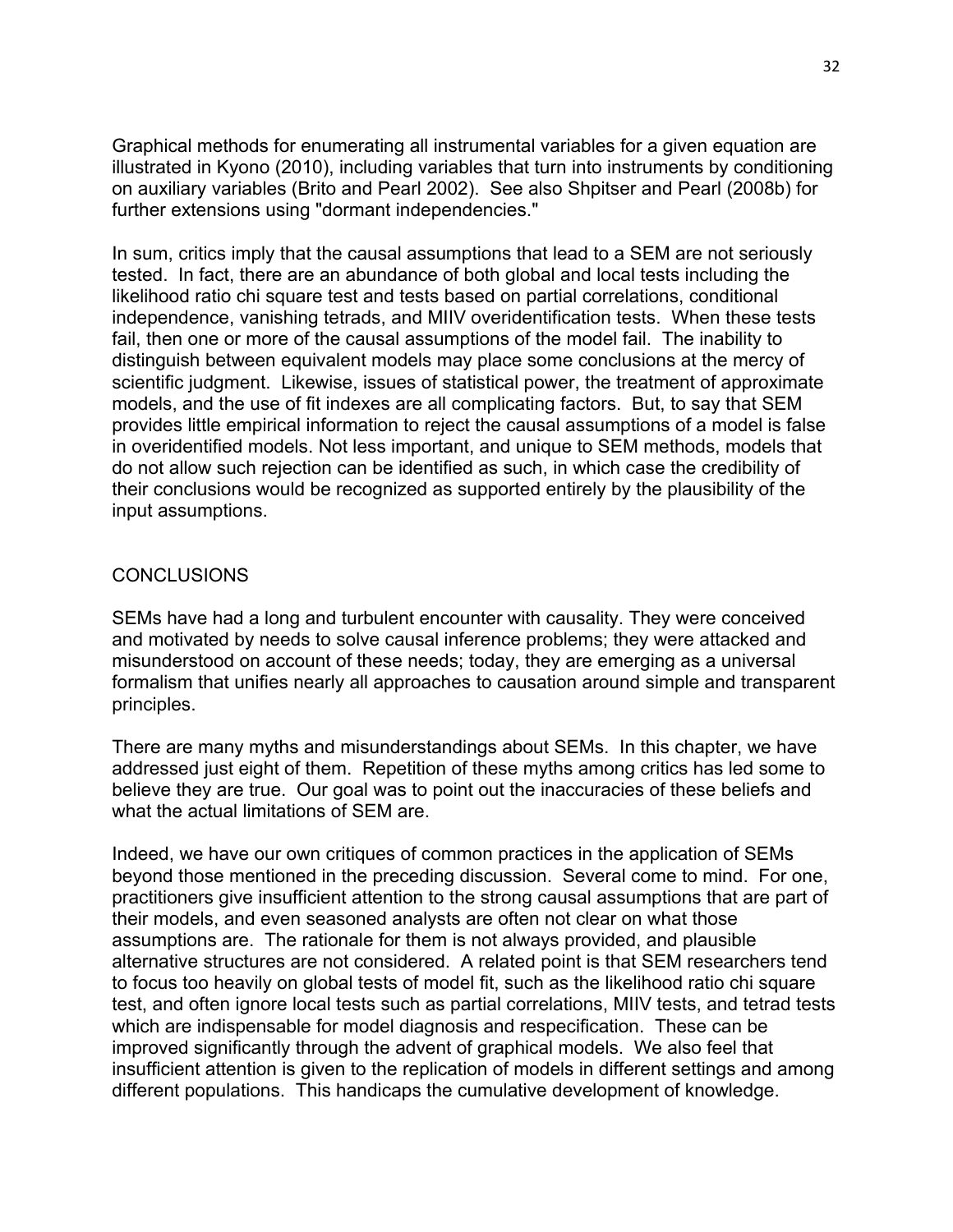Finally, measurement issues are often given short shrift where the dimensionality of measures and appropriateness of indicators are not always discussed. This list of our criticisms is not complete, but it is enough to illustrate that we see much room for improvement in SEM applications.

Part of the way to improve SEM practice is to better separate the true from the false limitations of SEMs and, not less important, to make the unique advantages of SEMs explicit and vivid to practitioners. We hope that the current paper goes some ways towards accomplishing this goal.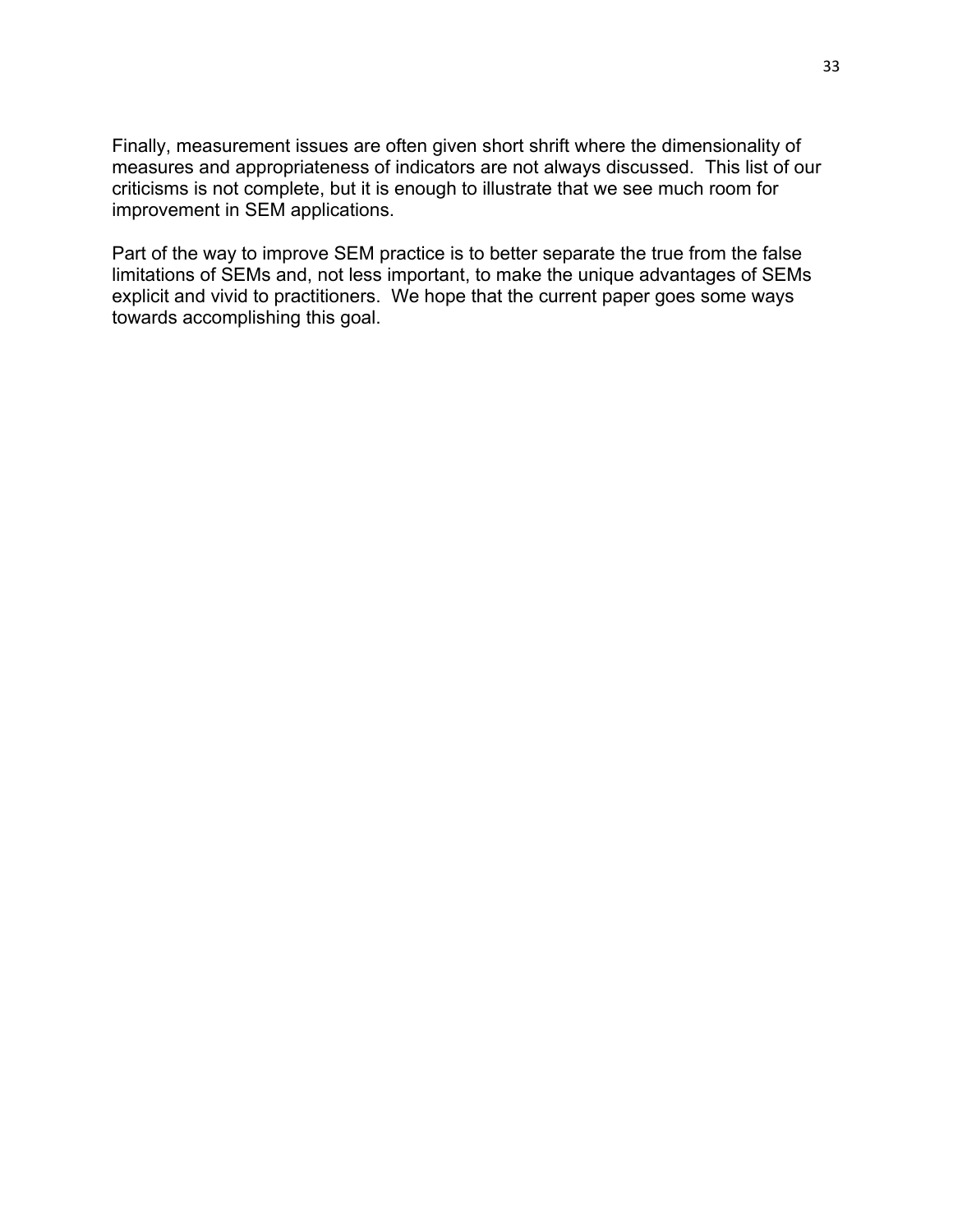#### REFERENCES

- Ali, R., Richardson, T. and Spirtes, P. 2009. "Markov equivalence for ancestral graphs." *The Annals of Statistics* 37:2808–2837.
- Angrist, Joshua D. and Jörn-Steffen Pischke. 2009. *Mostly Harmless Econometrics: An Empiricist's Companion*. Princeton: Princeton University Press.
- Baron, Reuben M. and David A. Kenny. 1986. "The Moderator-Mediator Variable Distinction in Social Psychological Research: Conceptual, Strategic, and Statistical Considerations." *Journal of Personality and Social Psychology* 51:1173-1182.
- Baumrind, Diana. 1983. "Specious Causal Attributions in the Social Sciences: The Reformulated Stepping-Stone Theory of Heroin Use as Exemplar." *Journal Of Personality and Social Psychology* 45:1289-1298.
- Bentler, Peter M. and Ke-Hai Yuan. 1999. "Structural Equation Modeling with Small Samples: Test Statistics." *Multivariate Behavioral Research* 34:181-197.
- Berk, Richard A. 2004. *Regression Analysis: A Constructive Critique*. Newbury Park, CA: Sage.
- Bernert, Christopher. 1983. "The Career of Causal Analysis in American Sociology." *British Journal of Sociology* 34:230-254.
- Bhrolcháin, Máire Ní and Tim Dyson. 2007. "On Causation in Demography: Issues and Illustrations." *Population and Development Review* 33:1-36.
- Blalock Jr., Hubert M. 1960. "Correlation Analysis and Causal Inferences." *American Anthropologist* 62:624-631.
- —. 1961. *Causal Inferences in Nonexperimental Research*. Chapel Hill, NC: University of North Carolina Press.
- —. 1962. "Four-Variable Causal Models and Partial Correlations." *American Journal of Sociology* 68:182-194.
- —. 1963. "Making Causal Inferences for Unmeasured Variables from Correlations Among Indicators." *American Journal of Sociology* 69:53-56.
- —. 1969. "Multiple Indicators and the Causal Approach to Measurement Error." *American Journal of Sociology* 75:264-272.
- —. 1985. *Causal Models in the Social Sciences*. Hawthorne, NY: Aldine de Gruyter.
- Bollen, Kenneth A. 1987. "Total, Direct, and Indirect Effects in Structural Equation Models." *Sociological Methodology* 17:37-69.
- —. 1989. *Structural Equations with Latent Variables*. New York: Wiley.
- —. 1990. "Outlier Screening and a Distribution-Free Test for Vanishing Tetrads." *Sociological Methods & Research* 19:80-92.
- —. 1996. "An Alternative 2SLS Estimator for Latent Variable Models." *Psychometrika* 61:109-121.
- —. 2001. "Two-stage Least Squares and Latent Variable Models: Simultaneous Estimation and Robustness to Misspecifications." Pp. 119-138 in *Structural Equation Modeling: Present and Future, a Festschrift in Honor of Karl Jöreskog*, edited by R. Cudeck, S. D. Toit, and D. Sörbom. Lincoln, IL: Scientific Software.
- —. 2002. "Latent Variables in Psychology and the Social Sciences." *Annual Review of Psychology* 53:605-634.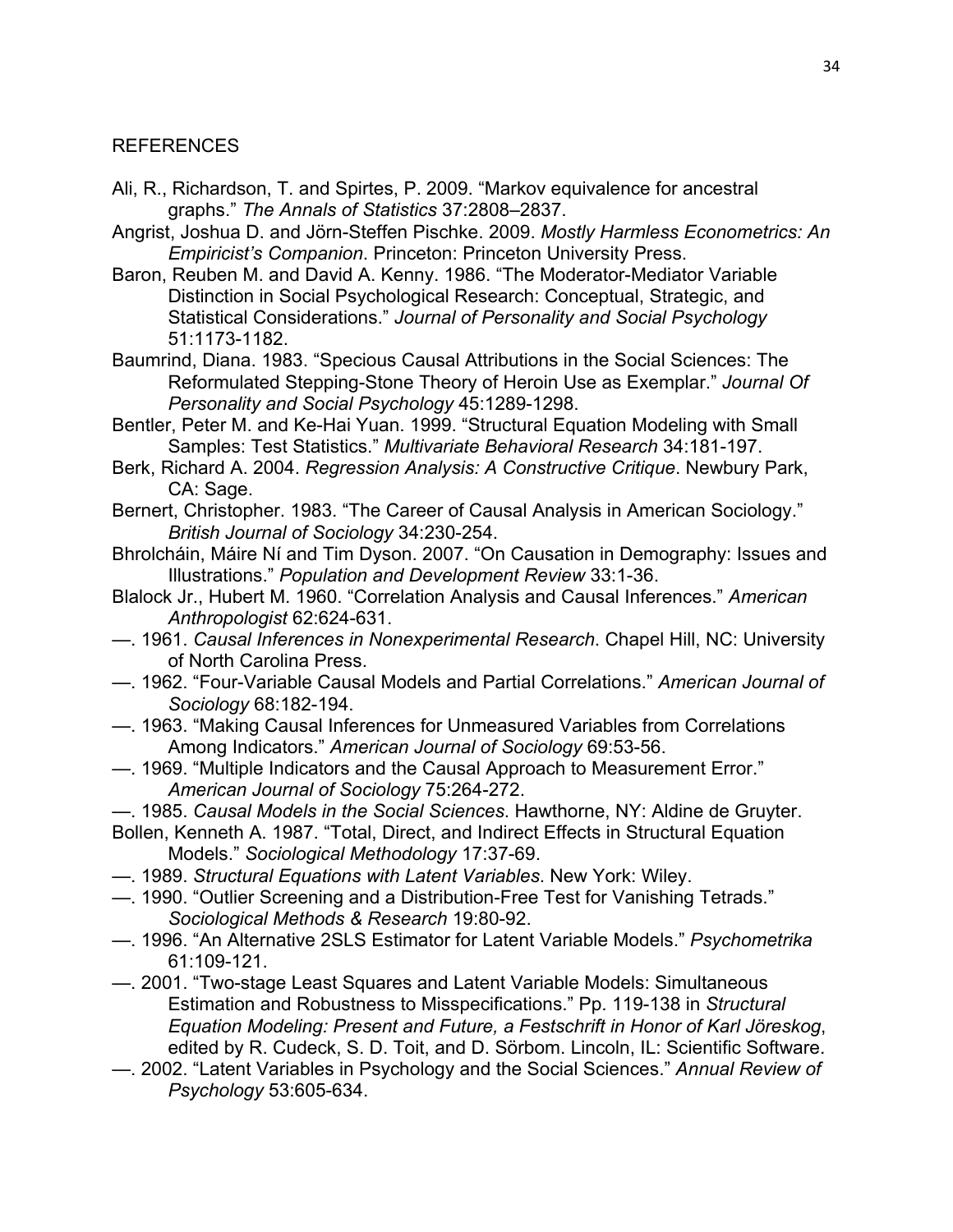- Bollen, Kenneth A. and Daniel J. Bauer. 2004. "Automating the Selection of Model-Implied Instrumental Variables." *Sociological Methods & Research* 32:425-452.
- Bollen, Kenneth A. and Robert Stine. 1990. "Direct and Indirect Effects: Classical and Bootstrap Estimates of Variability." *Sociological Methodology* 20:115-140.
- Bollen, Kenneth A. and Kwok-fai Ting. 1993. "Confirmatory Tetrad Analysis." *Sociological Methodology* 23:147-175.
- Brito, Carlos and Judea Pearl, "Generalized Instrumental Variables," In A. Darwiche and N. Friedman (eds.) *Proceedings of the Eighteenth Conference on Uncertainty in Artificial Intelligence*, Morgan Kaufmann, San Francisco, CA, 85- 93, 2002.
- Cliff, Norman. 1983. "Some Cautions Concerning the Application of Causal Modeling Methods." *Multivariate Behavioral Research* 18:115-126.
- Costner, Herbert L. 1971. "Utilizing Causal Models to Discover Flaws in Experiments." *Sociometry* 34:398-410.
- de Leeuw, Jan. 1985. "Reviews." *Psychometrika* 50:371-375.
- Duncan, Otis Dudley. 1966. "Path Analysis: Sociological Examples." *American Journal of Sociology* 72:1-16.
- —. 1975. *Introduction to Structural Equation Models*. New York: Academic Press.
- Everitt, B. S. 1984. *An Introduction to Latent Variable Models*. New York: Chapman and Hall.
- Fisher, Ronald A. 1935. *The Design of Experiments*. Edinburgh: Oliver and Boyd.
- Folmer, H. 1981. "Measurement of the effects of Regional Policy Instruments by Means of Linear Structural Equation Models and Panel Data." *Environment and Planning A* 13:1435-1448.
- Fox, John. 1980. "Effect Analysis in Structural Equation Models: Extensions and Simplified Methods of Computation." *Sociological Methods & Research* 9:3-28.
- Freedman, David A. 1981. "Pitfalls in Large Econometric Models: A Casey Study." *Journal of Business* 54:479-500.
- —. 1987. "As Others See Us: A Case Study in Path Analysis." *Journal of Educational and Behavioral Statistics* 12:101-128.
- —. 2004. "Graphical Models for Causation, and the Identification Problem." *Evaluation Review* 28:267-293.
- Glymour, Clark. 1986. "Statistics and Causal Inference: Comment: Statistics and Metaphysics." *Journal of the American Statistical Association* 81:964-966.
- Glymour, Clark, Richard Scheines, Peter Spirtes, and Kevin Kelly. 1987. *Discovering Causal Structure: Artificial Intelligence, Philosophy of Science, and Statistical Modeling*. Orlando, FL: Academic Press.
- Goldberger, Arthur S. 1972. "Structural Equation Methods in the Social Sciences." *Econometrica* 40:979-1001.
- —. 1973. "Structural Equation Models: An Overview." Pp. 1-18 in *Structural Equation Models in the Social Sciences*, edited by A. S. Goldberger and O. D. Duncan. New York: Seminar Press.
- Goldberger, Arthur S. and Otis Dudley Duncan. 1973. "Structural Equation Models in the Social Sciences." New York: Seminar Press.
- Goldthorpe, John H. 2001. "Causation, Statistics, Sociology." *European Sociological*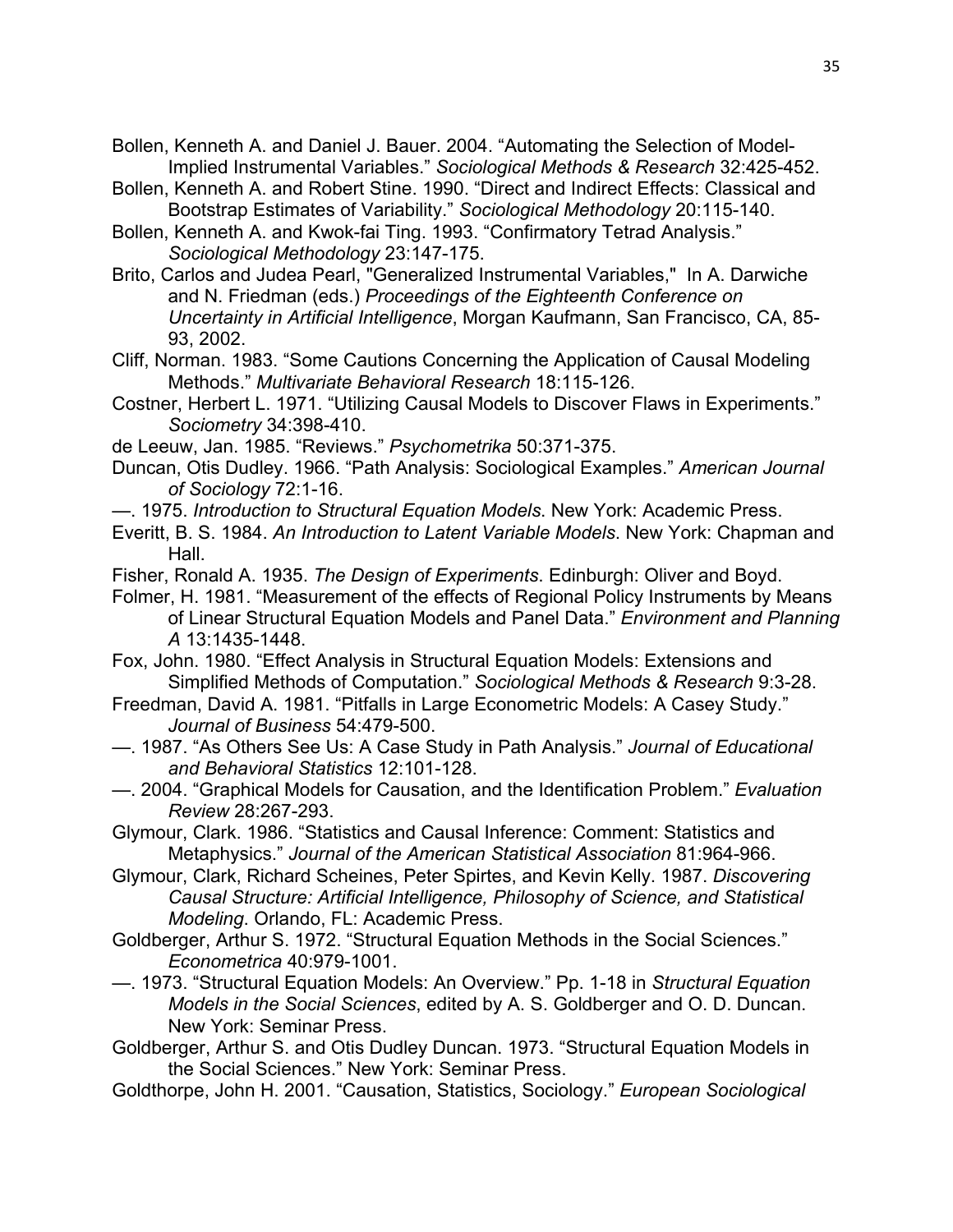*Review* 17:1-20.

- Granger, Clive W. 1969. "Investigating Causal Relationships by Econometric Models and Cross-Spectral Methods." *Econometrica* 37:424-438.
- Greenland, S., J. Pearl, and J.M. Robins. 1999. "Causal Diagrams for Epidemiologic Research." *Epidemiology* 10:37-48.
- Guttman, Louis. 1977. "What is Not What in Statistics." *Journal of the Royal Statistical Society: Series D (The Statistician)* 26:81-107.
- Hershberger, Scott L. 2003. "The Growth of Structural Equation Modeling: 1994-2001." *Structural Equation Modeling* 10:35-46.
- Holland, Paul W. 1986. "Statistics and Causal Inference." *Journal of the American Statistical Association* 81:945-970.
- —. 1995. "Some Reflections on Freedman's Critiques." *Foundations of Science* 1:50-57.
- Imai, Kosuke, Booll Jo, and Elizabeth A. Stuart. 2011. "Commentary: Using Potential Outcomes to Understand Causal Mediation Analysis." *Multivariate Behavioral Research* 46:861-873.
- Imai, K., Keele, L. and Yamamoto, T. 2010. "Identification, inference, and sensitivity analysis for causal mediation effects." *Statistical Science* 25:51–71.
- James, C. R., Stanley A. Mulaik, and Jeanne M. Brett. 1982. *Causal Analysis: Assumptions, Models, and Data*. Beverly Hills, CA: Sage.
- Joffe, Marshall. 2011. "Principle Stratification and Attribution Prohibition: Good Ideas Taken Too Far." *International Journal of Biostatistics* 7.
- Joffe, Marshall, Wei Peter Yang, and Harold I. Feldman. 2010. "Selective Ignorability Assumptions in Causal Inference." *International Journal of Biostatistics* 6.
- Jöreskog, Karl G. 1969. "A General Approach to Confirmatory Maximum Likelihood Factor Analysis." *Psychometrika* 34:183-202.
- —. 1970. "A General Method for the Analysis of Covariance Structures." *Biometrika* 57:239-251.
- —. 1973. "A General Model for Estimating a Linear Structural Equation System." in *Structural Equation Models in the Social Sciences*, edited by A. S. Goldberger and O. D. Duncan. New York: Seminar Press.
- Jöreskog, Karl G. and Dag Sörbom. 1978. *LISREL IV [Computer software]*. Chicago, IL: Scientific Software International, Inc.
- —. 1981. *LISREL V [Computer software]*. Chicago, IL: Scientific Software International, Inc.
- Kenny, David A. 1979. *Correlation and Causality*. New York: Wiley.
- Kirby, James B. and Kenneth A. Bollen. 2009. "Using Instrumental Variable Tests to Evaluate Model Specification in Latent Variable Structural Equation Models." *Sociological Methodology* 39:327-355.
- Kyono, T. 2010. "Commentator: A Front-End User-Interface Module for Graphical and Structural Equation Modeling." Technical Report R-364, Department of Computer Science. University of California, Los Angeles, CA. Available at http://ftp.cs.ucla.edu/pub/stat\_ser/r364.pdf.
- Lindquist, Martin A. and Michael E. Sobel. 2011. "Graphical Models, Potential Outcomes and Causal Inference: Comment on Ramsey, Spirtes and Glymour."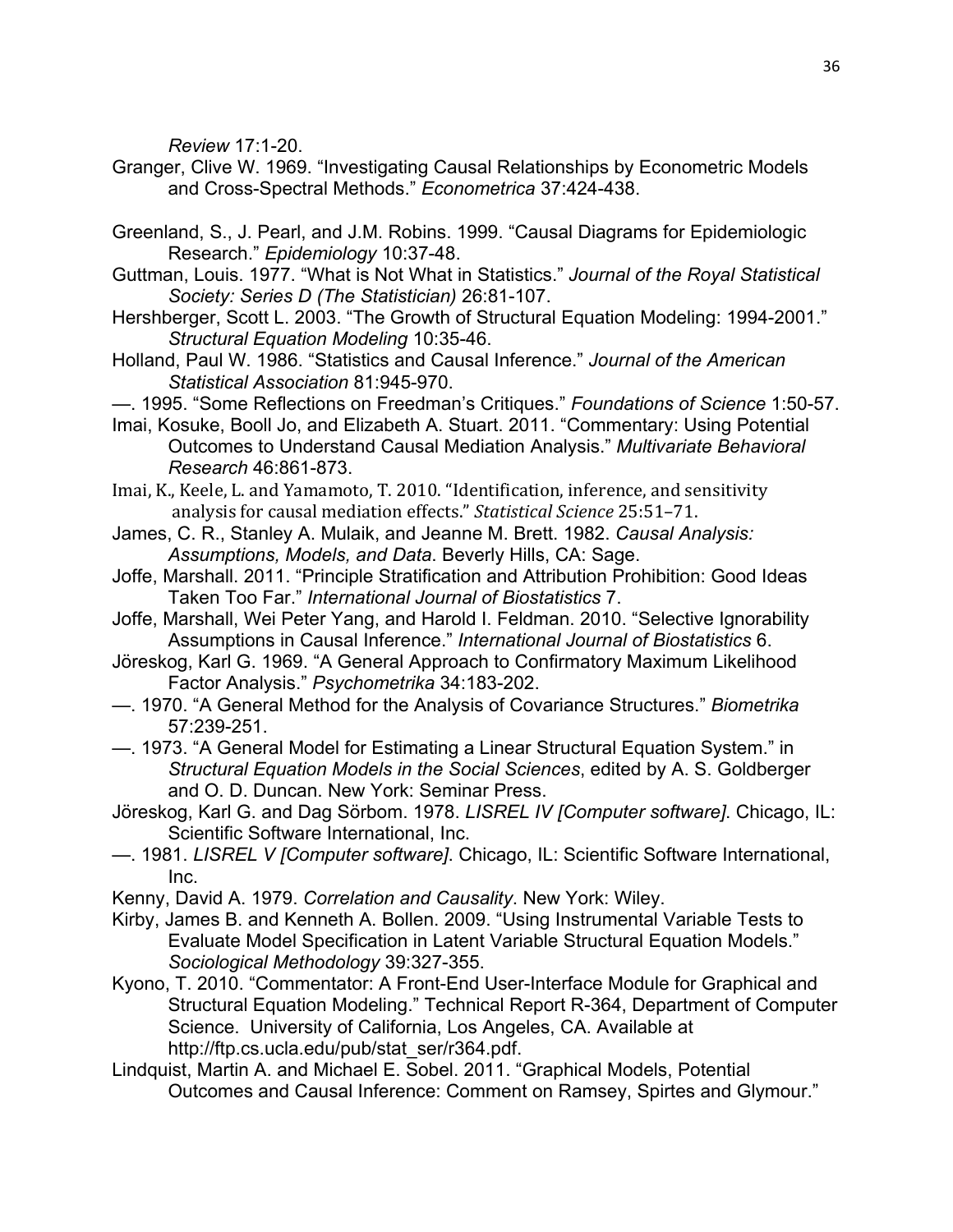*NeuroImage* 57:334-336.

Long, J. Scott. 1983. *Confirmatory Factor Analysis*. Newbury Park, CA: Sage.

—. 1983. *Covariance Structure Models: An Introduction to LISREL*. Newbury Park, CA: Sage.

- Miller, Alden Dykstra. 1971. "Logic of Causal Analysis: From Experimental to Nonexperimental Designs." Pp. 273-294 in *Causal Models in the Social Sciences*, edited by H. M. Blalock Jr. Chicago: Aldine Atherton.
- Morgan, Stephen L. and Christopher Winship. 2007. *Counterfactuals and Causal Inference: Methods and Principles for Social Research*. New York: Cambridge University Press.
- Mulaik, Stanley A. 2009. *Linear Causal Modeling with Structural Equations*. Boca Raton, FL: Chapman & Hall/CRC.
- Muthén, B. 2011. "Applications of causally defined direct and indirect effects in mediation analysis using SEM in Mplus." Tech. rep., Graduate School of Education and Information Studies, University of California, Los Angeles, CA.
- Pearl, Judea. 2000. *Causality: Models, Reasoning, and Inference*. Cambridge: Cambridge University Press. 2<sup>nd</sup> edition 2009
- —. 2009a. "Remarks on the Method of Propensity Score." *Statistics in Medicine* 28:1415-1416.
- —. 2009b. "Causal Inference in Statistics: An Overview." *Statistics Surveys* 3:96-146.
- —. 2010. "The Foundations of Causal Inference." *Sociological Methodology* 40:75-149.
- —. 2011a "Principal Stratification A Goal or a Tool?" *International Journal of Biostatistics* 7.
- ---. 2011b. "The causal mediation formula a guide to the assessment of pathways and mechanisms." Tech. Rep. R-379, <http://ftp.cs.ucla.edu/pub/stat ser/r379.pdf>, Department of Computer Science, University of California, Los Angeles, CA., forthcoming, Intervention Science
- ----2011c "Trigveh Haavelmo and the Emergence of Causal Calculus" Technical Report R-391 Presented in Haavelmo Centennial Symposium Oslo, Dec. 14, 2011.
- ---- 2012a. "The causal foundation of structural equation modeling" R-370, Rick Hoyle (ed) *Handbook of Structural Equation Modeling*. Newbury Park, CA: Sage.
- Pearl 2012b "Interpretable conditions for identifying direct and indirect effects" Technical Report R-389, http://ftp.cs.ucla.edu/pub/stat\_ser/r389.pdf
- Petersen, M. 2011. "Compound Treatments, Transportability, and the Structural Causal Model: The Power and Simplicity of Causal Graphs." *Epidemiology* 22:378-381.
- Provine, William B. 1986. *Sewall Wright and Evolutionary Biology*. Chicago: University of Chicago Press.
- Robins, J. and S. Greenland (1992): "Identifiability and exchangeability for direct and indirect effects," *Epidemiology*, 3, 143–155.
- Rubin, Donald B. 1974. "Estimating Causal Effects of Treatments in Randomized and Nonrandomized Studies." *Journal of Educational Psychology* 66:688-701.
- —. 2004. "Direct and Indirect Causal Effects Via Potential Outcomes." *Scandinavian Journal of Statistics* 31:162-170.
- —. 2009. "Should Observational Studies Be Designed to Allow Lack of Balance in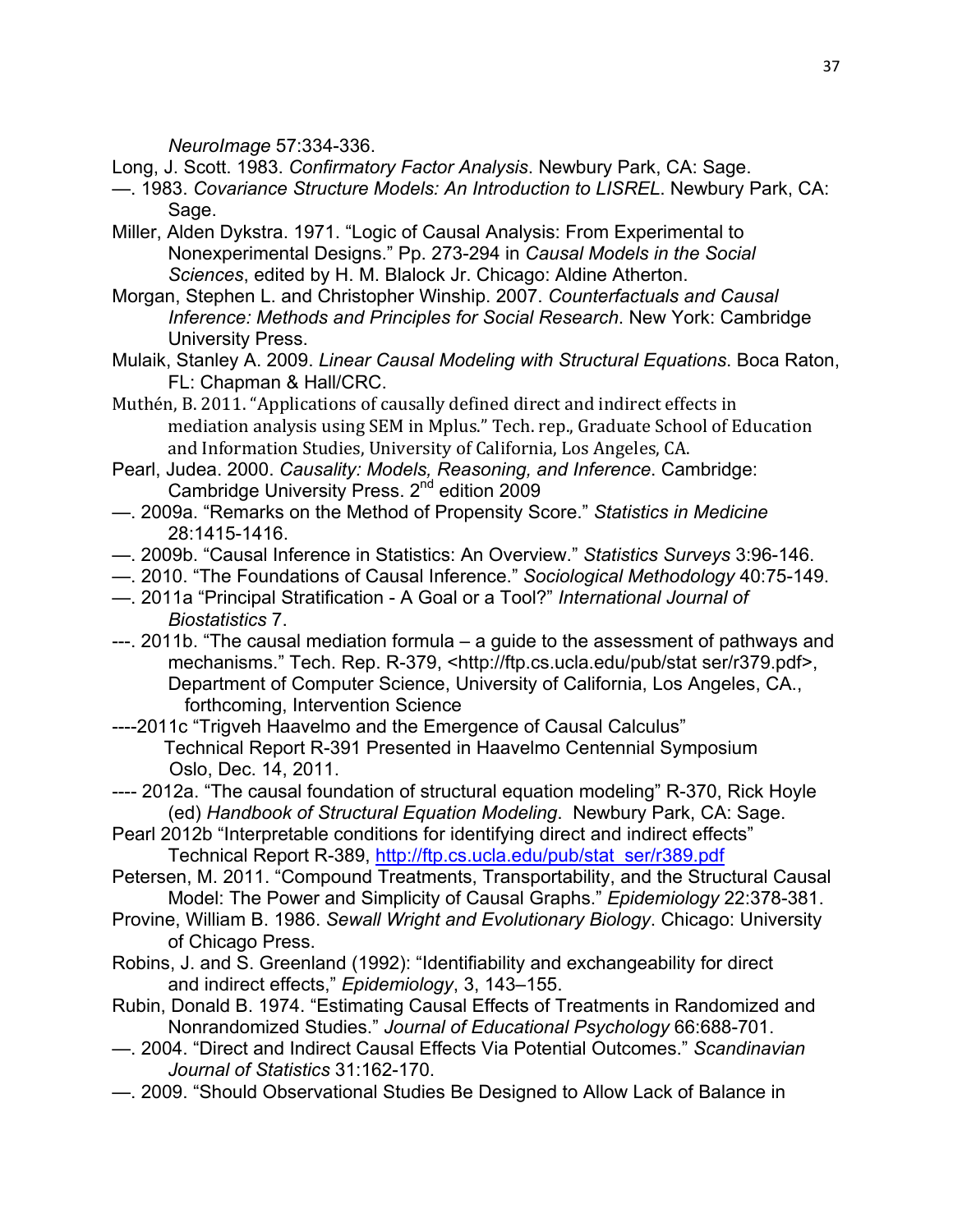Covariate Distributions Across Treatment Groups." *Statistics in Medicine* 28:1420-1423.

- —. 2010. "Reflections Stimulated by the Comments of Shadish (2010) and West and Thoemmes (2010)." *Psychological Methods* 15:38-46.
- Sargan, J. D. 1958. "The Estimation of Economic Relationships using Instrumental Variables." *Econometrica* 26:393-415.
- Saris, W. and H. Stronkhorst. 1984. *Causal Modeling in Nonexperimental Research*. Amsterdam: Sociometric Research Foundation.
- Satorra, Albert and Peter M. Bentler. 1994. "Corrections to Test Statistics and Standard Errors in Covariance Structure Analysis." in *Latent Variable Analysis: Applications for Developmental Research*, edited by A. v. Eye and C. C. Clogg. Thousand Oaks, CA: Sage.
- Schnoll,Robert A., Carolyn Y. Fang, & Sharon L. Manne. 2004. "The Application of SEM to Behavioral Research in Oncology: Past Accomplishments and Future Opportunities." *Structural Equation Modeling*. 11: 583-614.
- Shah, Rachna and Susan Meyer Goldstein. 2006. "Use of Structural Equation Modeling in Operations Management Research: Looking Back and Forward." *Journal of Operations Management* 24:148-169.
- Shapiro, Alexander. 1986. "Asymptotic Theory of Overparameterized Structural Models." *Journal of the American Statistical Association* 81:142-49.
- Shpitser, I. and Judea Pearl. 2008a. "Complete Identification Methods for the Causal Hierarchy" *Journal of Machine Learning* 9:1941-1979.
- **-------** 2008b**,** "Dormant Independence" In *Proceedings of the Twenty-Third Conference on Artificial Intelligence*, 1081-1087, 2008.
- \_\_\_. 2009. "Effects of Treatment on the Treated: Identification and Generalization." In J. Bilmes and A. Ng (eds) *Proceedings of the Twenty-Fifth Conference on Uncertainty in Artificial Intelligence.* AUAI Press, Montreal, Quebec.
- Simon, Herbert A. 1954. "Spurious Correlation: A Causal Interpretation." *Journal of the American Statistical Association* 49:467-479.
- Sjolander, Arvid. 2011. "Reaction to Pearl's Critique of Principal Stratification." *International Journal of Biostatistics* 7
- Skrondal, Anders and Sophia Rabe-Hesketh. 2005. *Generalized Latent Variable Modeling: Multilevel, Longitudinal, and Structural Equation Models*. Boca Raton, FL: Chapman & Hall/CRC.
- Sobel, Michael E. 1986. "Some New Results on Indirect Effects and their Standard Errors in Covariance Structure Models." *Sociological Methodology* 16:159-186.
- —. 2008. "Identification of Causal Parameters in Randomized Studies with Mediating Variables." *Journal of Educational and Behavioral Statistics* 33:230-251.
- Spirtes, P., Glymour, C. and Scheines, R. 2000. *Causation, Prediction, and Search*. 2nd ed. MIT Press, Cambridge, MA.
- Stolzenberg, Ross M. 1980. "The Measurement and Decomposition of Causal Effects in Nonlinear and Nonadditive Models." *Sociological Methodology* 11:459-488.
- VanderWeele, Tyler J. 2011. "Principal Stratification -- Uses and Limitations." *International Journal of Biostatistics* 7.
- VanderWeele, T. & Vansteelandt, S. 2009. "Conceptual issues concerning mediation,